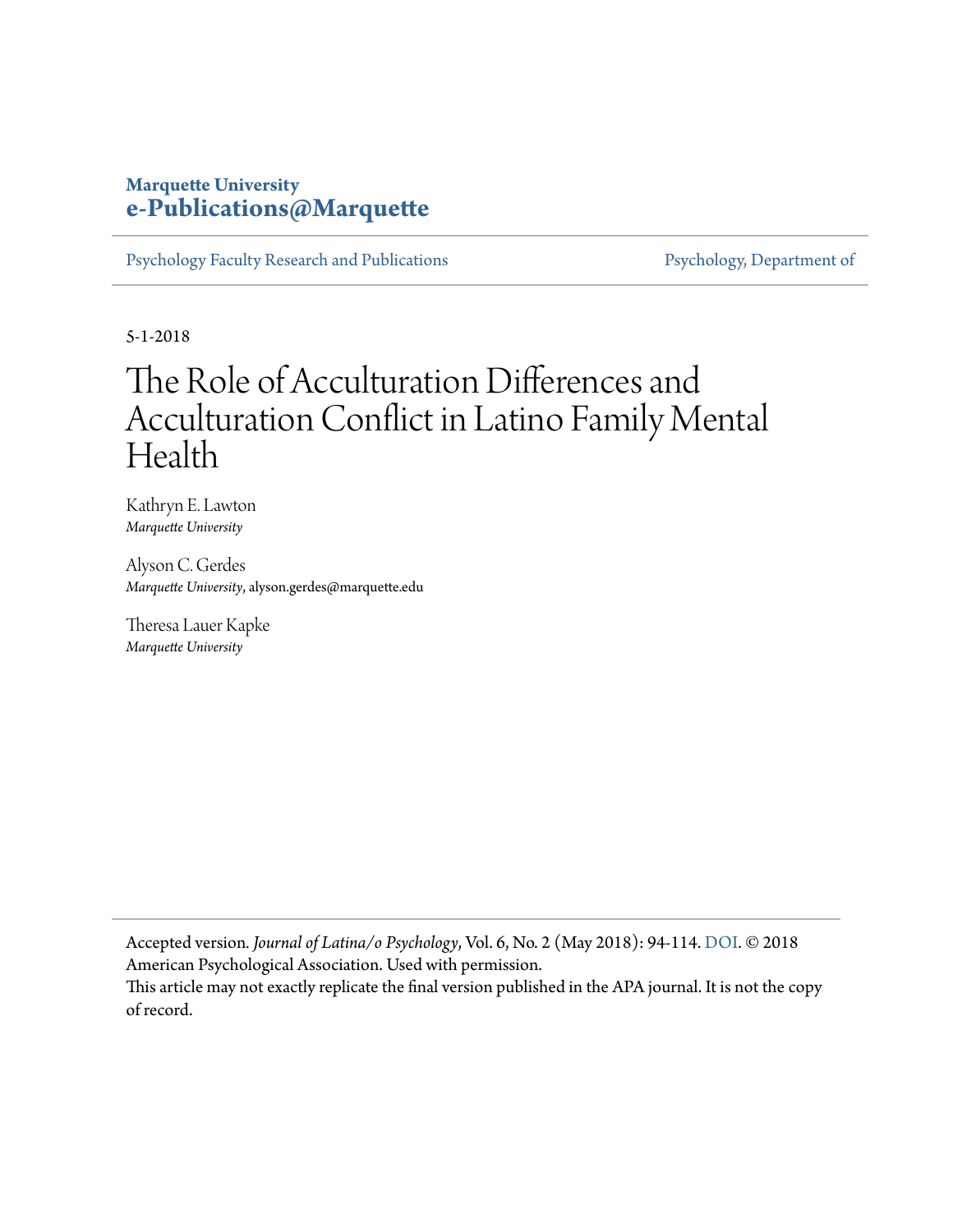**Marquette University**

# **e-Publications@Marquette**

# *Psychology Faculty Research and Publications/College of Arts and Sciences*

*This paper is NOT THE PUBLISHED VERSION;* **but the author's final, peer-reviewed manuscript.** The published version may be accessed by following the link in th citation below.

*Journal of Latinx Psychology*, Vol. 6, No. 2 (May 2018): 94-114. [DOI.](https://doi.org/10.1037/lat0000084) This article is © American Psychological Association and permission has been granted for this version to appear i[n e-](http://epublications.marquette.edu/)[Publications@Marquette.](http://epublications.marquette.edu/) American Psychological Association does not grant permission for this article to be further copied/distributed or hosted elsewhere without the express permission from American Psychological Association.

# The Role of Acculturation Differences and Acculturation Conflict in Latino Family Mental Health

# **Kathryn E. Lawton**

Department of Psychiatry, NorthShore University HealthSystem, Highland Park, Illinois;

# **Alyson C. Gerdes**

Psychology Department, Marquette University

#### **Theresa Kapke**

Psychology Department, Marquette University

# Acknowledgement:

The majority of Latino families in the U.S. are confronted with the challenges of acculturation, as 37% of Latinos are born outside of the U.S. [\(Nwosu, Batalova, & Auclair, 2014\)](https://0-web-b-ebscohost-com.libus.csd.mu.edu/ehost/detail/detail?vid=2&sid=7e1faa1d-4cf9-4551-a23d-ec6b0f1ec874%40pdc-v-sessmgr04&bdata=JnNpdGU9ZWhvc3QtbGl2ZQ%3d%3d#c57), and 52% of Latino children are the children of immigrants [\(Fry & Passel, 2009\)](https://0-web-b-ebscohost-com.libus.csd.mu.edu/ehost/detail/detail?vid=2&sid=7e1faa1d-4cf9-4551-a23d-ec6b0f1ec874%40pdc-v-sessmgr04&bdata=JnNpdGU9ZWhvc3QtbGl2ZQ%3d%3d#c28). Because immigrants must navigate between two cultures that may differ in language, values, beliefs, and customs, acculturation may result in psychological distress [\(Berry, 1997\)](https://0-web-b-ebscohost-com.libus.csd.mu.edu/ehost/detail/detail?vid=2&sid=7e1faa1d-4cf9-4551-a23d-ec6b0f1ec874%40pdc-v-sessmgr04&bdata=JnNpdGU9ZWhvc3QtbGl2ZQ%3d%3d#c10), and therefore is an important context for understanding mental health in Latino families. The process of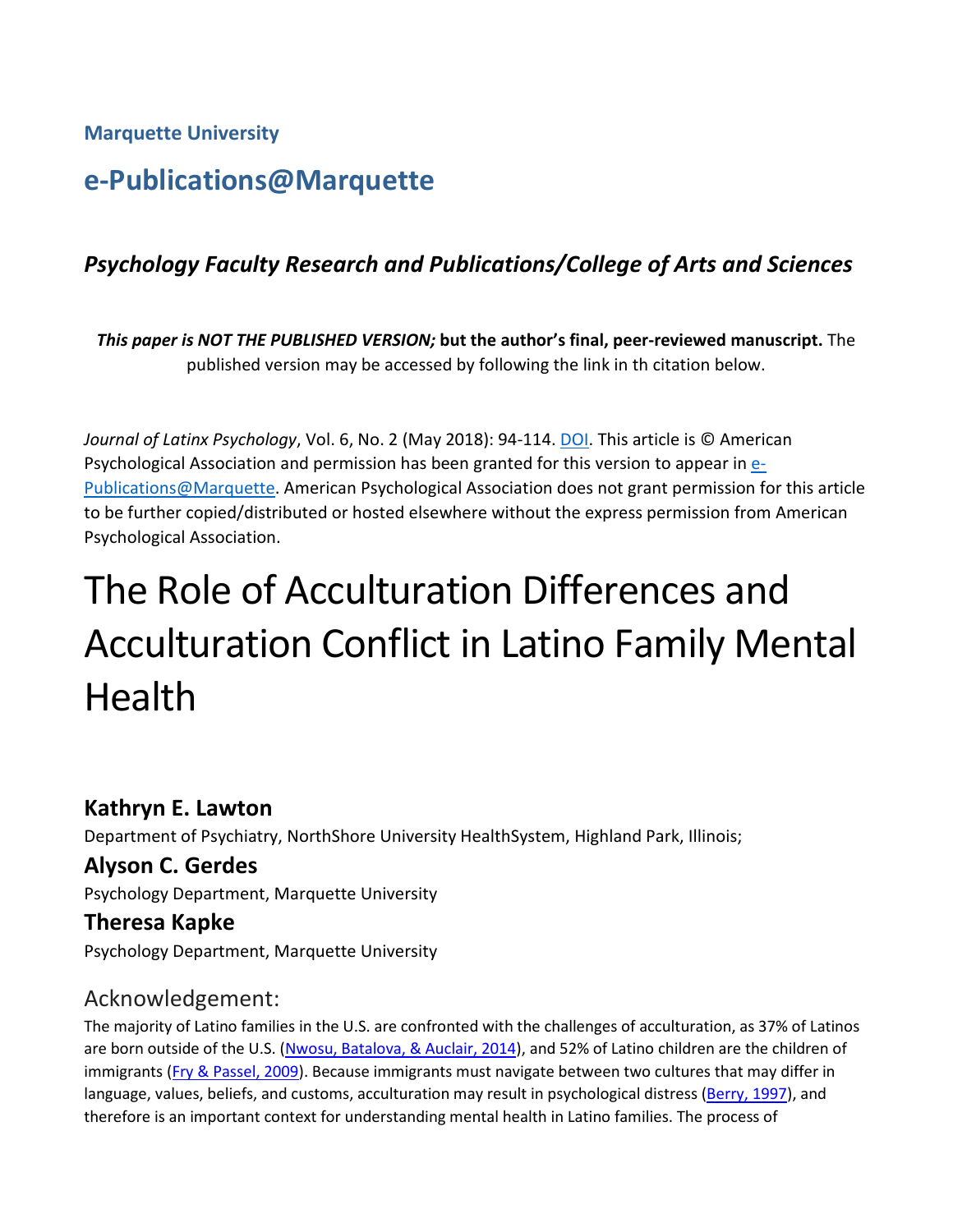acculturation becomes even more complicated when examined within the context of the family, as family members may differ in their involvement with and orientation toward each culture, leading to intergenerational differences [\(Szapocznik, Santisteban, Kurtines, Perez-Vidal, & Hervis, 1984\)](https://0-web-b-ebscohost-com.libus.csd.mu.edu/ehost/detail/detail?vid=2&sid=7e1faa1d-4cf9-4551-a23d-ec6b0f1ec874%40pdc-v-sessmgr04&bdata=JnNpdGU9ZWhvc3QtbGl2ZQ%3d%3d#c79). Unfortunately, research examining acculturation and mental health within the context of the family is limited, and a better understanding of the process of acculturation within the family and how acculturation differences affect family functioning and mental health among Latino families is needed.

Additionally, despite having similar or higher rates of mental health problems and risky behavior [\(CDC, 2004\)](https://0-web-b-ebscohost-com.libus.csd.mu.edu/ehost/detail/detail?vid=2&sid=7e1faa1d-4cf9-4551-a23d-ec6b0f1ec874%40pdc-v-sessmgr04&bdata=JnNpdGU9ZWhvc3QtbGl2ZQ%3d%3d#c17) compared to other ethnic groups, Latino youth and their families face disparities in receiving quality mental health services [\(Merikangas et al., 2010\)](https://0-web-b-ebscohost-com.libus.csd.mu.edu/ehost/detail/detail?vid=2&sid=7e1faa1d-4cf9-4551-a23d-ec6b0f1ec874%40pdc-v-sessmgr04&bdata=JnNpdGU9ZWhvc3QtbGl2ZQ%3d%3d#c53). These disparities are particularly concerning given that Latinos are among the largest and fastest growing ethnic groups in the U.S. [\(Ennis, Rios-Vargas, & Albert, 2011\)](https://0-web-b-ebscohost-com.libus.csd.mu.edu/ehost/detail/detail?vid=2&sid=7e1faa1d-4cf9-4551-a23d-ec6b0f1ec874%40pdc-v-sessmgr04&bdata=JnNpdGU9ZWhvc3QtbGl2ZQ%3d%3d#c27), representing 17% of the total population (U.S. Census Bureau, 2014). In order to address these disparities, more research is needed to understand the mental health of Latino families. Thus, the goal of the current study was to examine how acculturation relates to mental health in Latino families. We sought to examine if acculturation differences between Latino youth and their parents and acculturation conflict are related to family functioning and the mental health of adolescents and parents.

# Acculturation

Current theory proposes that acculturation is the mutual process of change that occurs when two cultural groups come into contact [\(Berry, 2001\)](https://0-web-b-ebscohost-com.libus.csd.mu.edu/ehost/detail/detail?vid=2&sid=7e1faa1d-4cf9-4551-a23d-ec6b0f1ec874%40pdc-v-sessmgr04&bdata=JnNpdGU9ZWhvc3QtbGl2ZQ%3d%3d#c11). Rather than being conceptualized as a linear process in which immigrants lose aspects of their culture of origin as they gain aspects of the host culture, as with previous theories, current theory suggests that acculturation is bidirectional; specifically, identification and involvement with the new culture is independent of identification and involvement with the culture of origin [\(Berry, 2006\)](https://0-web-b-ebscohost-com.libus.csd.mu.edu/ehost/detail/detail?vid=2&sid=7e1faa1d-4cf9-4551-a23d-ec6b0f1ec874%40pdc-v-sessmgr04&bdata=JnNpdGU9ZWhvc3QtbGl2ZQ%3d%3d#c12). In addition to being bidirectional, the acculturation process also is conceptualized as multidimensional, with several levels of change, including behavioral and cognitive changes [\(Schwartz, Unger, Zamboanga, &](https://0-web-b-ebscohost-com.libus.csd.mu.edu/ehost/detail/detail?vid=2&sid=7e1faa1d-4cf9-4551-a23d-ec6b0f1ec874%40pdc-v-sessmgr04&bdata=JnNpdGU9ZWhvc3QtbGl2ZQ%3d%3d#c68) [Szapocznik, 2010\)](https://0-web-b-ebscohost-com.libus.csd.mu.edu/ehost/detail/detail?vid=2&sid=7e1faa1d-4cf9-4551-a23d-ec6b0f1ec874%40pdc-v-sessmgr04&bdata=JnNpdGU9ZWhvc3QtbGl2ZQ%3d%3d#c68).

The adjustment or adaptation of immigrant families to new cultural demands depends on several factors [\(Berry,](https://0-web-b-ebscohost-com.libus.csd.mu.edu/ehost/detail/detail?vid=2&sid=7e1faa1d-4cf9-4551-a23d-ec6b0f1ec874%40pdc-v-sessmgr04&bdata=JnNpdGU9ZWhvc3QtbGl2ZQ%3d%3d#c10)  [1997\)](https://0-web-b-ebscohost-com.libus.csd.mu.edu/ehost/detail/detail?vid=2&sid=7e1faa1d-4cf9-4551-a23d-ec6b0f1ec874%40pdc-v-sessmgr04&bdata=JnNpdGU9ZWhvc3QtbGl2ZQ%3d%3d#c10). A family's reasons for moving to a new country and migration experience, as well as their reception by the host culture, likely influence their adaptation to the new culture. Because of the current sociopolitical context of the U.S., with immigration policies that have become more restrictive and punitive in recent years [\(Androff et al., 2011\)](https://0-web-b-ebscohost-com.libus.csd.mu.edu/ehost/detail/detail?vid=2&sid=7e1faa1d-4cf9-4551-a23d-ec6b0f1ec874%40pdc-v-sessmgr04&bdata=JnNpdGU9ZWhvc3QtbGl2ZQ%3d%3d#c3), immigrant families are likely to face significant challenges, including poverty, discrimination, and disparities in access to health care and housing, upon arrival in the U.S. [\(Martinez et al.,](https://0-web-b-ebscohost-com.libus.csd.mu.edu/ehost/detail/detail?vid=2&sid=7e1faa1d-4cf9-4551-a23d-ec6b0f1ec874%40pdc-v-sessmgr04&bdata=JnNpdGU9ZWhvc3QtbGl2ZQ%3d%3d#c51)  [2015\)](https://0-web-b-ebscohost-com.libus.csd.mu.edu/ehost/detail/detail?vid=2&sid=7e1faa1d-4cf9-4551-a23d-ec6b0f1ec874%40pdc-v-sessmgr04&bdata=JnNpdGU9ZWhvc3QtbGl2ZQ%3d%3d#c51). Given the range of experiences that immigrant families may face due to the process of acculturation, adjustment and adaptation to acculturation, often called acculturative stress, may vary greatly among families and even between members of the same family [\(Berry, 1997\)](https://0-web-b-ebscohost-com.libus.csd.mu.edu/ehost/detail/detail?vid=2&sid=7e1faa1d-4cf9-4551-a23d-ec6b0f1ec874%40pdc-v-sessmgr04&bdata=JnNpdGU9ZWhvc3QtbGl2ZQ%3d%3d#c10). Acculturative stressors occur at the individual level, such as experiences of discrimination or language-related conflicts, and the family level, such as parent– child acculturation conflicts and intergenerational gaps [\(Vega, Zimmerman, Gil, Warheit, & Apospori, 1993\)](https://0-web-b-ebscohost-com.libus.csd.mu.edu/ehost/detail/detail?vid=2&sid=7e1faa1d-4cf9-4551-a23d-ec6b0f1ec874%40pdc-v-sessmgr04&bdata=JnNpdGU9ZWhvc3QtbGl2ZQ%3d%3d#c83). Therefore, acculturation is an important context for understanding mental health in Latino families.

# Mental Health in the Latino Family Acculturation and Latino mental health

Acculturation, specifically more acculturation or orientation to U.S. culture, is associated with increased rates of externalizing problems in Latino adolescents. For example, higher rates of delinquency are associated with more acculturation, specifically, higher generational status [\(Samaniego & Gonzales, 1999\)](https://0-web-b-ebscohost-com.libus.csd.mu.edu/ehost/detail/detail?vid=2&sid=7e1faa1d-4cf9-4551-a23d-ec6b0f1ec874%40pdc-v-sessmgr04&bdata=JnNpdGU9ZWhvc3QtbGl2ZQ%3d%3d#c66) and higher Americanism [\(Sullivan et al., 2007\)](https://0-web-b-ebscohost-com.libus.csd.mu.edu/ehost/detail/detail?vid=2&sid=7e1faa1d-4cf9-4551-a23d-ec6b0f1ec874%40pdc-v-sessmgr04&bdata=JnNpdGU9ZWhvc3QtbGl2ZQ%3d%3d#c78). In addition, higher rates of substance and alcohol use also are associated with more acculturation, specifically, being born in the U.S., and for immigrants, increased time in the U.S. (Gil, Wagner, & [Vega, 2000\)](https://0-web-b-ebscohost-com.libus.csd.mu.edu/ehost/detail/detail?vid=2&sid=7e1faa1d-4cf9-4551-a23d-ec6b0f1ec874%40pdc-v-sessmgr04&bdata=JnNpdGU9ZWhvc3QtbGl2ZQ%3d%3d#c30). Additionally, more acculturation or orientation to U.S. culture is linked to internalizing problems,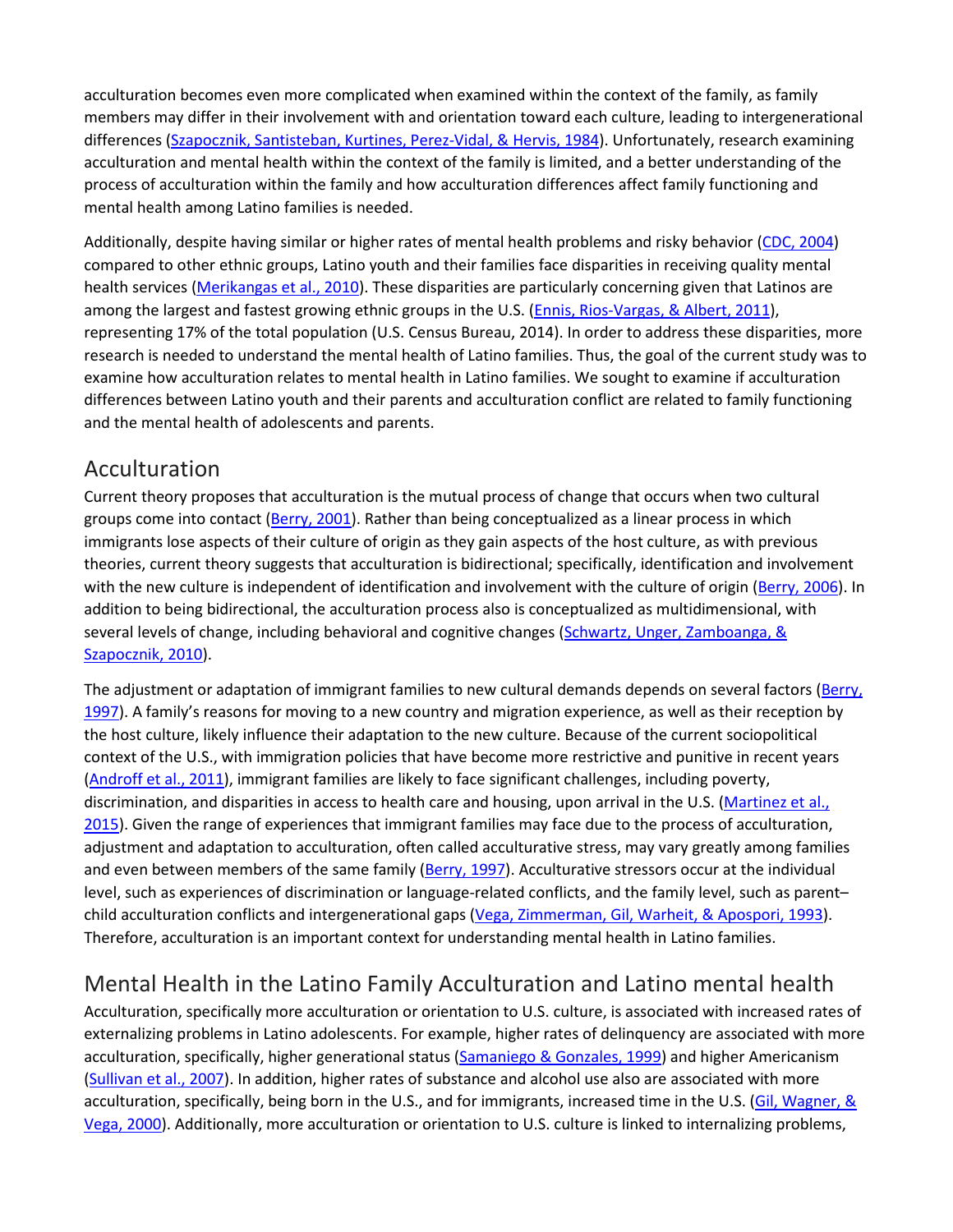such as higher depressive symptomatology in girls [\(Lorenzo-Blanco, Unger, Ritt-Olson, Soto, & Baezconde-](https://0-web-b-ebscohost-com.libus.csd.mu.edu/ehost/detail/detail?vid=2&sid=7e1faa1d-4cf9-4551-a23d-ec6b0f1ec874%40pdc-v-sessmgr04&bdata=JnNpdGU9ZWhvc3QtbGl2ZQ%3d%3d#c46)[Garbanati, 2011\)](https://0-web-b-ebscohost-com.libus.csd.mu.edu/ehost/detail/detail?vid=2&sid=7e1faa1d-4cf9-4551-a23d-ec6b0f1ec874%40pdc-v-sessmgr04&bdata=JnNpdGU9ZWhvc3QtbGl2ZQ%3d%3d#c46), eating disorders [\(Gowen, Hayward, Killen, Robinson, &](https://0-web-b-ebscohost-com.libus.csd.mu.edu/ehost/detail/detail?vid=2&sid=7e1faa1d-4cf9-4551-a23d-ec6b0f1ec874%40pdc-v-sessmgr04&bdata=JnNpdGU9ZWhvc3QtbGl2ZQ%3d%3d#c33) Taylor, 1999), general internalizing symptoms [\(Dawson & Williams, 2008\)](https://0-web-b-ebscohost-com.libus.csd.mu.edu/ehost/detail/detail?vid=2&sid=7e1faa1d-4cf9-4551-a23d-ec6b0f1ec874%40pdc-v-sessmgr04&bdata=JnNpdGU9ZWhvc3QtbGl2ZQ%3d%3d#c25), and suicide attempts [\(Zayas, Bright, Alvarez-Sanchez, & Cabassa, 2009\)](https://0-web-b-ebscohost-com.libus.csd.mu.edu/ehost/detail/detail?vid=2&sid=7e1faa1d-4cf9-4551-a23d-ec6b0f1ec874%40pdc-v-sessmgr04&bdata=JnNpdGU9ZWhvc3QtbGl2ZQ%3d%3d#c86).

However, this link is not consistently supported. Other studies have found that acculturation to U.S. culture is inversely related to externalizing symptoms such as substance use (Zamboanga, Schwartz, Jarvis, & Van Tyne, [2009\)](https://0-web-b-ebscohost-com.libus.csd.mu.edu/ehost/detail/detail?vid=2&sid=7e1faa1d-4cf9-4551-a23d-ec6b0f1ec874%40pdc-v-sessmgr04&bdata=JnNpdGU9ZWhvc3QtbGl2ZQ%3d%3d#c85), and many studies have failed to find links between acculturation variables and mental health outcomes for Latino youth, including conduct disorder [\(Knight, Virdin, & Roosa, 1994\)](https://0-web-b-ebscohost-com.libus.csd.mu.edu/ehost/detail/detail?vid=2&sid=7e1faa1d-4cf9-4551-a23d-ec6b0f1ec874%40pdc-v-sessmgr04&bdata=JnNpdGU9ZWhvc3QtbGl2ZQ%3d%3d#c41) and depression [\(Katragadda &](https://0-web-b-ebscohost-com.libus.csd.mu.edu/ehost/detail/detail?vid=2&sid=7e1faa1d-4cf9-4551-a23d-ec6b0f1ec874%40pdc-v-sessmgr04&bdata=JnNpdGU9ZWhvc3QtbGl2ZQ%3d%3d#c39)  [Tidwell, 1998\)](https://0-web-b-ebscohost-com.libus.csd.mu.edu/ehost/detail/detail?vid=2&sid=7e1faa1d-4cf9-4551-a23d-ec6b0f1ec874%40pdc-v-sessmgr04&bdata=JnNpdGU9ZWhvc3QtbGl2ZQ%3d%3d#c39). Additionally, there is evidence that biculturalism may be protective for adolescents, as it is linked to positive outcomes, including fewer internalizing problems and higher self-esteem [\(Smokowski & Bacallao,](https://0-web-b-ebscohost-com.libus.csd.mu.edu/ehost/detail/detail?vid=2&sid=7e1faa1d-4cf9-4551-a23d-ec6b0f1ec874%40pdc-v-sessmgr04&bdata=JnNpdGU9ZWhvc3QtbGl2ZQ%3d%3d#c72)  [2007\)](https://0-web-b-ebscohost-com.libus.csd.mu.edu/ehost/detail/detail?vid=2&sid=7e1faa1d-4cf9-4551-a23d-ec6b0f1ec874%40pdc-v-sessmgr04&bdata=JnNpdGU9ZWhvc3QtbGl2ZQ%3d%3d#c72).

While research has examined the link between acculturation and mental health for Latino adults, few studies examine this link in the context of the family, looking specifically at Latino parents. Studies with the Latino adult population provide some information related to the acculturation–mental health link for Latino parents, but more research is needed to examine this link specifically for Latino parents. Research with Latino adults also has found a relationship between more acculturation or orientation with U.S. culture and poorer mental health outcomes, including higher substance use and dependence [\(Vega, Alderete, Kolody, & Aguilar-Gaxiola, 1998\)](https://0-web-b-ebscohost-com.libus.csd.mu.edu/ehost/detail/detail?vid=2&sid=7e1faa1d-4cf9-4551-a23d-ec6b0f1ec874%40pdc-v-sessmgr04&bdata=JnNpdGU9ZWhvc3QtbGl2ZQ%3d%3d#c81), depression [\(Cuellar, Bastida, & Braccio, 2004\)](https://0-web-b-ebscohost-com.libus.csd.mu.edu/ehost/detail/detail?vid=2&sid=7e1faa1d-4cf9-4551-a23d-ec6b0f1ec874%40pdc-v-sessmgr04&bdata=JnNpdGU9ZWhvc3QtbGl2ZQ%3d%3d#c23), and anxiety and bipolar disorder [\(Burnett-Zeigler, Bohnert, &](https://0-web-b-ebscohost-com.libus.csd.mu.edu/ehost/detail/detail?vid=2&sid=7e1faa1d-4cf9-4551-a23d-ec6b0f1ec874%40pdc-v-sessmgr04&bdata=JnNpdGU9ZWhvc3QtbGl2ZQ%3d%3d#c13)  [Ilgen, 2013\)](https://0-web-b-ebscohost-com.libus.csd.mu.edu/ehost/detail/detail?vid=2&sid=7e1faa1d-4cf9-4551-a23d-ec6b0f1ec874%40pdc-v-sessmgr04&bdata=JnNpdGU9ZWhvc3QtbGl2ZQ%3d%3d#c13). However, similar to the adolescent literature, there are inconsistencies in these findings, with several studies failing to find a link between acculturation and mental health outcomes (e.g., [Shurgot, & Knight,](https://0-web-b-ebscohost-com.libus.csd.mu.edu/ehost/detail/detail?vid=2&sid=7e1faa1d-4cf9-4551-a23d-ec6b0f1ec874%40pdc-v-sessmgr04&bdata=JnNpdGU9ZWhvc3QtbGl2ZQ%3d%3d#c69)  [2004\)](https://0-web-b-ebscohost-com.libus.csd.mu.edu/ehost/detail/detail?vid=2&sid=7e1faa1d-4cf9-4551-a23d-ec6b0f1ec874%40pdc-v-sessmgr04&bdata=JnNpdGU9ZWhvc3QtbGl2ZQ%3d%3d#c69). Additionally, a recent meta-analysis suggests that biculturalism is strongly associated with positive psychological adjustment for Latino adults [\(Nguyen & Benet-Martinez, 2013\)](https://0-web-b-ebscohost-com.libus.csd.mu.edu/ehost/detail/detail?vid=2&sid=7e1faa1d-4cf9-4551-a23d-ec6b0f1ec874%40pdc-v-sessmgr04&bdata=JnNpdGU9ZWhvc3QtbGl2ZQ%3d%3d#c55).

Given the inconsistencies in findings relating to the acculturation–mental health link, several limitations in this area of research should be noted. First, the measurement of acculturation is highly variable across studies, ranging from single-item to multiple-item bidirectional scales [\(Cabassa, 2003\)](https://0-web-b-ebscohost-com.libus.csd.mu.edu/ehost/detail/detail?vid=2&sid=7e1faa1d-4cf9-4551-a23d-ec6b0f1ec874%40pdc-v-sessmgr04&bdata=JnNpdGU9ZWhvc3QtbGl2ZQ%3d%3d#c14). In addition, many studies use proxy measures of acculturation [\(Koneru, Weisman de Mamani, Flynn, & Betancourt, 2007\)](https://0-web-b-ebscohost-com.libus.csd.mu.edu/ehost/detail/detail?vid=2&sid=7e1faa1d-4cf9-4551-a23d-ec6b0f1ec874%40pdc-v-sessmgr04&bdata=JnNpdGU9ZWhvc3QtbGl2ZQ%3d%3d#c42), including nativity status, generational status, time spent in the U.S., and language use and preference, which do not fully capture the complexity of acculturation. Proxy measures predict less variance than bidirectional measures (Ryder, Alden, [& Paulhus, 2000\)](https://0-web-b-ebscohost-com.libus.csd.mu.edu/ehost/detail/detail?vid=2&sid=7e1faa1d-4cf9-4551-a23d-ec6b0f1ec874%40pdc-v-sessmgr04&bdata=JnNpdGU9ZWhvc3QtbGl2ZQ%3d%3d#c65) and account for limited variance in more sophisticated measures [\(Schwartz, Pantin, Sullivan,](https://0-web-b-ebscohost-com.libus.csd.mu.edu/ehost/detail/detail?vid=2&sid=7e1faa1d-4cf9-4551-a23d-ec6b0f1ec874%40pdc-v-sessmgr04&bdata=JnNpdGU9ZWhvc3QtbGl2ZQ%3d%3d#c67)  [Prado, & Szapocznik, 2006\)](https://0-web-b-ebscohost-com.libus.csd.mu.edu/ehost/detail/detail?vid=2&sid=7e1faa1d-4cf9-4551-a23d-ec6b0f1ec874%40pdc-v-sessmgr04&bdata=JnNpdGU9ZWhvc3QtbGl2ZQ%3d%3d#c67). Additionally, little attention has been paid to mechanisms of the relationship, such as mediating and moderating variables [\(Nguyen, 2006\)](https://0-web-b-ebscohost-com.libus.csd.mu.edu/ehost/detail/detail?vid=2&sid=7e1faa1d-4cf9-4551-a23d-ec6b0f1ec874%40pdc-v-sessmgr04&bdata=JnNpdGU9ZWhvc3QtbGl2ZQ%3d%3d#c56), as well as the context of the family. For example, understanding family functioning and family conflict regarding acculturation may help to explain why increased contact with U.S. culture may lead to negative mental health outcomes. Finally, few studies include nationally representative samples, which may contribute to the inconsistent findings.

#### Family factors and Latino mental health

Research has demonstrated that family factors have important implications for the mental health of Latino families and has identified family protective factors and risk factors for mental health outcomes in Latino adolescents. Supportive parenting practices, such as acceptance and attachment, are protective factors for Latino adolescents, as they are related to lower levels of depression and conduct disorder (Bámaca-Colbert & [Gayles, 2010;](https://0-web-b-ebscohost-com.libus.csd.mu.edu/ehost/detail/detail?vid=2&sid=7e1faa1d-4cf9-4551-a23d-ec6b0f1ec874%40pdc-v-sessmgr04&bdata=JnNpdGU9ZWhvc3QtbGl2ZQ%3d%3d#c5) [Gonzales, Deardorff, Formoso, Barr, & Barrera, 2006\)](https://0-web-b-ebscohost-com.libus.csd.mu.edu/ehost/detail/detail?vid=2&sid=7e1faa1d-4cf9-4551-a23d-ec6b0f1ec874%40pdc-v-sessmgr04&bdata=JnNpdGU9ZWhvc3QtbGl2ZQ%3d%3d#c31). Additional factors that may protect against externalizing problems include parental involvement and parent–child communication [\(Davidson & Cardemil,](https://0-web-b-ebscohost-com.libus.csd.mu.edu/ehost/detail/detail?vid=2&sid=7e1faa1d-4cf9-4551-a23d-ec6b0f1ec874%40pdc-v-sessmgr04&bdata=JnNpdGU9ZWhvc3QtbGl2ZQ%3d%3d#c24)  [2009\)](https://0-web-b-ebscohost-com.libus.csd.mu.edu/ehost/detail/detail?vid=2&sid=7e1faa1d-4cf9-4551-a23d-ec6b0f1ec874%40pdc-v-sessmgr04&bdata=JnNpdGU9ZWhvc3QtbGl2ZQ%3d%3d#c24) and parental monitoring [\(Samaniego & Gonzales, 1999\)](https://0-web-b-ebscohost-com.libus.csd.mu.edu/ehost/detail/detail?vid=2&sid=7e1faa1d-4cf9-4551-a23d-ec6b0f1ec874%40pdc-v-sessmgr04&bdata=JnNpdGU9ZWhvc3QtbGl2ZQ%3d%3d#c66). On the other hand, family conflict is a risk factor for externalizing problems in adolescents, including anger, school misconduct [\(Pasch et al., 2006\)](https://0-web-b-ebscohost-com.libus.csd.mu.edu/ehost/detail/detail?vid=2&sid=7e1faa1d-4cf9-4551-a23d-ec6b0f1ec874%40pdc-v-sessmgr04&bdata=JnNpdGU9ZWhvc3QtbGl2ZQ%3d%3d#c59), aggression [\(Smokowski & Bacallao, 2006\)](https://0-web-b-ebscohost-com.libus.csd.mu.edu/ehost/detail/detail?vid=2&sid=7e1faa1d-4cf9-4551-a23d-ec6b0f1ec874%40pdc-v-sessmgr04&bdata=JnNpdGU9ZWhvc3QtbGl2ZQ%3d%3d#c71), conduct problems [\(Gonzales et al., 2006\)](https://0-web-b-ebscohost-com.libus.csd.mu.edu/ehost/detail/detail?vid=2&sid=7e1faa1d-4cf9-4551-a23d-ec6b0f1ec874%40pdc-v-sessmgr04&bdata=JnNpdGU9ZWhvc3QtbGl2ZQ%3d%3d#c31), and substance use [\(McQueen, Getz, &](https://0-web-b-ebscohost-com.libus.csd.mu.edu/ehost/detail/detail?vid=2&sid=7e1faa1d-4cf9-4551-a23d-ec6b0f1ec874%40pdc-v-sessmgr04&bdata=JnNpdGU9ZWhvc3QtbGl2ZQ%3d%3d#c52)  [Bray, 2003\)](https://0-web-b-ebscohost-com.libus.csd.mu.edu/ehost/detail/detail?vid=2&sid=7e1faa1d-4cf9-4551-a23d-ec6b0f1ec874%40pdc-v-sessmgr04&bdata=JnNpdGU9ZWhvc3QtbGl2ZQ%3d%3d#c52), as well as internalizing problems, including anxiety and depression (Bámaca-Colbert & Gayles,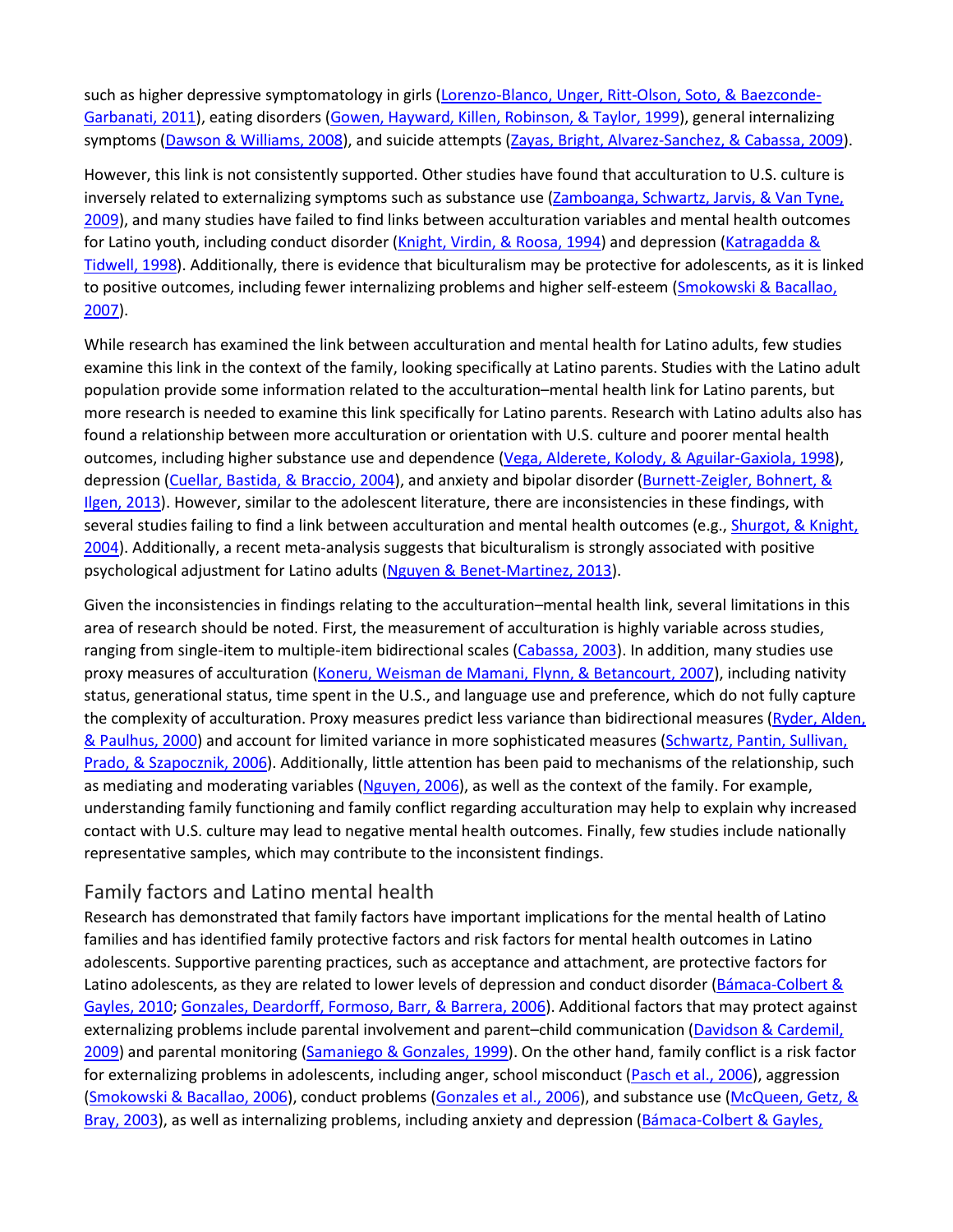[2010;](https://0-web-b-ebscohost-com.libus.csd.mu.edu/ehost/detail/detail?vid=2&sid=7e1faa1d-4cf9-4551-a23d-ec6b0f1ec874%40pdc-v-sessmgr04&bdata=JnNpdGU9ZWhvc3QtbGl2ZQ%3d%3d#c5) [Gonzales et al., 2006\)](https://0-web-b-ebscohost-com.libus.csd.mu.edu/ehost/detail/detail?vid=2&sid=7e1faa1d-4cf9-4551-a23d-ec6b0f1ec874%40pdc-v-sessmgr04&bdata=JnNpdGU9ZWhvc3QtbGl2ZQ%3d%3d#c31). Unfortunately, no research has examined how family factors influence mental health outcomes for Latino parents.

Given the impact of family functioning on mental health for Latino families, it is important to consider the role of acculturation. There is evidence that acculturation influences family functioning, suggesting that the family may be an important mechanism for understanding the link between acculturation and mental health in Latino families. For example, more acculturation or orientation to U.S. culture in adolescents is associated with increased family conflict [\(McQueen et al., 2003\)](https://0-web-b-ebscohost-com.libus.csd.mu.edu/ehost/detail/detail?vid=2&sid=7e1faa1d-4cf9-4551-a23d-ec6b0f1ec874%40pdc-v-sessmgr04&bdata=JnNpdGU9ZWhvc3QtbGl2ZQ%3d%3d#c52), whereas more orientation to Latino culture and biculturalism are related to less family conflict [\(Smokowski & Bacallao, 2006\)](https://0-web-b-ebscohost-com.libus.csd.mu.edu/ehost/detail/detail?vid=2&sid=7e1faa1d-4cf9-4551-a23d-ec6b0f1ec874%40pdc-v-sessmgr04&bdata=JnNpdGU9ZWhvc3QtbGl2ZQ%3d%3d#c71), increased parental involvement and support [\(Sullivan et al., 2007\)](https://0-web-b-ebscohost-com.libus.csd.mu.edu/ehost/detail/detail?vid=2&sid=7e1faa1d-4cf9-4551-a23d-ec6b0f1ec874%40pdc-v-sessmgr04&bdata=JnNpdGU9ZWhvc3QtbGl2ZQ%3d%3d#c78), and increased family cohesion and adaptability [\(Smokowski, Rose, & Bacallao, 2008\)](https://0-web-b-ebscohost-com.libus.csd.mu.edu/ehost/detail/detail?vid=2&sid=7e1faa1d-4cf9-4551-a23d-ec6b0f1ec874%40pdc-v-sessmgr04&bdata=JnNpdGU9ZWhvc3QtbGl2ZQ%3d%3d#c73). Although limited, research also suggests that parental acculturation is a key factor in family functioning; [Knight](https://0-web-b-ebscohost-com.libus.csd.mu.edu/ehost/detail/detail?vid=2&sid=7e1faa1d-4cf9-4551-a23d-ec6b0f1ec874%40pdc-v-sessmgr04&bdata=JnNpdGU9ZWhvc3QtbGl2ZQ%3d%3d#c41)  [and colleagues \(1994\)](https://0-web-b-ebscohost-com.libus.csd.mu.edu/ehost/detail/detail?vid=2&sid=7e1faa1d-4cf9-4551-a23d-ec6b0f1ec874%40pdc-v-sessmgr04&bdata=JnNpdGU9ZWhvc3QtbGl2ZQ%3d%3d#c41) found that mothers' level of acculturation is positively related to family adaptability and family cohesion.

# Acculturation Differences and Conflict

In an effort to understand the mixed findings linking acculturation and mental health outcomes for Latino families, researchers have begun to examine mechanisms that may help to explain this link and clarify previous research (see [Lawton & Gerdes, 2014](https://0-web-b-ebscohost-com.libus.csd.mu.edu/ehost/detail/detail?vid=2&sid=7e1faa1d-4cf9-4551-a23d-ec6b0f1ec874%40pdc-v-sessmgr04&bdata=JnNpdGU9ZWhvc3QtbGl2ZQ%3d%3d#c44) for review). Stressors related to immigration and acculturation, or acculturative stress, have emerged as important factors for understanding the acculturation–mental health link, as they are related to adolescent mental health outcomes, including anxiety, depression, and antisocial behavior [\(Crockett et al., 2007;](https://0-web-b-ebscohost-com.libus.csd.mu.edu/ehost/detail/detail?vid=2&sid=7e1faa1d-4cf9-4551-a23d-ec6b0f1ec874%40pdc-v-sessmgr04&bdata=JnNpdGU9ZWhvc3QtbGl2ZQ%3d%3d#c21) [Duarte et al., 2008;](https://0-web-b-ebscohost-com.libus.csd.mu.edu/ehost/detail/detail?vid=2&sid=7e1faa1d-4cf9-4551-a23d-ec6b0f1ec874%40pdc-v-sessmgr04&bdata=JnNpdGU9ZWhvc3QtbGl2ZQ%3d%3d#c26) [Romero & Roberts, 2003;](https://0-web-b-ebscohost-com.libus.csd.mu.edu/ehost/detail/detail?vid=2&sid=7e1faa1d-4cf9-4551-a23d-ec6b0f1ec874%40pdc-v-sessmgr04&bdata=JnNpdGU9ZWhvc3QtbGl2ZQ%3d%3d#c63) [Stein, Gonzalez, & Huq, 2012;](https://0-web-b-ebscohost-com.libus.csd.mu.edu/ehost/detail/detail?vid=2&sid=7e1faa1d-4cf9-4551-a23d-ec6b0f1ec874%40pdc-v-sessmgr04&bdata=JnNpdGU9ZWhvc3QtbGl2ZQ%3d%3d#c76) [Suarez-](https://0-web-b-ebscohost-com.libus.csd.mu.edu/ehost/detail/detail?vid=2&sid=7e1faa1d-4cf9-4551-a23d-ec6b0f1ec874%40pdc-v-sessmgr04&bdata=JnNpdGU9ZWhvc3QtbGl2ZQ%3d%3d#c77)[Moreles & Lopez, 2009\)](https://0-web-b-ebscohost-com.libus.csd.mu.edu/ehost/detail/detail?vid=2&sid=7e1faa1d-4cf9-4551-a23d-ec6b0f1ec874%40pdc-v-sessmgr04&bdata=JnNpdGU9ZWhvc3QtbGl2ZQ%3d%3d#c77) and have been shown to mediate the relationship between acculturation and mental health [\(Gil et al., 2000;](https://0-web-b-ebscohost-com.libus.csd.mu.edu/ehost/detail/detail?vid=2&sid=7e1faa1d-4cf9-4551-a23d-ec6b0f1ec874%40pdc-v-sessmgr04&bdata=JnNpdGU9ZWhvc3QtbGl2ZQ%3d%3d#c30) [Zamboanga et al., 2009\)](https://0-web-b-ebscohost-com.libus.csd.mu.edu/ehost/detail/detail?vid=2&sid=7e1faa1d-4cf9-4551-a23d-ec6b0f1ec874%40pdc-v-sessmgr04&bdata=JnNpdGU9ZWhvc3QtbGl2ZQ%3d%3d#c85).

Acculturative stress has been conceptualized broadly to include both individual factors (e.g., experiences of discrimination or language-related issues) and family level factors, including intergenerational gaps and family acculturation conflicts [\(Vega et al., 1993\)](https://0-web-b-ebscohost-com.libus.csd.mu.edu/ehost/detail/detail?vid=2&sid=7e1faa1d-4cf9-4551-a23d-ec6b0f1ec874%40pdc-v-sessmgr04&bdata=JnNpdGU9ZWhvc3QtbGl2ZQ%3d%3d#c83). Examining these family level acculturative stressors provides important context for understanding acculturation and mental health for Latino families, especially given the strong cultural value of familism within Latino culture.

Given that acculturation results in changes in behavior, values, and identifications [\(Schwartz et al., 2010\)](https://0-web-b-ebscohost-com.libus.csd.mu.edu/ehost/detail/detail?vid=2&sid=7e1faa1d-4cf9-4551-a23d-ec6b0f1ec874%40pdc-v-sessmgr04&bdata=JnNpdGU9ZWhvc3QtbGl2ZQ%3d%3d#c68), differences in these cultural aspects between adolescents and their parents may be problematic. Theoretical models suggest that within immigrant families, younger members of the family may adjust and acculturate to the host culture more quickly than older family members, leading to acculturation differences between children and parents. Acculturation conflict may occur when such differences lead to incongruent values between family members and family conflict and may exacerbate normative family struggles that often occur during adolescence [\(Hwang & Wood, 2009;](https://0-web-b-ebscohost-com.libus.csd.mu.edu/ehost/detail/detail?vid=2&sid=7e1faa1d-4cf9-4551-a23d-ec6b0f1ec874%40pdc-v-sessmgr04&bdata=JnNpdGU9ZWhvc3QtbGl2ZQ%3d%3d#c37) [Szapocznik et al., 1984\)](https://0-web-b-ebscohost-com.libus.csd.mu.edu/ehost/detail/detail?vid=2&sid=7e1faa1d-4cf9-4551-a23d-ec6b0f1ec874%40pdc-v-sessmgr04&bdata=JnNpdGU9ZWhvc3QtbGl2ZQ%3d%3d#c79).

Empirical work examining acculturation differences in Latino families has focused solely on adolescent outcomes and has found mixed support for this theoretical model, often depending on analytic approach. For example, a study using difference scores found evidence that gaps in U.S. acculturation between adolescents and parents are related to increased adolescent substance use and that the relationship was mediated by family stress and parenting practices [\(Martinez, 2006\)](https://0-web-b-ebscohost-com.libus.csd.mu.edu/ehost/detail/detail?vid=2&sid=7e1faa1d-4cf9-4551-a23d-ec6b0f1ec874%40pdc-v-sessmgr04&bdata=JnNpdGU9ZWhvc3QtbGl2ZQ%3d%3d#c50). [Lau and colleagues \(2005\)f](https://0-web-b-ebscohost-com.libus.csd.mu.edu/ehost/detail/detail?vid=2&sid=7e1faa1d-4cf9-4551-a23d-ec6b0f1ec874%40pdc-v-sessmgr04&bdata=JnNpdGU9ZWhvc3QtbGl2ZQ%3d%3d#c43)ound evidence that acculturation "mismatches" between parent and adolescent, in which the parent is more acculturated to U.S. culture than the adolescent, leads to adolescent conduct problems. In contrast, studies by [Davidson and Cardemil \(2009\);](https://0-web-b-ebscohost-com.libus.csd.mu.edu/ehost/detail/detail?vid=2&sid=7e1faa1d-4cf9-4551-a23d-ec6b0f1ec874%40pdc-v-sessmgr04&bdata=JnNpdGU9ZWhvc3QtbGl2ZQ%3d%3d#c24) Marsiglia, Nagoshi, [Parsai, Booth, and Castro \(2014\);](https://0-web-b-ebscohost-com.libus.csd.mu.edu/ehost/detail/detail?vid=2&sid=7e1faa1d-4cf9-4551-a23d-ec6b0f1ec874%40pdc-v-sessmgr04&bdata=JnNpdGU9ZWhvc3QtbGl2ZQ%3d%3d#c49) [Pasch et al. \(2006\);](https://0-web-b-ebscohost-com.libus.csd.mu.edu/ehost/detail/detail?vid=2&sid=7e1faa1d-4cf9-4551-a23d-ec6b0f1ec874%40pdc-v-sessmgr04&bdata=JnNpdGU9ZWhvc3QtbGl2ZQ%3d%3d#c59) and [Smokowski et al. \(2008\)](https://0-web-b-ebscohost-com.libus.csd.mu.edu/ehost/detail/detail?vid=2&sid=7e1faa1d-4cf9-4551-a23d-ec6b0f1ec874%40pdc-v-sessmgr04&bdata=JnNpdGU9ZWhvc3QtbGl2ZQ%3d%3d#c73) did not find evidence of a link between acculturation gaps and mental health outcomes for Latino adolescents.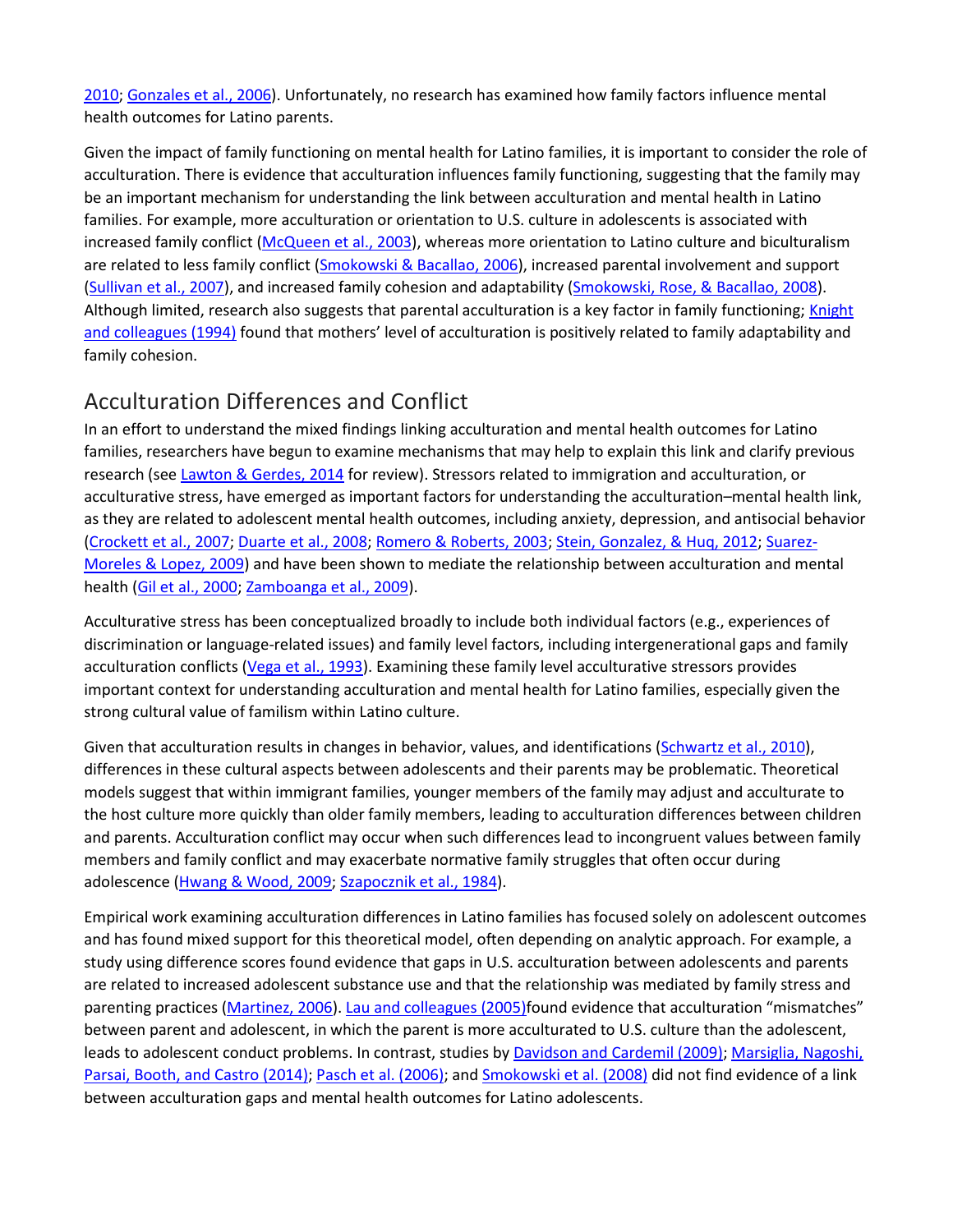Some studies examining family acculturation differences have focused on family members' perceptions of these differences and resulting acculturation conflict. Several studies have found links between adolescent perceptions of acculturation conflict and aggression [\(Smokowski & Bacallao, 2006\)](https://0-web-b-ebscohost-com.libus.csd.mu.edu/ehost/detail/detail?vid=2&sid=7e1faa1d-4cf9-4551-a23d-ec6b0f1ec874%40pdc-v-sessmgr04&bdata=JnNpdGU9ZWhvc3QtbGl2ZQ%3d%3d#c71) as well as depression and distress [\(Hwang & Wood, 2009\)](https://0-web-b-ebscohost-com.libus.csd.mu.edu/ehost/detail/detail?vid=2&sid=7e1faa1d-4cf9-4551-a23d-ec6b0f1ec874%40pdc-v-sessmgr04&bdata=JnNpdGU9ZWhvc3QtbGl2ZQ%3d%3d#c37); in both cases, the relationship was mediated by family conflict. Another study found that perceived discrepancies in values (i.e., beliefs about gender roles), but not perceptions of an acculturation gap, are related to adolescent depression [\(Céspedes & Huey, 2008\)](https://0-web-b-ebscohost-com.libus.csd.mu.edu/ehost/detail/detail?vid=2&sid=7e1faa1d-4cf9-4551-a23d-ec6b0f1ec874%40pdc-v-sessmgr04&bdata=JnNpdGU9ZWhvc3QtbGl2ZQ%3d%3d#c18). In addition, acculturation conflict has been shown to predict depression above and beyond other stressors [\(Huq, Stein, & Gonzalez, 2016\)](https://0-web-b-ebscohost-com.libus.csd.mu.edu/ehost/detail/detail?vid=2&sid=7e1faa1d-4cf9-4551-a23d-ec6b0f1ec874%40pdc-v-sessmgr04&bdata=JnNpdGU9ZWhvc3QtbGl2ZQ%3d%3d#c36).

The mixed findings regarding acculturation gaps and family and mental health outcomes for Latino families suggest several conclusions. First, the way in which acculturation gaps are measured is important, and these findings indicate that family members' perceptions of acculturation gaps and acculturation conflicts are important in predicting family and mental health outcomes. In addition, in light of the findings of [Lau and](https://0-web-b-ebscohost-com.libus.csd.mu.edu/ehost/detail/detail?vid=2&sid=7e1faa1d-4cf9-4551-a23d-ec6b0f1ec874%40pdc-v-sessmgr04&bdata=JnNpdGU9ZWhvc3QtbGl2ZQ%3d%3d#c43)  [colleagues \(2005\),](https://0-web-b-ebscohost-com.libus.csd.mu.edu/ehost/detail/detail?vid=2&sid=7e1faa1d-4cf9-4551-a23d-ec6b0f1ec874%40pdc-v-sessmgr04&bdata=JnNpdGU9ZWhvc3QtbGl2ZQ%3d%3d#c43) research on acculturation gaps in Latino families should examine multiple variations of the acculturation gap, such as when a parent is more acculturated to U.S. culture than the adolescent. Also, despite numerous studies examining the acculturation gap and outcomes for Latino adolescents, to our knowledge, no studies have examined mental health outcomes for parents, and more research is needed to address this gap in the literature.

# Current Study

Understanding the acculturation processes of Latino adolescents and their families is crucial to addressing the mental health disparities that exist in our country. Although existing research provides a good foundation for understanding Latino family mental health, limitations in the measurement of acculturation and acculturation differences have resulted in some conflicting findings. In order for psychologists to identify methods for intervention, more research is needed to determine specific mechanisms that may account for the relationship between acculturation and mental health problems in Latino families. Family processes, including family functioning, intergenerational acculturation differences, and acculturation, may be especially important for understanding this link. The current study sought to extend previous work in several ways. First, we used comprehensive measures of acculturation completed by both adolescents and their parents, as well as measures of perceptions of acculturation conflict. Based on current multidimensional models of acculturation [\(Schwartz et](https://0-web-b-ebscohost-com.libus.csd.mu.edu/ehost/detail/detail?vid=2&sid=7e1faa1d-4cf9-4551-a23d-ec6b0f1ec874%40pdc-v-sessmgr04&bdata=JnNpdGU9ZWhvc3QtbGl2ZQ%3d%3d#c68)  [al., 2010\)](https://0-web-b-ebscohost-com.libus.csd.mu.edu/ehost/detail/detail?vid=2&sid=7e1faa1d-4cf9-4551-a23d-ec6b0f1ec874%40pdc-v-sessmgr04&bdata=JnNpdGU9ZWhvc3QtbGl2ZQ%3d%3d#c68), we conceptualized acculturation as behavioral (e.g., language, social preferences) and cognitive (i.e., beliefs and values). We also extended previous work by examining other measures of family functioning, including communication and satisfaction, and we sought to examine Latino family mental health contextually by including measures of parental mental health and using multiple informants to measure adolescent mental health.

The goal of the current study was to examine how acculturation (i.e., acculturation differences and acculturation conflict) relates to mental health in Latino families. The first hypothesis was that family functioning mediates the relationship between acculturation differences and internalizing problems for adolescents, externalizing problems for adolescents, and mental health outcomes for parents. Specifically, it was predicted that greater acculturation differences would be associated with decreased family functioning, which would be associated with increased mental health problems in adolescents and parents. The second hypothesis was that acculturation conflict moderates the strength of the mediated relationship between acculturation differences and internalizing problems for adolescents, externalizing problems for adolescents, and mental health outcomes for parents, via family functioning, such that the mediated relationship would be weaker for low acculturation conflict.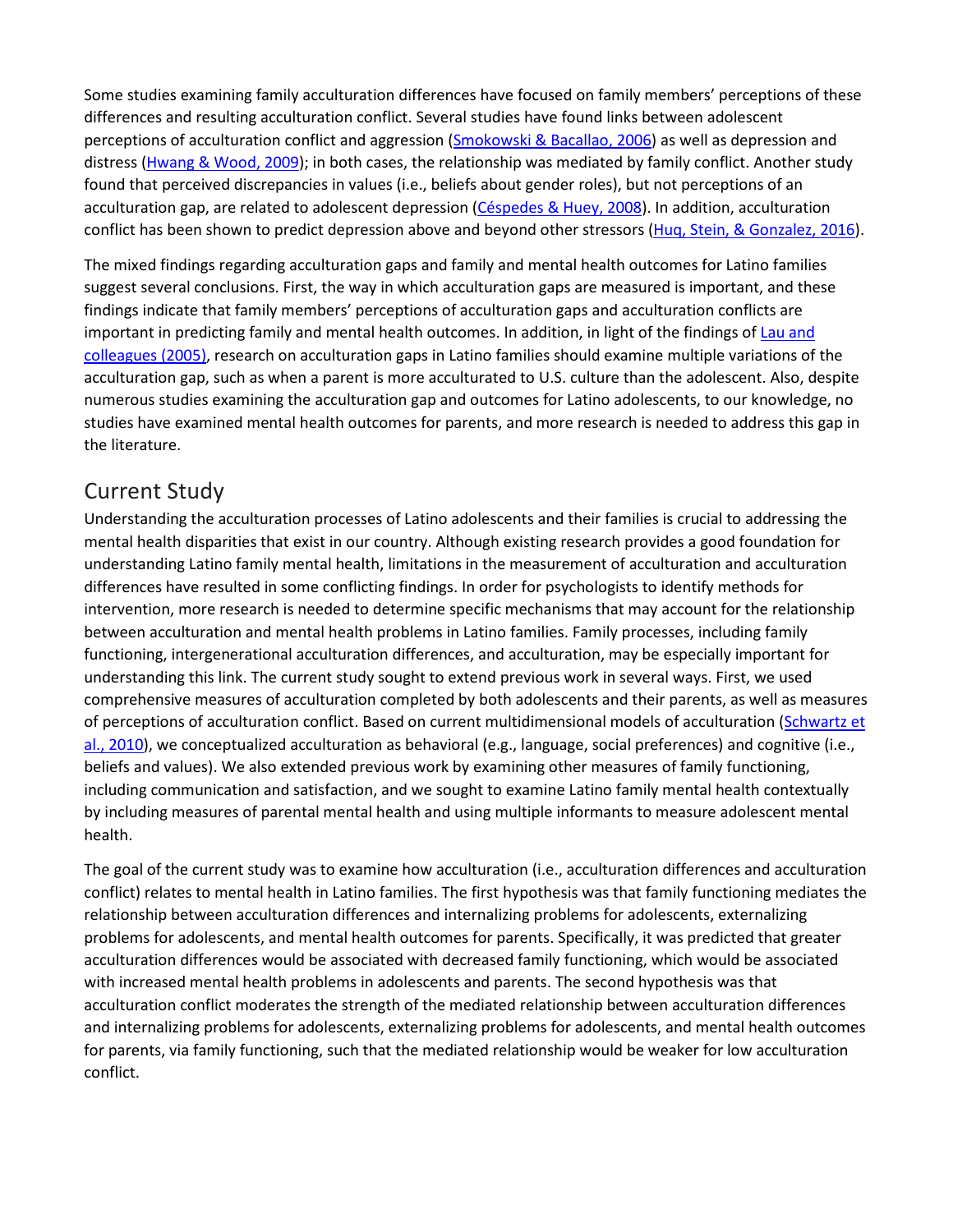# [Method](https://0-web-b-ebscohost-com.libus.csd.mu.edu/ehost/detail/detail?vid=2&sid=7e1faa1d-4cf9-4551-a23d-ec6b0f1ec874%40pdc-v-sessmgr04&bdata=JnNpdGU9ZWhvc3QtbGl2ZQ%3d%3d#toc)

#### Participants

Participants in the current study included 84 parent–adolescent dyads recruited through three bilingual middle schools. The majority of adolescents were born in the U.S. (65%) and were bilingual (80%); the mean age of adolescents was 12.12 (1.04). The majority of adolescents were second generation (60%), and there were slightly more females than males (53% vs. 47%). All adolescents in the sample spoke English with 80% being fully bilingual.

The majority of parents who participated were female (83%), were married (77%), and had been living in the U.S. for more than 10 years (77%). The majority of parents (81%) were first generation immigrants/migrants, with 74% from Mexico and 5% from Puerto Rico; 17% of parents were born in the U.S. About 36% of parents had less than high school education, 30% had graduated from high school or received their GED, and 32% had posthigh-school education. Fifty-eight percent reported an annual household income of less than \$40,000. Language use for parents varied: 20% of parents spoke only Spanish, 38% primarily spoke Spanish with some English, 33% were bilingual, 2% primarily spoke English with some Spanish, and 5% spoke English only.

#### Procedure

Recruitment took place at the middle schools. The research team attended school events, during which they distributed letters describing the study and collected contact information of interested families. Families were then contacted by phone to confirm eligibility and schedule participation. Data collection occurred after school at each location. To be included in the study, the adolescents needed to be between 11 and 17 years of age, identify as Latino, and have one parent who agreed to participate and also identified as Latino.

The current study was part of a larger study on mental health in Latino families. After families arrived, written informed consent was obtained from parents and written assent was obtained from adolescents. As part of the informed consent process, parents were given the option of allowing the research team to contact one of their child's teachers. Parents and adolescents then independently completed a packet of paper and pencil questionnaires. All measures were administered in randomized order to avoid potential order effects. Participants were able to seek help or clarification from a bilingual research assistant. The questionnaires were available in English and Spanish. Participants were compensated for their participation (parents and adolescents received a \$10 and a \$5 gift card, respectively). In addition, all families received a list of referrals for community resources and mental health services.

If parents granted the research team permission to contact their adolescent's teacher, they were asked to provide the name of the teacher. When data collection was finished at each school, all of the teachers' names were provided to the schools' principals. The principals first asked the teachers if they were willing to complete a questionnaire about one or more of their students. If they agreed, the research team provided the principals with a packet of information containing a teacher letter, the student's name, and the questionnaire. Teachers received \$5 compensation for each student for whom they completed measures, to be used toward purchases for their classroom.

#### Measures

Adolescents and parents completed a demographic questionnaire, measures of acculturation (i.e., Acculturation Rating Scale for Mexican Americans-II, the Mexican American Cultural Values Scale for Adolescents and Adults, and acculturation conflict items) and a measure of family functioning (Family Adaptability and Cohesion Evaluation Scale-IV). Parents also completed two self-report measures (i.e., Beck Depression Inventory-II and Beck Anxiety Inventory). Adolescents, parents, and teachers completed the appropriate version of the Achenbach System of Empirically Based Assessment (i.e., Youth Self Report, Child Behavior Checklist, and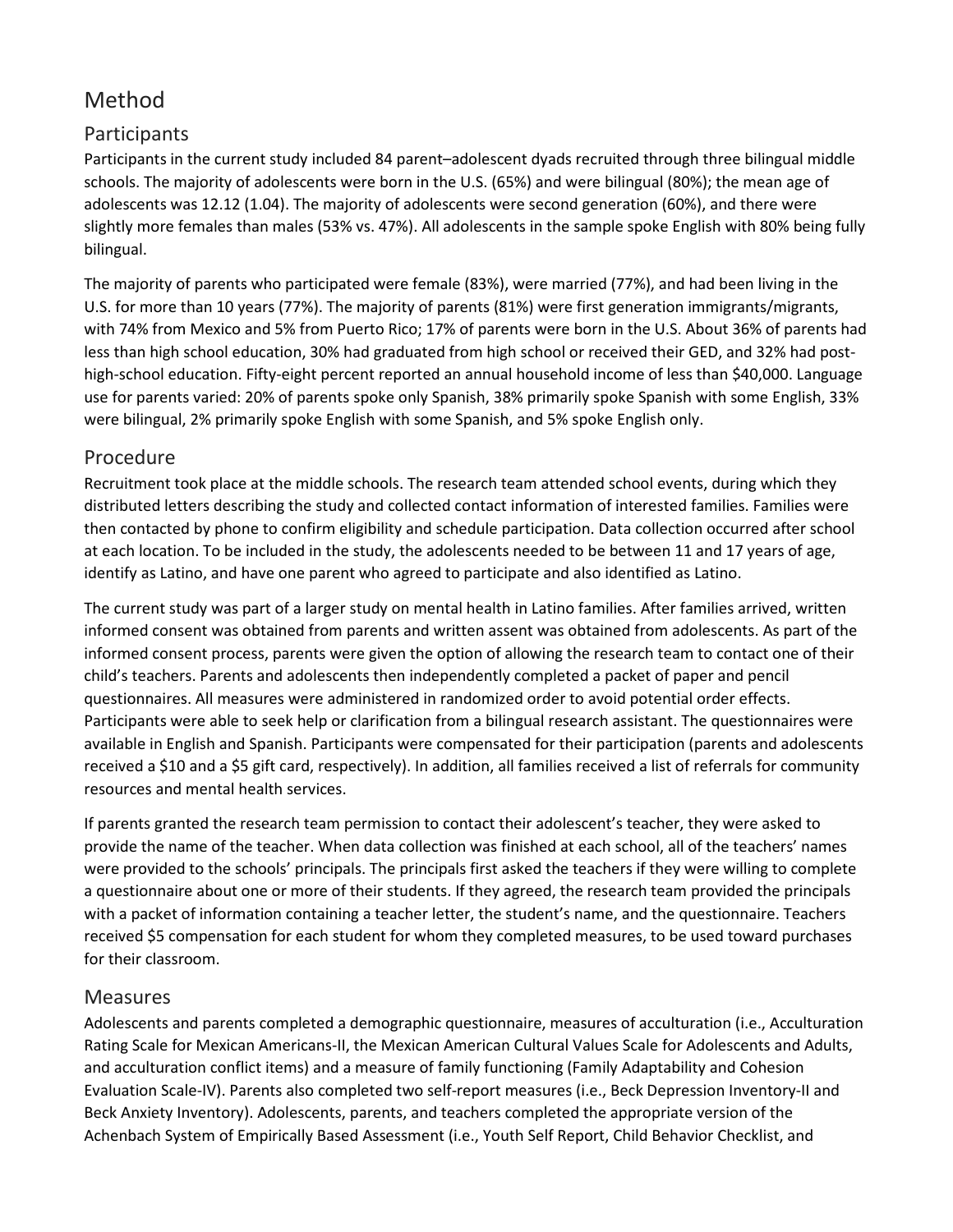Teacher Report Form, respectively) to assess adolescent psychopathology. All measures were available in both English and Spanish. See [Table 1](https://0-web-b-ebscohost-com.libus.csd.mu.edu/ehost/detail/detail?vid=2&sid=7e1faa1d-4cf9-4551-a23d-ec6b0f1ec874%40pdc-v-sessmgr04&bdata=JnNpdGU9ZWhvc3QtbGl2ZQ%3d%3d#tbl1) for reliabilities.

Table 1 Correlations and Descriptive Statistics for Study Variables

| Variable      |           | 2             | 3         | 5<br>4                    | 6             | 7        | 8         | 9              | 10        | 11              | 12                   | 13          | 14         | 15             | 16        |
|---------------|-----------|---------------|-----------|---------------------------|---------------|----------|-----------|----------------|-----------|-----------------|----------------------|-------------|------------|----------------|-----------|
| 1. A LOS      | 1         |               |           |                           |               |          |           |                |           |                 |                      |             |            |                |           |
| 2. A AOS      | .14       |               |           |                           |               |          |           |                |           |                 |                      |             |            |                |           |
| 3. P LOS      | $.21 +$   | .05           |           |                           |               |          |           |                |           |                 |                      |             |            |                |           |
| 4. P AOS      | $-.42***$ | .00           | $-.11$    |                           |               |          |           |                |           |                 |                      |             |            |                |           |
| 5. A LV       | .17       | .07           | .01       | $-.161$                   |               |          |           |                |           |                 |                      |             |            |                |           |
| 6. A AV       | .14       | .08           | .09       | $.20^{+}$<br>$-.09$       | 1             |          |           |                |           |                 |                      |             |            |                |           |
| 7. P LV       | $.25*$    | $-.02$        |           | $.33***$<br>$.31*** -.06$ | .17           |          |           |                |           |                 |                      |             |            |                |           |
| 8. P AV       | .17       | .08           | .12       | .13<br>$-.17$             | $.26^{\circ}$ | $.57***$ |           |                |           |                 |                      |             |            |                |           |
| 9. A ACC      | $-.18$    | $-.20^{+}$    | $.20^{+}$ | .01<br>.02                | .13           | .08      | $.27^*$   | -1             |           |                 |                      |             |            |                |           |
| 10. P ACC     | $-.13$    | $-.19+$       | .00       | $-.04-.18+$               | .14           | $-.12$   | $.19^{+}$ | $.38***$       |           |                 |                      |             |            |                |           |
| 11. A FF      | $.25*$    | $.25^{\circ}$ | $-.06$    | $.47***$<br>$-.06$        | $.24^{\circ}$ | .14      | .14       | $-.26^{\circ}$ | $-.30**$  |                 |                      |             |            |                |           |
| 12. P FF      | $.25*$    | .05           | $.18^{+}$ | $.25*$<br>$-.15$          | $-.29***$     | $.29***$ | .01       | $-.13$         | $-.44***$ | $.24^{\circ}$ 1 |                      |             |            |                |           |
| 13. YSR-I     | .01       | $-.12$        | $.20^{+}$ | .04<br>.03                | .03           | .17      | .16       | $.40***$       | .11       |                 | $-.26^* - .07$       |             |            |                |           |
| 14. CBCL-E    | .07       | $-.20+$       | .08       | $-.02-.27*$               | $.19^{+}$     | .12      | $.22*$    | .26°           | $.34***$  |                 | $-.21^{+}-.36^{***}$ | $.24^*$ 1   |            |                |           |
| 15. TRF-E     | $-.13$    | $-.11$        | $-.08$    | $.01 - .37$ **            | .02           | .13      | .09       | $-.01$         | .07       |                 | $-.25^* - .15$       | .13         | $.33***$ 1 |                |           |
| 16. PMH       | $-.15$    | .03           | $-.06$    | $.09 - .03$               | $.27^*$       | $-.11$   | .07       | $-.09$         | $.21+$    | .07             | $-.29**$             | .15         |            | $.22^* - .051$ |           |
| Ν             | 83        | 83            | 84        | 82<br>84                  | 82            | 84       | 84        | 82             | 84        | 84              | 84                   | 83          | 83         | 71             | 84        |
| Mean          | 3.84      | 3.87          | 4.21      | 3.01 4.15                 | 2.80          | 3.98     | 2.83      | 1.66           | 1.73      | 38.22           | 39.21                | 53.61 45.63 |            | 47.35 5.86     |           |
| SD            | .69       | .49           | .62       | .90<br>.51                | .64           | .46      | .55       | .78            | .72       | 7.16            | 6.31                 | 11.93       | 9.43       |                | 6.90 6.02 |
| Reliability-E | .86       | .61           | .91       | .74<br>.93                | .83           | .84      | .81       | .85            | .87       | .88             | .88                  |             |            |                | .90       |
| Reliability-S |           |               | .81       | .83                       |               | .91      | .75       |                | .85       |                 | .93                  |             |            |                | .87       |

Note. A = adolescent variable; P = parent variable; LOS = Latino orientation scale; AOS = U.S. orientation scale; LV = Latino values scale;  $AV = U.S.$  values scale;  $FF = family$  functioning (composite of communication and satisfaction given high correlation of the two variables);  $ACC = \text{accumutation conflict}$ ;  $YSR-I = \text{adolescent-reported internalizing symptoms}$ ;  $CBCL-E = \text{parent-reported adolescent externalizing symptoms}$ ;  $TRF-E = \text{teacher-reported adolescent externalizing}}$ symptoms; PMH = parental mental health (composite of BDI-II and BAI given high correlation of the two variables); Reliability-E = reliability for English version of measure; Reliability-S = reliability for Spanish version of measure.<br>  $p < .10$ .  $p \le .05$ .  $\rightarrow p \le .01$ .  $\rightarrow \rightarrow p \le .001$ .

| Table 1. Correlations and Descriptive Statistics for Study Variables |  |  |
|----------------------------------------------------------------------|--|--|
|----------------------------------------------------------------------|--|--|

| Variable     | $\mathbf{1}$                                  | $\overline{2}$                         | 3                | 4                               | 5                 | 6            | $\overline{7}$    | 8                | 9       | 10                        | 11           | 12 | 13 | 14 | 15 | 16 |
|--------------|-----------------------------------------------|----------------------------------------|------------------|---------------------------------|-------------------|--------------|-------------------|------------------|---------|---------------------------|--------------|----|----|----|----|----|
| 1. A LOS     | $\mathbf{1}$                                  |                                        |                  |                                 |                   |              |                   |                  |         |                           |              |    |    |    |    |    |
| 2. A AOS     | .14                                           | $\mathbf{1}$                           |                  |                                 |                   |              |                   |                  |         |                           |              |    |    |    |    |    |
| 3. PLOS      | $.21 -$                                       | .05                                    | $\mathbf{1}$     |                                 |                   |              |                   |                  |         |                           |              |    |    |    |    |    |
| 4. PAOS      | $\overline{\phantom{a}}$<br>$.42**$<br>$\ast$ | .00.                                   | $-.11$           | $\mathbf{1}$                    |                   |              |                   |                  |         |                           |              |    |    |    |    |    |
| 5. A LV      | .17                                           | .07                                    | .01              | $\overline{\phantom{a}}$        | $\mathbf{1}$      |              |                   |                  |         |                           |              |    |    |    |    |    |
|              |                                               |                                        |                  | .16                             |                   |              |                   |                  |         |                           |              |    |    |    |    |    |
| 6. A AV      | .14                                           | .08                                    | .09              | $\overline{\phantom{0}}$<br>.09 | $.20+$            | $\mathbf{1}$ |                   |                  |         |                           |              |    |    |    |    |    |
| 7. P LV      | $.25*$                                        | $\blacksquare$<br>.02                  | $.31*$<br>$\ast$ | $\blacksquare$<br>.06           | $.33***$          | .17          | $\mathbf{1}$      |                  |         |                           |              |    |    |    |    |    |
| 8. P AV      | .17                                           | .08                                    | .12              | $\sim$<br>.17                   | .13               | $.26*$       | $.57**$<br>$\ast$ | $\mathbf{1}$     |         |                           |              |    |    |    |    |    |
| 9. A ACC     | $-.18$                                        | $\overline{\phantom{a}}$<br>.20<br>$+$ | $.20^{+}$        | .01                             | .02               | .13          | .08               | .27<br>$\ast$    | 1       |                           |              |    |    |    |    |    |
| 10. P<br>ACC | $-.13$                                        | $\sim$<br>.19<br>$+$                   | .00.             | $\blacksquare$<br>.04           | $-.18-$           | .14          | $-.12$            | .19<br>$\ddot{}$ | $.38**$ | $\mathbf{1}$              |              |    |    |    |    |    |
| 11. A FF     | $.25*$                                        | .25<br>$\ast$                          | $-0.06$          | $\blacksquare$<br>.06           | $.47**$<br>$\ast$ | $.24*$       | .14               | .14              | $-.26*$ | $\blacksquare$<br>$.30**$ | $\mathbf{1}$ |    |    |    |    |    |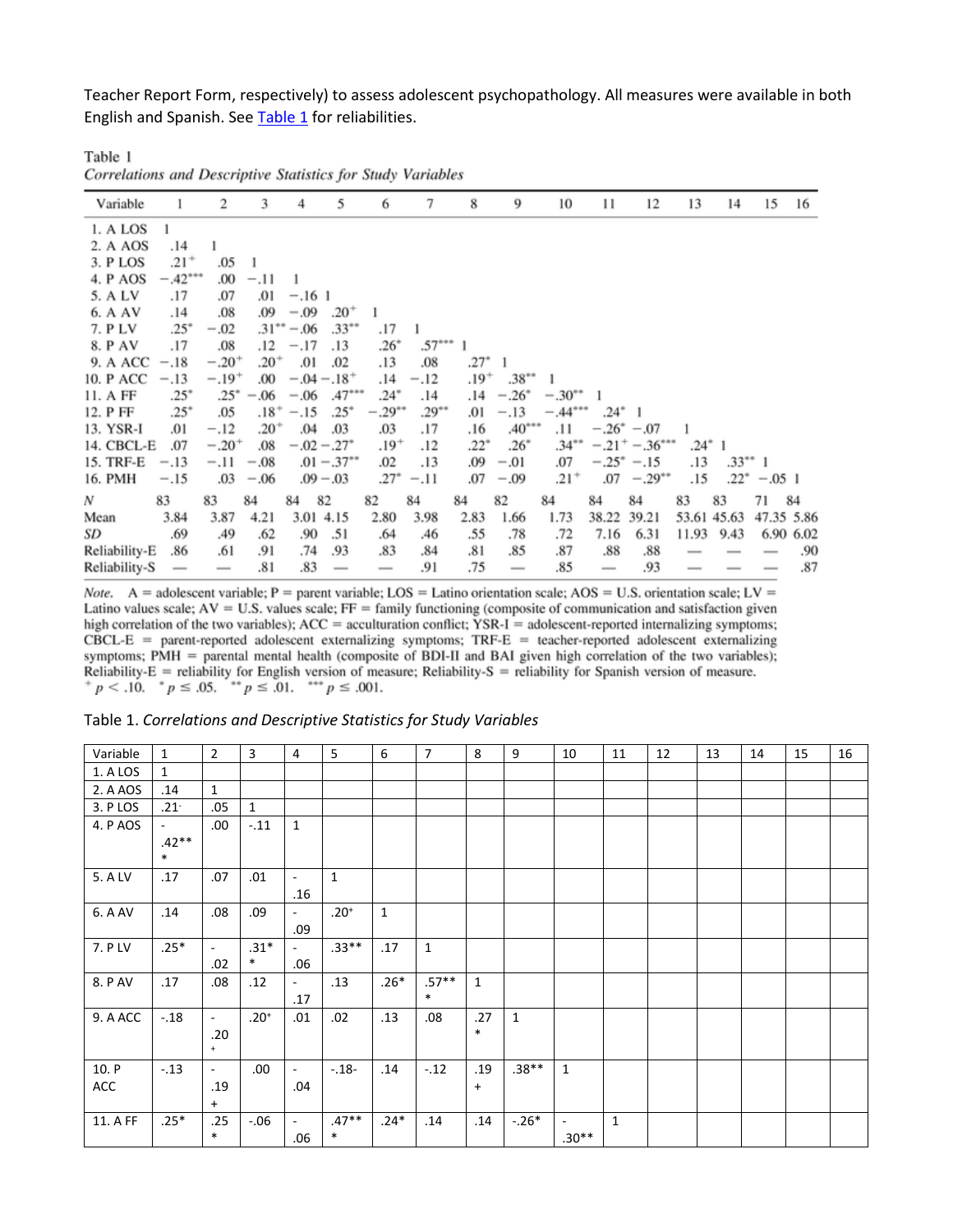| 12. P FF          | $.25*$ | .05                             | $.18+$  | $\sim$<br>.15 | $.25*$            | $.29*$<br>$\ast$ | $.29**$ | .01           | $-.13$            | $\sim$<br>$.44**$<br>$\ast$ | $.24*$                 | $\mathbf{1}$                |              |                  |              |                       |
|-------------------|--------|---------------------------------|---------|---------------|-------------------|------------------|---------|---------------|-------------------|-----------------------------|------------------------|-----------------------------|--------------|------------------|--------------|-----------------------|
| 13. YSR-I         | .01    | $\overline{\phantom{a}}$<br>.12 | $.20+$  | .04           | .03               | .03              | .17     | .16           | $.40**$<br>$\ast$ | .11                         | $\sim$<br>$.26*$       | $-.07$                      | $\mathbf{1}$ |                  |              |                       |
| 14.<br>CBCL-E     | .07    | $\sim$<br>.20<br>$+$            | .08     | $\sim$<br>.02 | $-.27*$           | $.19+$           | .12     | .22<br>$\ast$ | $.26*$            | $.34**$                     | $.21*$                 | $\sim$<br>$.36**$<br>$\ast$ | $.24*$       | $\mathbf{1}$     |              |                       |
| 15. TRF-<br>E.    | $-.13$ | $\overline{\phantom{a}}$<br>.11 | $-.08$  | .01           | $\sim$<br>$.37**$ | .02              | .13     | .09           | $-.01$            | .07                         | $\sim$<br>$.25*$       | $-.15$                      | .13          | $.33*$<br>$\ast$ | $\mathbf{1}$ |                       |
| 16. PMH           | $-.15$ | .03                             | $-0.06$ | .09           | $-.03$            | $.27*$           | $-.11$  | .07           | $-.09$            | $.21+$                      | .07                    | $\sim$<br>$.29**$           | .15          | $.22*$           | $-.05$       | $\mathbf{1}$          |
| N                 | 83     | 83                              | 84      | 84            | 82                | 82               | 84      | 84            | 82                | 84                          | 84                     | 84                          | 83           | 83               | 71           | 84                    |
| Mean              | 3.84   | 3.8<br>$\overline{7}$           | 4.21    | 3.0<br>1      | 4.15              | 2.80             | 3.98    | 2.8<br>3      | 1.66              | 1.73                        | 38.2<br>$\overline{2}$ | 39.21                       | 53.6<br>1    | 45.6<br>3        | 47.3<br>5    | 5.8<br>6              |
| SD                | .69    | .49                             | .62     | .90           | .51               | .64              | .46     | .55           | .78               | .72                         | 7.16                   | 6.31                        | 11.9<br>3    | 9.43             | 6.90         | 6.0<br>$\overline{2}$ |
| Reliabilit<br>y-E | .86    | .61                             | .91     | .74           | .93               | .83              | .84     | .81           | .85               | .87                         | .88                    | .88                         | —            |                  |              | .90                   |
| Reliabilit<br>y-S | —      | $\hspace{0.05cm}$               | .81     | .83           | —                 |                  | .91     | .75           | —                 | .85                         |                        | .93                         |              |                  |              | .87                   |

*Note.* A = adolescent variable; P = parent variable; LOS = Latino orientation scale; AOS = U.S. orientation scale; LV = Latino values scale; AV = U.S. values scale; FF = family functioning (composite of communication and satisfaction given high correlation of the two variables); ACC = acculturation conflict; YSR-I = adolescentreported internalizing symptoms; CBCL-E = parent-reported adolescent externalizing symptoms; TRF-E = teacher-reported adolescent externalizing symptoms; PMH = parental mental health (composite of BDI-II and BAI given high correlation of the two variables); Reliability-E = reliability for English version of measure; Reliability-S = reliability for Spanish version of measure.  $+ p < .10.$  \*  $p \le .05.$  \*\*  $p \le .01.$  \*\*\*  $p \le .001.$ 

Acculturation Rating Scale for Mexican Americans-II (ARSMA-II; [Cuellar, Arnold, & Maldonado, 1995\)](https://0-web-b-ebscohost-com.libus.csd.mu.edu/ehost/detail/detail?vid=2&sid=7e1faa1d-4cf9-4551-a23d-ec6b0f1ec874%40pdc-v-sessmgr04&bdata=JnNpdGU9ZWhvc3QtbGl2ZQ%3d%3d#c22) The ARSMA-II is a widely used 30-item, bidirectional measure of acculturation that measures an individual's Mexican orientation (Mexican Orientation Subscale [MOS]) and Anglo orientation (Anglo Orientation Subscale [AOS]) on a 5-point Likert scale. This measure was used to assess behavioral acculturation, as items focus on behavior and behavioral preferences (e.g., "My thinking is done in the Spanish language," "I enjoy reading books in English"). The current study modified the ARSMA-II by substituting "Latino" for "Mexican" or "Mexican American" in an effort to make it more suitable to use with a wider Latino population (Latino Orientation Subscale [LOS]). This method has been used previously and maintains the psychometric properties of the measure [\(Lawton, Gerdes, Haack, & Schneider, 2014\)](https://0-web-b-ebscohost-com.libus.csd.mu.edu/ehost/detail/detail?vid=2&sid=7e1faa1d-4cf9-4551-a23d-ec6b0f1ec874%40pdc-v-sessmgr04&bdata=JnNpdGU9ZWhvc3QtbGl2ZQ%3d%3d#c45). The measure has demonstrated good reliability and validity [\(Cuellar et al., 1995\)](https://0-web-b-ebscohost-com.libus.csd.mu.edu/ehost/detail/detail?vid=2&sid=7e1faa1d-4cf9-4551-a23d-ec6b0f1ec874%40pdc-v-sessmgr04&bdata=JnNpdGU9ZWhvc3QtbGl2ZQ%3d%3d#c22). High subscales scores on LOS and AOS indicate more behavioral orientation to Latino culture and Anglo culture, respectively.

Mexican American Cultural Values Scale for Adolescents and Adults (MACVS; [Knight et al., 2010\)](https://0-web-b-ebscohost-com.libus.csd.mu.edu/ehost/detail/detail?vid=2&sid=7e1faa1d-4cf9-4551-a23d-ec6b0f1ec874%40pdc-v-sessmgr04&bdata=JnNpdGU9ZWhvc3QtbGl2ZQ%3d%3d#c40) The MACVS is a 50-item measure that assesses cultural constructs relevant to Latino and mainstream American culture on a 5-point Likert scale. This measure was used to assess cognitive acculturation. The Mexican American (Latino) values scale (LV) combines subscales of familism (e.g., "parents should teach their children that the family always comes first"), respect (e.g., "children should respect adult relatives as if they were parents"), religion (e.g., "God is first, family is second"), and traditional gender roles (e.g., "families need to watch over and protect teenage girls more than teenage boys"). The mainstream values scale (AV) combines subscales of material success (e.g., "owning a lot of nice things makes one very happy"), independence and self-reliance (e.g., "as children get older their parents should allow them to make their own decisions"), and competition and personal achievement (e.g., "parents should teach their children to compete to win"). High subscale scores on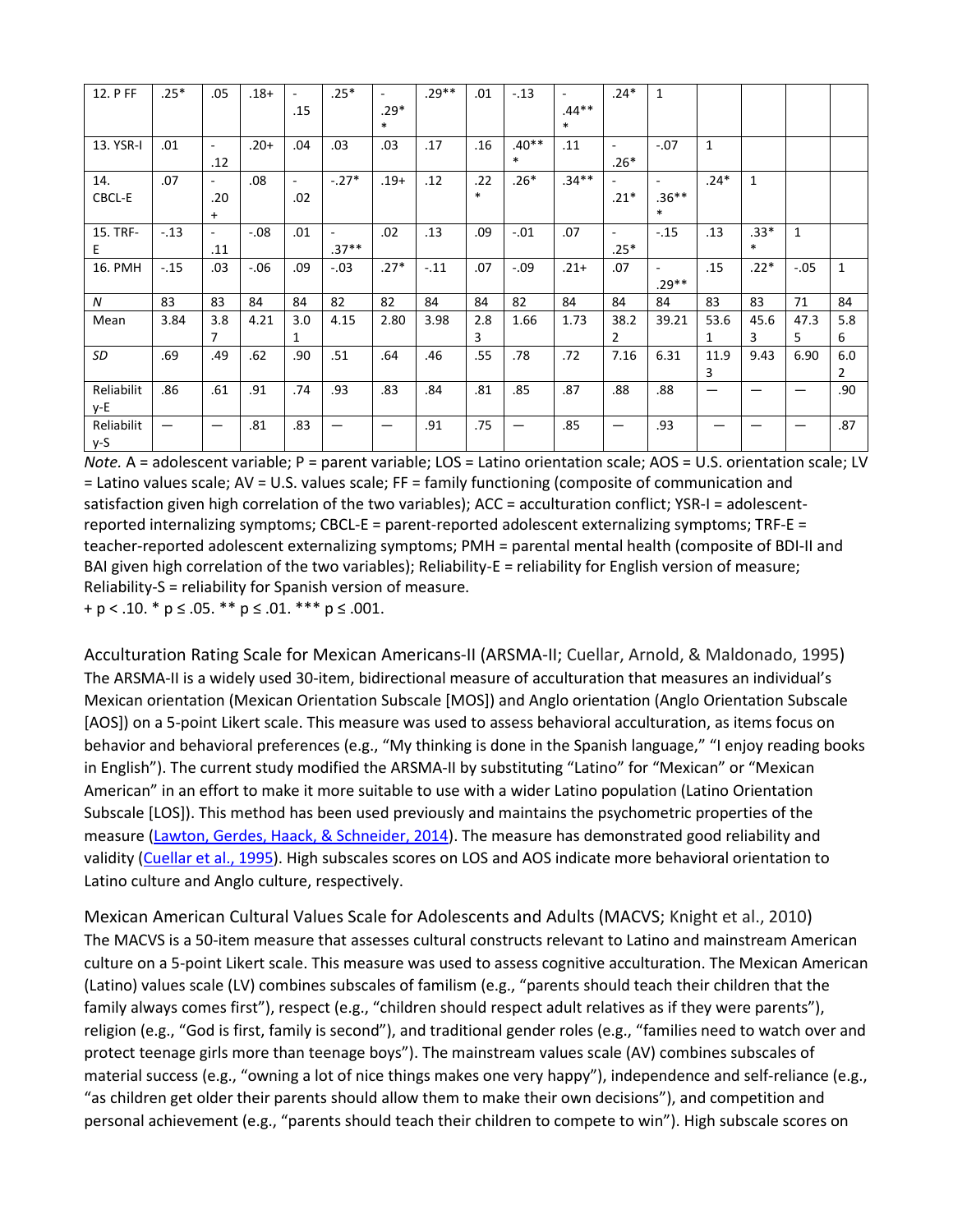the Latino values scale and mainstream values scale indicate strong endorsement and more orientation to Latino culture and mainstream U.S. culture, respectively. The MACVS has shown good reliability and construct validity [\(Knight et al., 2010\)](https://0-web-b-ebscohost-com.libus.csd.mu.edu/ehost/detail/detail?vid=2&sid=7e1faa1d-4cf9-4551-a23d-ec6b0f1ec874%40pdc-v-sessmgr04&bdata=JnNpdGU9ZWhvc3QtbGl2ZQ%3d%3d#c40). Items do not specify a particular Latino group (i.e., Mexican), and therefore the measure is likely acceptable to use with a wide Latino population.

#### Acculturation conflict

Acculturation conflict was measured using the mean of a 4-item scale that has been used in previous research (e.g., [Smokowski, Rose, & Bacallao, 2010;](https://0-web-b-ebscohost-com.libus.csd.mu.edu/ehost/detail/detail?vid=2&sid=7e1faa1d-4cf9-4551-a23d-ec6b0f1ec874%40pdc-v-sessmgr04&bdata=JnNpdGU9ZWhvc3QtbGl2ZQ%3d%3d#c74) [Vega, Khoury, Zimmerman, Gil, & Warheit, 1995\)](https://0-web-b-ebscohost-com.libus.csd.mu.edu/ehost/detail/detail?vid=2&sid=7e1faa1d-4cf9-4551-a23d-ec6b0f1ec874%40pdc-v-sessmgr04&bdata=JnNpdGU9ZWhvc3QtbGl2ZQ%3d%3d#c82). Responses were measured on a 5-point Likert scale from *not at all* to *frequently* (e.g., "how often have you had problems with your family because you prefer American customs," "how often do you get upset at your parents because they don't know American ways" **[**not included in parent version**]**). Internal consistency has been shown to be .76 for adolescents and .87 for parents [\(Smokowski et al., 2010\)](https://0-web-b-ebscohost-com.libus.csd.mu.edu/ehost/detail/detail?vid=2&sid=7e1faa1d-4cf9-4551-a23d-ec6b0f1ec874%40pdc-v-sessmgr04&bdata=JnNpdGU9ZWhvc3QtbGl2ZQ%3d%3d#c74). The current study used the mean of these items.

#### Family Adaptability and Cohesion Evaluation Scale-IV (FACES-IV; [Olson, 2011\)](https://0-web-b-ebscohost-com.libus.csd.mu.edu/ehost/detail/detail?vid=2&sid=7e1faa1d-4cf9-4551-a23d-ec6b0f1ec874%40pdc-v-sessmgr04&bdata=JnNpdGU9ZWhvc3QtbGl2ZQ%3d%3d#c58)

FACES-IV is a 62-item self-report measure developed to assess family functioning. The current study examined two subscales, the Family Satisfaction Scale and the Family Communication Scale. The Family Satisfaction Scale is a 10-item scale measured on a Likert scale from 1 (*very dissatisfied*) to 5 (*extremely satisfied*). This subscale assesses satisfaction with family cohesion and adaptability (e.g., satisfaction with "your family's ability to cope with stress," "family members' concern for each other"), with high scores indicating more satisfaction. The Family Communication Scale is a 10-item scale measured on a Likert scale from 1 (strongly disagree) to 5 (strongly agree) that assesses communication within the family (e.g., "family members are very good listeners," "family members try to understand each other's feelings"). Both the English and Spanish versions have demonstrated good psychometric properties [\(Groenenberg, Sharma, Green, & Fleming, 2013;](https://0-web-b-ebscohost-com.libus.csd.mu.edu/ehost/detail/detail?vid=2&sid=7e1faa1d-4cf9-4551-a23d-ec6b0f1ec874%40pdc-v-sessmgr04&bdata=JnNpdGU9ZWhvc3QtbGl2ZQ%3d%3d#c34) [Rivero, Martinez-](https://0-web-b-ebscohost-com.libus.csd.mu.edu/ehost/detail/detail?vid=2&sid=7e1faa1d-4cf9-4551-a23d-ec6b0f1ec874%40pdc-v-sessmgr04&bdata=JnNpdGU9ZWhvc3QtbGl2ZQ%3d%3d#c62)[Pampliega, & Olson, 2010\)](https://0-web-b-ebscohost-com.libus.csd.mu.edu/ehost/detail/detail?vid=2&sid=7e1faa1d-4cf9-4551-a23d-ec6b0f1ec874%40pdc-v-sessmgr04&bdata=JnNpdGU9ZWhvc3QtbGl2ZQ%3d%3d#c62).

#### Beck Depression Inventory-II [\(Beck, Steer, & Brown, 1996\)](https://0-web-b-ebscohost-com.libus.csd.mu.edu/ehost/detail/detail?vid=2&sid=7e1faa1d-4cf9-4551-a23d-ec6b0f1ec874%40pdc-v-sessmgr04&bdata=JnNpdGU9ZWhvc3QtbGl2ZQ%3d%3d#c9)

The BDI-II is a 21-item self-report measure that assesses symptoms of depression. Each item has four choices, and respondents are asked to choose which statement best describes the way they have been feeling for the past two weeks. The BDI-II has demonstrated strong psychometric characteristics in English [\(Beck et al., 1996\)](https://0-web-b-ebscohost-com.libus.csd.mu.edu/ehost/detail/detail?vid=2&sid=7e1faa1d-4cf9-4551-a23d-ec6b0f1ec874%40pdc-v-sessmgr04&bdata=JnNpdGU9ZWhvc3QtbGl2ZQ%3d%3d#c9) and in Spanish [\(Wiebe & Penley, 2005\)](https://0-web-b-ebscohost-com.libus.csd.mu.edu/ehost/detail/detail?vid=2&sid=7e1faa1d-4cf9-4551-a23d-ec6b0f1ec874%40pdc-v-sessmgr04&bdata=JnNpdGU9ZWhvc3QtbGl2ZQ%3d%3d#c84).

#### Beck Anxiety Inventory (BAI; [Beck & Steer, 1993\)](https://0-web-b-ebscohost-com.libus.csd.mu.edu/ehost/detail/detail?vid=2&sid=7e1faa1d-4cf9-4551-a23d-ec6b0f1ec874%40pdc-v-sessmgr04&bdata=JnNpdGU9ZWhvc3QtbGl2ZQ%3d%3d#c8)

The BAI is a 21-item measure assessing symptoms of anxiety. Each item asks respondents to rate how much they have been bothered by that symptom (e.g., "nervous," "unsteady"), rated on a 4-point scale ranging from 0 (not at all) to 3 (severely). The BAI has good psychometric properties in English [\(Beck, Epstein, Brown, & Steer, 1988\)](https://0-web-b-ebscohost-com.libus.csd.mu.edu/ehost/detail/detail?vid=2&sid=7e1faa1d-4cf9-4551-a23d-ec6b0f1ec874%40pdc-v-sessmgr04&bdata=JnNpdGU9ZWhvc3QtbGl2ZQ%3d%3d#c7) and Spanish [\(Magán, Sanz, & García-Vera, 2008\)](https://0-web-b-ebscohost-com.libus.csd.mu.edu/ehost/detail/detail?vid=2&sid=7e1faa1d-4cf9-4551-a23d-ec6b0f1ec874%40pdc-v-sessmgr04&bdata=JnNpdGU9ZWhvc3QtbGl2ZQ%3d%3d#c48).

#### Achenbach System of Empirically Based Assessment (ASEBA; [Achenbach & Rescorla, 2001\)](https://0-web-b-ebscohost-com.libus.csd.mu.edu/ehost/detail/detail?vid=2&sid=7e1faa1d-4cf9-4551-a23d-ec6b0f1ec874%40pdc-v-sessmgr04&bdata=JnNpdGU9ZWhvc3QtbGl2ZQ%3d%3d#c1) The ASEBA was used to measure adolescent psychopathology across raters. These measures are widely used to assess a range of emotional and behavioral problems in children and adolescents using a 3-point scale via selfreport (Youth Self Report/11–18), parent report (Child Behavior Checklist/6–18, Spanish translation by [Rubio-](https://0-web-b-ebscohost-com.libus.csd.mu.edu/ehost/detail/detail?vid=2&sid=7e1faa1d-4cf9-4551-a23d-ec6b0f1ec874%40pdc-v-sessmgr04&bdata=JnNpdGU9ZWhvc3QtbGl2ZQ%3d%3d#c64)[Stipec, Bird, Canino, & Gould, 1990\)](https://0-web-b-ebscohost-com.libus.csd.mu.edu/ehost/detail/detail?vid=2&sid=7e1faa1d-4cf9-4551-a23d-ec6b0f1ec874%40pdc-v-sessmgr04&bdata=JnNpdGU9ZWhvc3QtbGl2ZQ%3d%3d#c64), and teacher-report (Teacher Report Form/6–18). The measures demonstrate strong psychometric properties [\(Achenbach & Rescorla, 2001\)](https://0-web-b-ebscohost-com.libus.csd.mu.edu/ehost/detail/detail?vid=2&sid=7e1faa1d-4cf9-4551-a23d-ec6b0f1ec874%40pdc-v-sessmgr04&bdata=JnNpdGU9ZWhvc3QtbGl2ZQ%3d%3d#c1). The current study examined the Total Internalizing and Total Externalizing subscales, with higher scores indicating more psychopathology.

#### Analyses

#### Mediation

Mediation analyses were conducted using several methods (see [Figure 1f](https://0-web-b-ebscohost-com.libus.csd.mu.edu/ehost/detail/detail?vid=2&sid=7e1faa1d-4cf9-4551-a23d-ec6b0f1ec874%40pdc-v-sessmgr04&bdata=JnNpdGU9ZWhvc3QtbGl2ZQ%3d%3d#fig1)or conceptual model). First, we used the causal steps method as outlined by [Baron and Kenny \(1986\)](https://0-web-b-ebscohost-com.libus.csd.mu.edu/ehost/detail/detail?vid=2&sid=7e1faa1d-4cf9-4551-a23d-ec6b0f1ec874%40pdc-v-sessmgr04&bdata=JnNpdGU9ZWhvc3QtbGl2ZQ%3d%3d#c6) to examine the total, direct, and indirect effects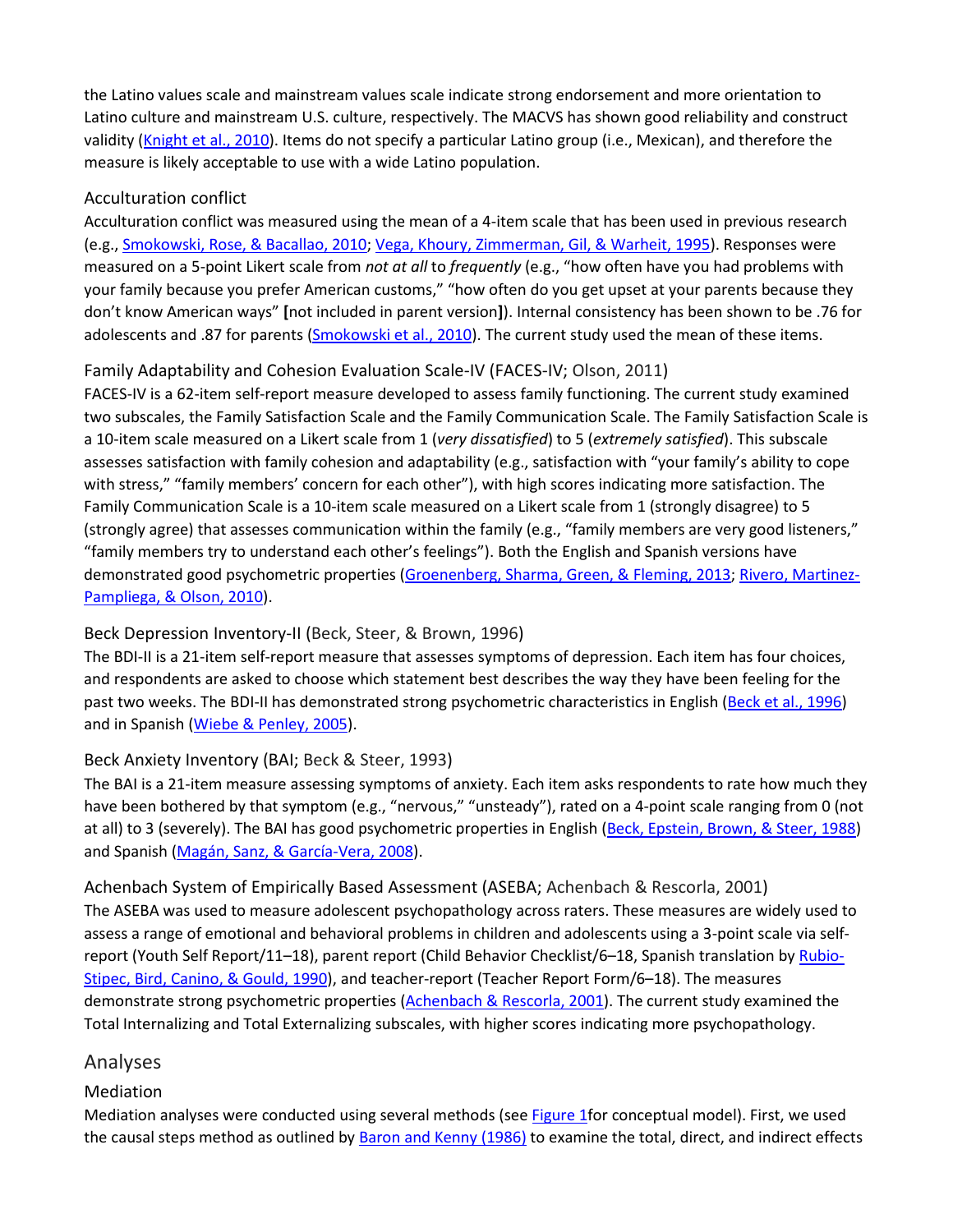of acculturation differences on mental health outcomes via family functioning based on regression analyses. According to this method, several conditions must be met to establish mediation: the independent variable predicts significant variance in the outcome variable, the independent variable predicts significant variance in the mediator, the mediator predicts significant variance in the outcome variable, and when the mediator is controlled for, the link between the independent variable and the outcome is reduced. If all conditions are met, mediation has occurred [\(Baron & Kenny, 1986\)](https://0-web-b-ebscohost-com.libus.csd.mu.edu/ehost/detail/detail?vid=2&sid=7e1faa1d-4cf9-4551-a23d-ec6b0f1ec874%40pdc-v-sessmgr04&bdata=JnNpdGU9ZWhvc3QtbGl2ZQ%3d%3d#c6). We also examined the significance of the indirect effects using Sobel's test [\(Sobel, 1982\)](https://0-web-b-ebscohost-com.libus.csd.mu.edu/ehost/detail/detail?vid=2&sid=7e1faa1d-4cf9-4551-a23d-ec6b0f1ec874%40pdc-v-sessmgr04&bdata=JnNpdGU9ZWhvc3QtbGl2ZQ%3d%3d#c75).



*Figure 1. Conceptual models.*

Finally, based on critiques that the causal steps method has low power (MacKinnon, Lockwood, Hoffman, West, [& Sheets, 2002\)](https://0-web-b-ebscohost-com.libus.csd.mu.edu/ehost/detail/detail?vid=2&sid=7e1faa1d-4cf9-4551-a23d-ec6b0f1ec874%40pdc-v-sessmgr04&bdata=JnNpdGU9ZWhvc3QtbGl2ZQ%3d%3d#c47) and that testing the significance of the indirect effect is potentially limited by its assumption that the distribution is normal [\(Preacher & Hayes, 2004\)](https://0-web-b-ebscohost-com.libus.csd.mu.edu/ehost/detail/detail?vid=2&sid=7e1faa1d-4cf9-4551-a23d-ec6b0f1ec874%40pdc-v-sessmgr04&bdata=JnNpdGU9ZWhvc3QtbGl2ZQ%3d%3d#c60), we also examined the significance of the indirect effect using bootstrapping procedures [\(Hayes, 2009;](https://0-web-b-ebscohost-com.libus.csd.mu.edu/ehost/detail/detail?vid=2&sid=7e1faa1d-4cf9-4551-a23d-ec6b0f1ec874%40pdc-v-sessmgr04&bdata=JnNpdGU9ZWhvc3QtbGl2ZQ%3d%3d#c35) [Preacher & Hayes, 2004\)](https://0-web-b-ebscohost-com.libus.csd.mu.edu/ehost/detail/detail?vid=2&sid=7e1faa1d-4cf9-4551-a23d-ec6b0f1ec874%40pdc-v-sessmgr04&bdata=JnNpdGU9ZWhvc3QtbGl2ZQ%3d%3d#c60). Researchers have recommended using bootstrapping procedures to determine the 95% confidence interval in which the indirect effect falls as a means of determining the significance. Bootstrapping is a nonparametric test that draws a large number of samples, with replacement, from the dataset and calculates the indirect effect, which is tested against the null hypothesis that the indirect effect is zero. The confidence interval produced by the bootstrapping procedure is examined and if zero is not included within the confidence interval, the indirect effect is considered significant, and it is concluded that mediation is present [\(Preacher & Hayes, 2004\)](https://0-web-b-ebscohost-com.libus.csd.mu.edu/ehost/detail/detail?vid=2&sid=7e1faa1d-4cf9-4551-a23d-ec6b0f1ec874%40pdc-v-sessmgr04&bdata=JnNpdGU9ZWhvc3QtbGl2ZQ%3d%3d#c60).

#### Moderated mediation

Moderated mediation analyses were conducted following guidelines outlined in Preacher, Rucker, and Hayes [\(2007;](https://0-web-b-ebscohost-com.libus.csd.mu.edu/ehost/detail/detail?vid=2&sid=7e1faa1d-4cf9-4551-a23d-ec6b0f1ec874%40pdc-v-sessmgr04&bdata=JnNpdGU9ZWhvc3QtbGl2ZQ%3d%3d#c61) see [Figure 1\)](https://0-web-b-ebscohost-com.libus.csd.mu.edu/ehost/detail/detail?vid=2&sid=7e1faa1d-4cf9-4551-a23d-ec6b0f1ec874%40pdc-v-sessmgr04&bdata=JnNpdGU9ZWhvc3QtbGl2ZQ%3d%3d#fig1). Specifically, indirect effects of the hypothesized mediated pathways were compared at high and low levels of the moderator (i.e., acculturation conflict), operationalized as  $\pm$  1 standard deviation from the mean. In addition, bias-corrected bootstrapping procedures with 5000 resamples were utilized to calculate 95% confidence intervals of the indirect effect at each level of the moderator. Similar to bootstrapping for mediation analyses, the confidence interval produced by the bootstrapping procedure is examined and if zero is not included within the confidence interval, the conditional indirect effect is considered significant, and it is concluded that moderated mediation is present [\(Preacher et al., 2007\)](https://0-web-b-ebscohost-com.libus.csd.mu.edu/ehost/detail/detail?vid=2&sid=7e1faa1d-4cf9-4551-a23d-ec6b0f1ec874%40pdc-v-sessmgr04&bdata=JnNpdGU9ZWhvc3QtbGl2ZQ%3d%3d#c61).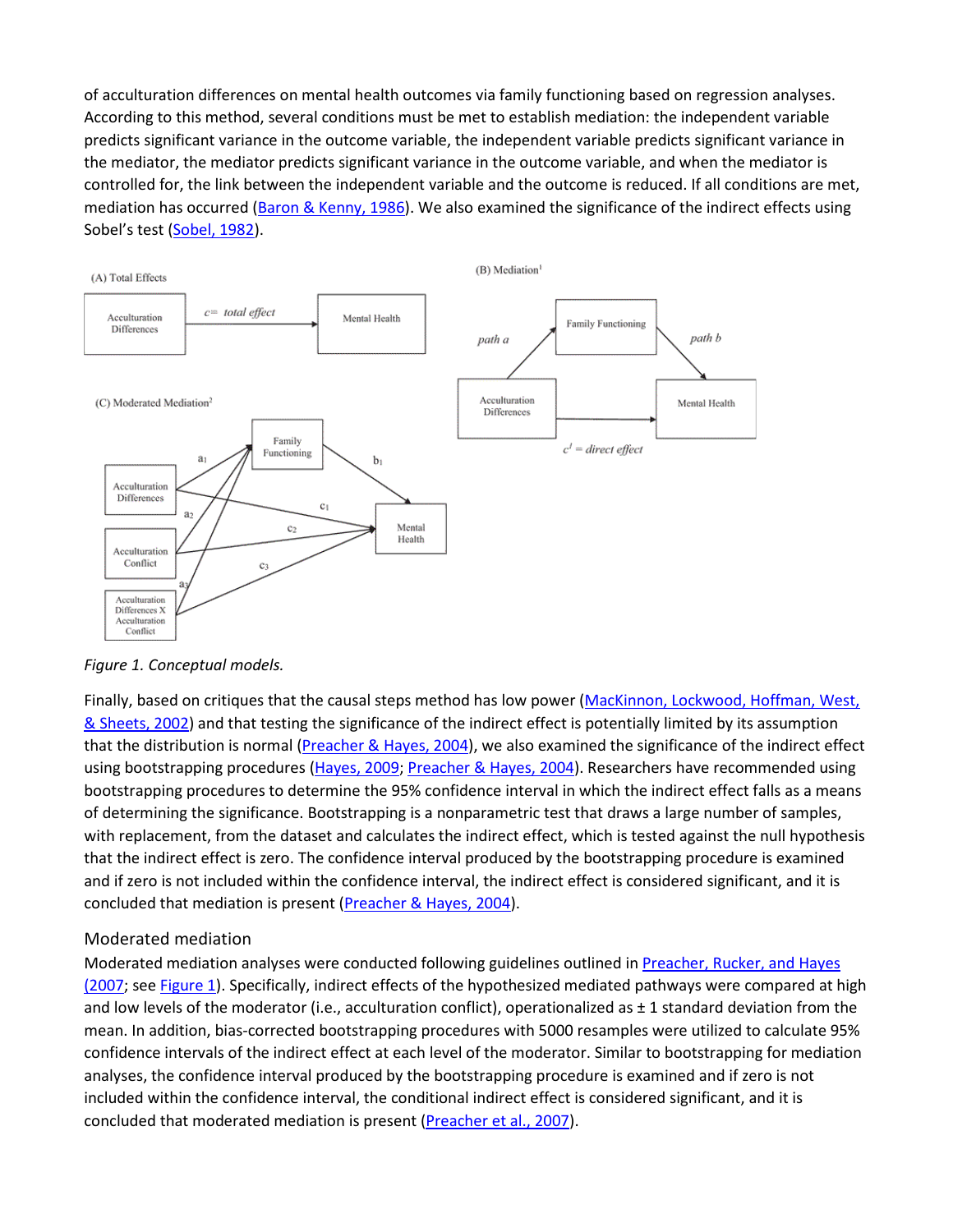# [Results](https://0-web-b-ebscohost-com.libus.csd.mu.edu/ehost/detail/detail?vid=2&sid=7e1faa1d-4cf9-4551-a23d-ec6b0f1ec874%40pdc-v-sessmgr04&bdata=JnNpdGU9ZWhvc3QtbGl2ZQ%3d%3d#toc)

#### Correlations and Descriptive Results

Correlations, means, and standard deviations of all variables, as well as each measure's reliability, are presented in [Table 1.](https://0-web-b-ebscohost-com.libus.csd.mu.edu/ehost/detail/detail?vid=2&sid=7e1faa1d-4cf9-4551-a23d-ec6b0f1ec874%40pdc-v-sessmgr04&bdata=JnNpdGU9ZWhvc3QtbGl2ZQ%3d%3d#tbl1)

#### Adolescent variables

Adolescents had moderately strong behavioral orientation to both Latino and U.S. culture (*M* = 3.84, *SD* = .69; *M* = 3.87, *SD* = .49, respectively). In terms of cognitive orientation, adolescents were strongly oriented to Latino culture (*M* = 4.15, *SD* = .51) and moderately oriented to U.S. culture (*M* = 2.80, *SD* = .64). Adolescent reports of family functioning, in terms of communication (*M* = 38.55, *SD* = 6.86) and satisfaction (*M* = 37.89, *SD* = 8.65), indicate high levels of positive communication and moderate levels of satisfaction [\(Olson, 2011\)](https://0-web-b-ebscohost-com.libus.csd.mu.edu/ehost/detail/detail?vid=2&sid=7e1faa1d-4cf9-4551-a23d-ec6b0f1ec874%40pdc-v-sessmgr04&bdata=JnNpdGU9ZWhvc3QtbGl2ZQ%3d%3d#c58). Given the high correlation between adolescent communication and adolescent satisfaction, these subscales were combined into an adolescent family functioning subscale using the mean of the two subscales (*M* = 38.22, *SD* = 7.16).

Across all three reporters, 4%–17% of adolescents had clinically elevated levels of internalizing problems, and 1%–5% had clinically elevated levels of externalizing problems, which is similar to prevalence rates found in national samples [\(Merikangas et al., 2011\)](https://0-web-b-ebscohost-com.libus.csd.mu.edu/ehost/detail/detail?vid=2&sid=7e1faa1d-4cf9-4551-a23d-ec6b0f1ec874%40pdc-v-sessmgr04&bdata=JnNpdGU9ZWhvc3QtbGl2ZQ%3d%3d#c54). Reports of adolescent internalizing and externalizing problems were not highly correlated across reporters and therefore not combined. Instead, given that previous research has suggested that adolescents are more valid reporters of their own internalizing problems, whereas parents and teachers are more valid reporters of externalizing problems (see [Smith, 2007\)](https://0-web-b-ebscohost-com.libus.csd.mu.edu/ehost/detail/detail?vid=2&sid=7e1faa1d-4cf9-4551-a23d-ec6b0f1ec874%40pdc-v-sessmgr04&bdata=JnNpdGU9ZWhvc3QtbGl2ZQ%3d%3d#c70), adolescent-reports of internalizing problems and parent- and teacher-reports of externalizing problems were used in the analyses.

#### Parental variables

Parents were strongly oriented to Latino culture, in terms of behavior (*M* = 4.21, *SD* = .62) and cognition (*M* = 3.98, *SD* = .46), and had moderate orientation to U.S. culture, in terms of behavior (*M* = 3.01, *SD* = .90) and cognition (*M* = 2.83, *SD* = .55). Parental reports of family functioning, in terms of communication (*M* = 40.02, *SD* = 6.42) and satisfaction (*M* = 38.40, *SD* = 7.00), indicate high levels of positive communication and moderate levels of satisfaction [\(Olson, 2011\)](https://0-web-b-ebscohost-com.libus.csd.mu.edu/ehost/detail/detail?vid=2&sid=7e1faa1d-4cf9-4551-a23d-ec6b0f1ec874%40pdc-v-sessmgr04&bdata=JnNpdGU9ZWhvc3QtbGl2ZQ%3d%3d#c58). Given the high correlation between parental communication and parental satisfaction, these subscales were combined into a parental family functioning subscale using the mean of the two subscales (*M* = 39.21, *SD* = 6.31). Eight percent of parents reported moderate to severe levels of symptoms of anxiety and depression. Given the high correlation between anxiety and depression, these measures also were combined into a parental mental health scale using the mean of the two measures (*M* =  $5.86, SD = 6.02$ ).

#### Acculturation and mental health

Correlational analyses indicated that there were no significant relationships between any adolescent acculturation variable and adolescent internalizing problems (see [Table 1\)](https://0-web-b-ebscohost-com.libus.csd.mu.edu/ehost/detail/detail?vid=2&sid=7e1faa1d-4cf9-4551-a23d-ec6b0f1ec874%40pdc-v-sessmgr04&bdata=JnNpdGU9ZWhvc3QtbGl2ZQ%3d%3d#tbl1). There was a significant inverse relationship between adolescent LV and parent-reported and teacher-reported externalizing problems, *r* = −.27, *p* ≤ .05; *r* = −.37, *p* ≤ .01, indicating that adolescents with low Latino cognitive acculturation had more externalizing problems. In addition, there were no significant relationships between any parental acculturation variables and parental mental health.

#### Acculturation differences

Intergenerational acculturation differences were calculated by taking the absolute value of the difference between parent acculturation and adolescent acculturation for each acculturation domain. Means, standard deviations, and correlations for these difference scores are presented in [Table 2.](https://0-web-b-ebscohost-com.libus.csd.mu.edu/ehost/detail/detail?vid=2&sid=7e1faa1d-4cf9-4551-a23d-ec6b0f1ec874%40pdc-v-sessmgr04&bdata=JnNpdGU9ZWhvc3QtbGl2ZQ%3d%3d#tbl2) The absolute value was used because the total difference, rather than direction of the difference, was of interest in the current study. This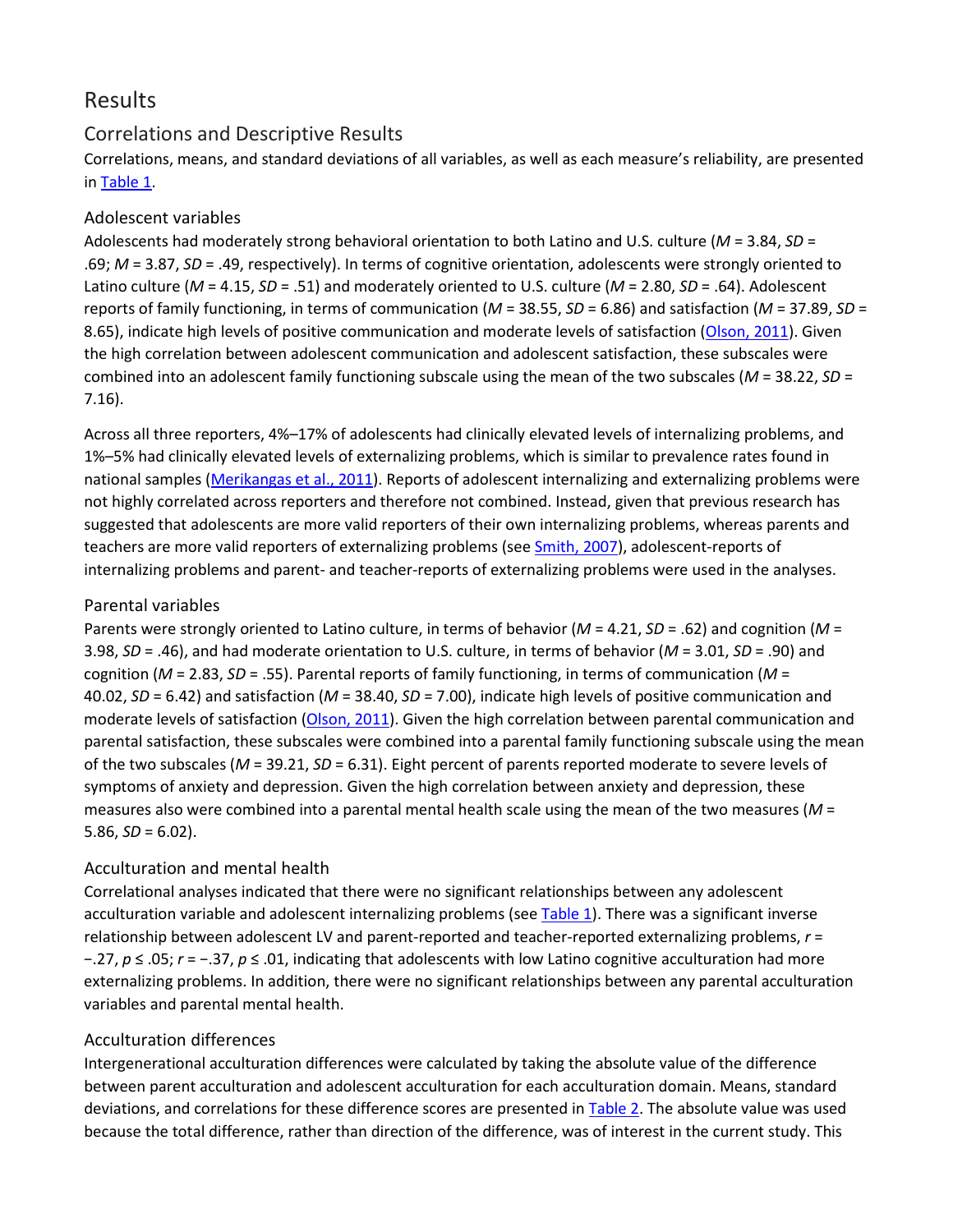method has been used in previous studies [\(Davidson & Cardemil, 2009\)](https://0-web-b-ebscohost-com.libus.csd.mu.edu/ehost/detail/detail?vid=2&sid=7e1faa1d-4cf9-4551-a23d-ec6b0f1ec874%40pdc-v-sessmgr04&bdata=JnNpdGU9ZWhvc3QtbGl2ZQ%3d%3d#c24). Correlational analyses indicated that there were no significant relationships between parent–adolescent acculturation differences and adolescent mental health outcomes. Differences in LV were significantly related to parental mental health outcomes, *r* = .23, *p* ≤ .05, indicating that greater parent–adolescent differences in Latino cognitive acculturation was related to parental mental health symptoms.

|     |         |          |          |           |         | Descriptive Statistics and Correlations for Parent-Adolescent Acculturation Differences |        |         |      |     |
|-----|---------|----------|----------|-----------|---------|-----------------------------------------------------------------------------------------|--------|---------|------|-----|
|     | AFF     | PFF      | A ACC    | P ACC     | YSR-I   | CBCL-E                                                                                  | TRF-E  | PMH     | Mean | SD  |
| LOS | $-.19+$ | $-.25"$  | $.32***$ | $.19^{+}$ | .13     | $-.10$                                                                                  | .14    | .16     | .68  | .58 |
| LV  | $-.09$  | $-.20^+$ | $-.13$   | .08       | $-.18+$ | .00                                                                                     | $-.03$ | $.23*$  | .46  | .36 |
| AOS | .10     | $.21 +$  | .04      | $-.05$    | $-.05$  | $-.10$                                                                                  | $-.12$ | $-.18+$ | 1.08 | .79 |
| AV  | .01     | .09      | 08       | .03       | $-.08$  | $-.10$                                                                                  | $-.13$ | $.21 +$ | .56  | .47 |

Table 2 Descriptive Statistics and Correlations for Parent Adolescent Acculturation Differences

*Note.*  $N = 83$ . LOS = Latino behavioral acculturation differences; LV = Latino cognitive acculturation differences;  $AOS = U.S.$  mainstream behavioral acculturation differences;  $AV = U.S.$  mainstream cognitive acculturation differences;  $AFF =$  adolescent-reported family functioning;  $PFF =$  parent-reported family functioning;  $A ACC =$  adolescent acculturation conflict; P ACC = parental acculturation conflict; YSR-I = adolescent-reported internalizing symptoms; CBCL-E = parent-reported adolescent externalizing symptoms; TRF-E = teacher-reported adolescent externalizing symptoms, PMH = parental mental health.

 $p < .10$ ,  $\degree p \le .01$ ,  $\degree \degree p \le .05$ .

#### *Table 2: Descriptive Statistics and Correlations for Parent-Adolescent Acculturation Differences*

|     | AFF     | PFF     | A ACC   | P ACC  | <b>YSR-I</b> | CBCL-E | TRF-E  | <b>PMH</b> | Mean | SD  |
|-----|---------|---------|---------|--------|--------------|--------|--------|------------|------|-----|
| LOS | $-.19+$ | $-.25*$ | $.32**$ | $.19+$ | .13          | $-.10$ | .14    | .16        | .68  | .58 |
| LV  | $-.09$  | $-.20+$ | $-.13$  | .08    | $-.18+$      | .00.   | $-.03$ | $.23*$     | .46  | .36 |
| AOS | .10     | $21+$   | .04     | $-.05$ | $-.05$       | $-.10$ | $-.12$ | $-.18+$    | 1.08 | .79 |
| AV  | .01     | .09     | .08     | .03    | $-.08$       | $-.10$ | $-.13$ | $.21+$     | .56  | .47 |

*Note. N* = 83. LOS = Latino behavioral acculturation differences; LV = Latino cognitive acculturation differences; AOS = U.S. mainstream behavioral acculturation differences; AV = U.S. mainstream cognitive acculturation differences; AFF = adolescent-reported family functioning; PFF = parent-reported family functioning; A ACC = adolescent accul- turation conflict; P ACC = parental acculturation conflict;  $YSR-I =$ adolescent-reported internalizing symptoms; CBCL-E = parent-reported adolescent externalizing symptoms; TRF-E = teacher-reported adolescent externalizing symptoms, PMH = parental mental health. <sup>+</sup>*p* < .10. \* *p* < .01. \*\* *p* < .05.

#### Acculturation conflict

Correlational analyses indicated that adolescent report of acculturation conflict was positively related to parental AV, *r* = .27, *p* ≤ .05, negatively related to adolescent report of family functioning, *r* = −.26, *p* ≤ .05, positively related to adolescent internalizing symptoms, *r* = .40, *p* ≤ .001, and parent-report of externalizing symptoms, *r* = .26, *p* ≤ .05. In addition, parent report of acculturation conflict was negatively related to adolescent and parent reports of family functioning, *r* = −.30, *p* ≤ .01; *r* = −.44, *p* ≤ .001, respectively and positively related to parent-reported adolescent externalizing problems, *r* = .34, *p* ≤ .01.

#### Mediation Analyses

Hypothesis 1 was that family functioning would mediate the relationship between acculturation differences and internalizing problems for adolescents, externalizing problems for adolescents, and mental health outcomes for parents. Specifically, it was predicted that greater acculturation differences would be associated with decreased family functioning, which would be associated with increased mental health problems in adolescents and parents. To test Hypothesis 1, mediation was examined using several methods: causal steps method as outlined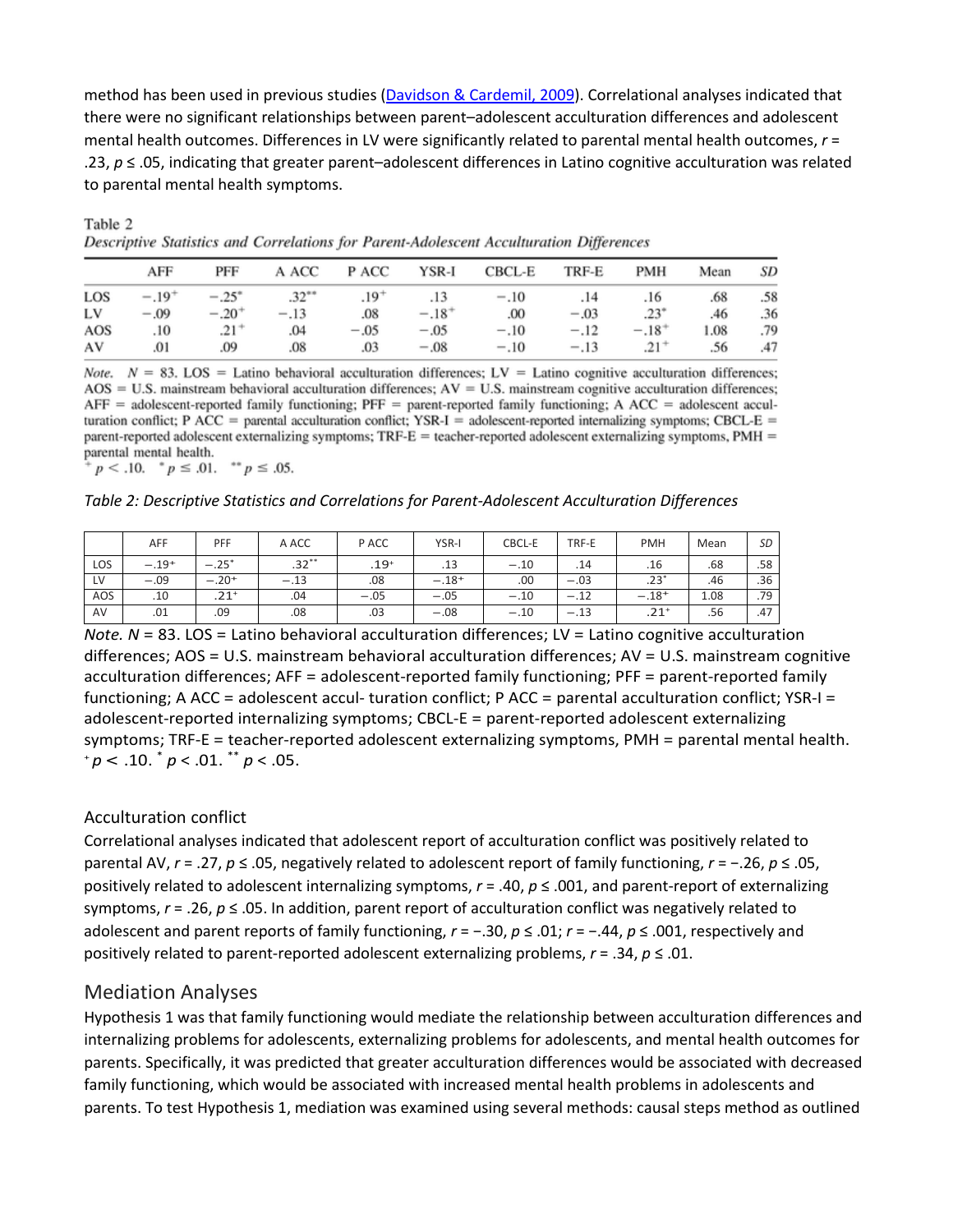by [Baron and Kenny \(1986\),](https://0-web-b-ebscohost-com.libus.csd.mu.edu/ehost/detail/detail?vid=2&sid=7e1faa1d-4cf9-4551-a23d-ec6b0f1ec874%40pdc-v-sessmgr04&bdata=JnNpdGU9ZWhvc3QtbGl2ZQ%3d%3d#c6) significance testing of the indirect effects using Sobel's test [\(Sobel, 1982\)](https://0-web-b-ebscohost-com.libus.csd.mu.edu/ehost/detail/detail?vid=2&sid=7e1faa1d-4cf9-4551-a23d-ec6b0f1ec874%40pdc-v-sessmgr04&bdata=JnNpdGU9ZWhvc3QtbGl2ZQ%3d%3d#c75), and significance testing of the indirect effect using bootstrapping procedures [\(Hayes, 2009;](https://0-web-b-ebscohost-com.libus.csd.mu.edu/ehost/detail/detail?vid=2&sid=7e1faa1d-4cf9-4551-a23d-ec6b0f1ec874%40pdc-v-sessmgr04&bdata=JnNpdGU9ZWhvc3QtbGl2ZQ%3d%3d#c35) [Preacher & Hayes, 2004\)](https://0-web-b-ebscohost-com.libus.csd.mu.edu/ehost/detail/detail?vid=2&sid=7e1faa1d-4cf9-4551-a23d-ec6b0f1ec874%40pdc-v-sessmgr04&bdata=JnNpdGU9ZWhvc3QtbGl2ZQ%3d%3d#c60).

#### Adolescent Internalizing Outcomes

#### Causal steps method

Results for mediation analyses for adolescent outcomes are presented in [Table 3.](https://0-web-b-ebscohost-com.libus.csd.mu.edu/ehost/detail/detail?vid=2&sid=7e1faa1d-4cf9-4551-a23d-ec6b0f1ec874%40pdc-v-sessmgr04&bdata=JnNpdGU9ZWhvc3QtbGl2ZQ%3d%3d#tbl3) No pathways for adolescent internalizing problems met the criteria for mediation. Of note, family functioning predicted significant variance in adolescent internalizing problems in the expected direction (*β = −*.26, *p* ≤ .05).

#### Table 3

Results of Mediation Analyses for Adolescent Outcomes: Causal Steps, Indirect Effects, and 95% Confidence Interval for Bootstrapping Estimates

|               |              |                                                                                                                  | Total effect of<br>IV on DV |        | Effects of IV<br>on mediator)                                                                                |        |                                                | Effect of M<br>on DV     | Direct effects                        |        | Indirect           | 95% CI            |             |
|---------------|--------------|------------------------------------------------------------------------------------------------------------------|-----------------------------|--------|--------------------------------------------------------------------------------------------------------------|--------|------------------------------------------------|--------------------------|---------------------------------------|--------|--------------------|-------------------|-------------|
| IV            | Mediator     | DV                                                                                                               | В                           | Beta   | В                                                                                                            | Beta   | В                                              | Beta                     | В                                     | Beta   | effect Lower Upper |                   |             |
| Internalizing |              |                                                                                                                  |                             |        |                                                                                                              |        |                                                |                          |                                       |        |                    |                   |             |
| LOS           | Fam Fx YSR-I |                                                                                                                  | 2.66                        |        | $-13$ $-2.31^{+}$ $-19^{+}$ $-43^{*}$ $-26^{*}$ 1.72                                                         |        |                                                |                          |                                       | .08    |                    | $.67^+$ -.00 2.85 |             |
| LV            | Fam Fx YSR-I |                                                                                                                  |                             |        | $-6.05^{+}$ - $18^{+}$ - 1.75 - 09 - 43 <sup>*</sup> - 26 <sup>*</sup> - 6.86 <sup>+</sup> - 21 <sup>+</sup> |        |                                                |                          |                                       |        | .81                | $-1.27$ 4.00      |             |
| AOS           | Fam Fx YSR-I |                                                                                                                  | $-.70$                      | $-.05$ | .88                                                                                                          |        |                                                |                          | $.10 - .43^* - .26^* - .33 - .02$     |        | $-.41$             | $-1.58$           | .34         |
| AV            | Fam Fx YSR-I |                                                                                                                  | $-1.97$                     | $-.08$ | .09                                                                                                          | .01    |                                                |                          | $-.43^*$ $-.26^*$ $-1.93$             | $-.08$ | $-.33$             | $-2.06$ 1.47      |             |
| Externalizing |              |                                                                                                                  |                             |        |                                                                                                              |        |                                                |                          |                                       |        |                    |                   |             |
| LOS           |              | Fam Fx CBCL-E $-1.55$ - $10$ -2.31 <sup>+</sup> -.19 <sup>+</sup> -.27 <sup>+</sup> -.21 <sup>+</sup> -2.25 -.14 |                             |        |                                                                                                              |        |                                                |                          |                                       |        | .70                |                   | $-.04$ 2.48 |
|               | Fam Fx TRF-E |                                                                                                                  | 1.56                        | .14    | $-2.31^{+}$ $-.19^{+}$ $-.24^{+}$ $-.25^{+}$                                                                 |        |                                                |                          | 1.12                                  | .10    | .44                |                   | $-.04$ 1.71 |
| LV            |              | Fam Fx CBCL-E                                                                                                    | .08                         | .00    | $-1.75$                                                                                                      |        | $-.09$ $-.27$ <sup>+</sup> $-.21$ <sup>+</sup> |                          | $-.42$                                | $-.02$ | .49                |                   | $-.57$ 3.43 |
|               | Fam Fx TRF-E |                                                                                                                  | $-.54$                      | $-.03$ | $-1.75$                                                                                                      | $-.09$ |                                                |                          | $-.24^* - .25^* - 1.08$               | $-.06$ | .54                |                   | $-.60$ 3.04 |
| AOS           |              | Fam Fx CBCL-E                                                                                                    | $-1.19$                     | $-.10$ | .88                                                                                                          | .10    |                                                |                          | $-.27^+ - .21^+ - .96$                | $-.08$ | $-.23$             | $-1.36$           | .18         |
|               | Fam Fx TRF-E |                                                                                                                  | $-1.03$                     | $-.12$ | .88                                                                                                          | .10    |                                                | $-.24^*$ $-.25^*$ $-.83$ |                                       | $-.10$ | $-.21$             | $-1.10$           | .17         |
| AV            |              | Fam Fx CBCL-E $-2.12$                                                                                            |                             | $-.10$ | .09                                                                                                          | .01    |                                                |                          | $-.27^{\circ}$ $-.21^{\circ}$ $-2.10$ | $-.10$ | $-.02$             | $-1.24$           | 1.35        |
|               | Fam Fx TRF-E |                                                                                                                  | $-1.82$                     | $-.13$ | .09                                                                                                          | .01    |                                                |                          | $-.24^* - .25^* - 1.84$               | $-.13$ | .02                | $-1.16$ 1.31      |             |

Note.  $N = 83$ . LOS = Latino behavioral acculturation differences; LV = Latino cognitive acculturation differences;  $AOS = U.S.$  mainstream behavioral acculturation differences;  $AV = U.S.$  mainstream cognitive acculturation differences; Fam Fx = adolescent-reported family functioning; YSR-I = adolescent-reported internalizing symptoms; CBCL-E = parent-reported adolescent externalizing symptoms; TRF-E = teacher-reported adolescent externalizing symptoms.  $p < .10$ ,  $p \le .01$ .

Table 3: *Results of Mediation Analyses for Adolescent Outcomes: Causal Steps, Indirect Effects, and 95% Confidence Interval for Bootstrapping Estimates*

|               |          |           |           |                          | Effects of |                          |                 |                          |               |                          |          |           |       |
|---------------|----------|-----------|-----------|--------------------------|------------|--------------------------|-----------------|--------------------------|---------------|--------------------------|----------|-----------|-------|
|               |          |           | Total     |                          | IV         |                          | Effect          |                          |               |                          |          |           |       |
|               |          |           | effect of |                          | on         |                          | of M            |                          | <b>Direct</b> |                          |          | 95%       |       |
|               |          |           | IV on DV  |                          | mediator)  |                          | on DV           |                          | effects       |                          |          | <b>CI</b> |       |
|               |          |           |           |                          |            |                          |                 |                          |               |                          | Indirect |           |       |
| IV            | Mediator | <b>DV</b> | В         | <b>Beta</b>              | B          | Beta                     | B               | <b>Beta</b>              | B             | <b>Beta</b>              | effect   | Lower     | Upper |
| Internalizing |          |           |           |                          |            |                          |                 |                          |               |                          |          |           |       |
|               |          |           |           |                          |            | $\overline{\phantom{0}}$ |                 | $\overline{\phantom{a}}$ |               |                          |          |           |       |
| LOS           | Fam Fx   | YSR-I     | 2.66      | .13                      | $-2.31+$   | $.19+$                   | $-.43*$         | $.26*$                   | 1.72          | $-0.08$                  | $.67+$   | $-.00$    | 2.85  |
|               |          |           |           | $-18+$                   |            |                          |                 | $\overline{\phantom{a}}$ |               | $\overline{\phantom{a}}$ |          |           |       |
| LV            | Fam Fx   | YSR-I     | $-6.05+$  | $\overline{\phantom{a}}$ | $-1.75$    | $-.09$                   | $-.43*$         | $.26*$                   | $-6.86*$      | $.21+$                   | .81      | $-1.27$   | 4.00  |
|               |          |           |           |                          |            |                          |                 | $\overline{\phantom{a}}$ |               |                          |          |           |       |
| AOS           | Fam Fx   | YSR-I     | $-.70$    | $-.05$                   | .88        | .10                      | $-.43$ $_{-}$ * | $.26*$                   | $-.33$        | $-.02$                   | $-.41$   | $-1.58$   | .34   |
|               |          |           |           |                          |            |                          |                 | $\overline{\phantom{a}}$ |               |                          |          |           |       |
| AV            | Fam Fx   | YSR-I     | $-1.97$   | $-.08$                   | .09        | .01                      | $-.43*$         | $.26*$                   | $-1.93$       | $-0.08$                  | $-.33$   | $-2.06$   | 1.47  |
| Externalizing |          |           |           |                          |            |                          |                 |                          |               |                          |          |           |       |
|               |          | CBCL-     |           |                          |            | $\overline{\phantom{a}}$ |                 | $\overline{\phantom{a}}$ |               |                          |          |           |       |
| <b>LOS</b>    | Fam Fx   | E         | $-1.55$   | $-.10$                   | $-2.31*$   | .19*                     | $-.27-$         | $.21+$                   | $-2.25$       | $-.14$                   | .70      | $-.04$    | 2.48  |
|               |          |           |           |                          |            | $\overline{\phantom{0}}$ |                 | $\overline{\phantom{a}}$ |               |                          |          |           |       |
|               | Fam Fx   | TRF-E     | 1.56      | .14                      | $-2.31+$   | $.19+$                   | $-.24*$         | .25*                     | 1.12          | .10                      | .44      | $-.04$    | 1.71  |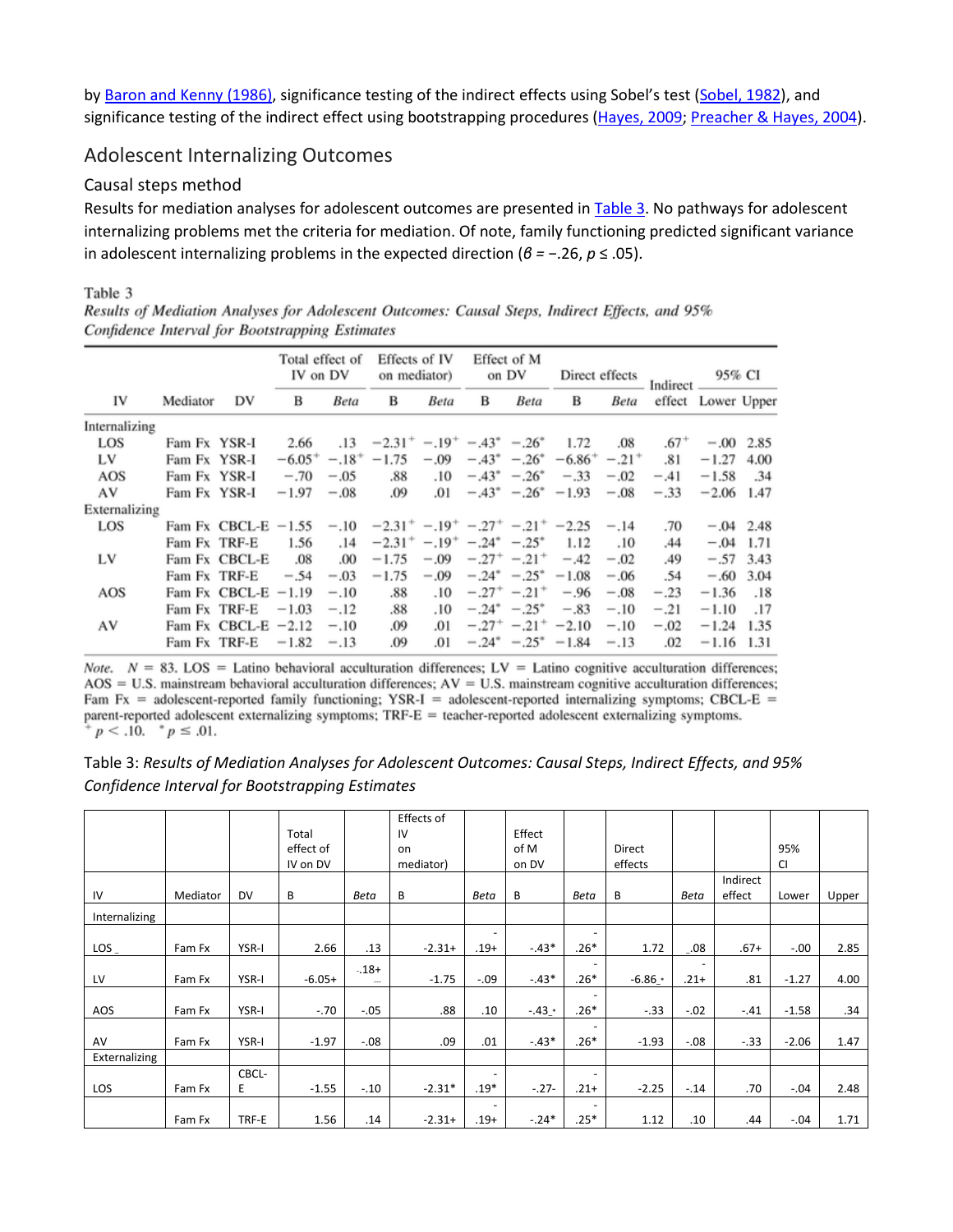|     |        | CBCL- |         |        |         |         |         |                          |         |         |        |         |      |
|-----|--------|-------|---------|--------|---------|---------|---------|--------------------------|---------|---------|--------|---------|------|
| LV  | Fam Fx | E     | .08     | .00    | $-1.75$ | $-0.09$ | $-.27+$ | $.21+$                   | $-.42$  | $-.02$  | 9      | $-.57$  | 3.43 |
|     |        |       |         |        |         |         |         |                          |         |         |        |         |      |
|     | Fam Fx | TRF-E | $-.54$  | $-.03$ | $-1.75$ | $-0.09$ | $-.24*$ | $.25*$                   | $-1.08$ | $-0.06$ | .54    | $-.60$  | 3.04 |
|     |        | CBCL- |         |        |         |         |         |                          |         |         |        |         |      |
| AOS | Fam Fx | Ε     | $-1.19$ | $-.10$ | .88     | .10     | $-.27+$ | $.21+$                   | $-.96$  | $-.08$  | $-.23$ | $-1.36$ | .18  |
|     |        |       |         |        |         |         |         | $\overline{\phantom{0}}$ |         |         |        |         |      |
|     | Fam Fx | TRF-E | $-1.03$ | $-.12$ | .88     | .10     | $-.24*$ | $.25*$                   | $-.83$  | $-.10$  | $-.21$ | $-1.10$ | .17  |
|     |        | CBCL- |         |        |         |         |         | $\overline{\phantom{0}}$ |         |         |        |         |      |
| AV  | Fam Fx | E     | $-2.12$ | $-.10$ | .09     | .01     | $-.27+$ | $.21+$                   | $-2.10$ | $-.10$  | $-.02$ | $-1.24$ | 1.35 |
|     |        |       |         |        |         |         |         | $\overline{\phantom{0}}$ |         |         |        |         |      |
|     | Fam Fx | TRF-E | $-1.82$ | $-.13$ | .09     | .01     | $-.24*$ | $.25*$                   | $-1.84$ | $-.13$  | .02    | $-1.16$ | 1.31 |

*Note. N* = 83. LOS = Latino behavioral acculturation differences; LV = Latino cognitive acculturation differences; AOS = U.S. mainstream behavioral acculturation differences;  $AV = U.S.$  mainstream cognitive acculturation differences; Fam Fx = adolescent-reported family functioning; YSR-I = adolescent-reported internalizing symptoms; CBCL-E = parent-reported adolescent externalizing symptoms; TRF-E = teacher-reported adolescent externalizing symptoms. <sup>+</sup>*p* < .10. \* *<sup>p</sup>*< .01.

Sobel's test

Mediation also was examined through significance testing of the indirect effect, using Sobel's test [\(Sobel, 1982\)](https://0-web-b-ebscohost-com.libus.csd.mu.edu/ehost/detail/detail?vid=2&sid=7e1faa1d-4cf9-4551-a23d-ec6b0f1ec874%40pdc-v-sessmgr04&bdata=JnNpdGU9ZWhvc3QtbGl2ZQ%3d%3d#c75). There were no significant indirect effects of acculturation differences on adolescent internalizing problems via family functioning.

#### Bootstrapping procedures

Bias-corrected bootstrapping procedures indicated no significant indirect effects of acculturation differences on adolescent internalizing problems via family functioning.

#### Adolescent Externalizing Outcomes

#### Causal steps method

No pathways for adolescent externalizing problems met the criteria for mediation. No acculturation differences had significant direct effects on parent- or teacher-reported adolescent externalizing problems. Of note, family functioning predicted significant variance in teacher-reported adolescent externalizing problems in the expected direction (*β = −*.24, *p* ≤ .05). See [Table 3](https://0-web-b-ebscohost-com.libus.csd.mu.edu/ehost/detail/detail?vid=2&sid=7e1faa1d-4cf9-4551-a23d-ec6b0f1ec874%40pdc-v-sessmgr04&bdata=JnNpdGU9ZWhvc3QtbGl2ZQ%3d%3d#tbl3) for more details.

#### Sobel's test

Significance testing of the indirect effect using Sobel's test indicated no significant indirect effects for acculturation differences on adolescent externalizing problems via family functioning.

#### Bootstrapping procedures

Bias-corrected bootstrapping procedures indicated no significant indirect effects for acculturation differences on adolescent internalizing problems via family functioning.

#### Parental Outcomes

#### Causal steps method

Results for mediation analyses for parental outcomes are presented in [Table 4.](https://0-web-b-ebscohost-com.libus.csd.mu.edu/ehost/detail/detail?vid=2&sid=7e1faa1d-4cf9-4551-a23d-ec6b0f1ec874%40pdc-v-sessmgr04&bdata=JnNpdGU9ZWhvc3QtbGl2ZQ%3d%3d#tbl4) Parent–adolescent differences in LV had a significant, positive total effect on parental mental health outcomes (*β = .23, p* ≤ .05). Thus, differences in LV satisfied the first condition. LV did not have a significant total effect on family functioning (although it approached significance, β = −.20, *p* ≤ .10) and therefore did not satisfy the second condition. Family functioning predicted significant variance in parental mental health (β = −.28, *p* ≤ .05), satisfying the third condition. However, because not all conditions were met, results failed to support mediation based on this method.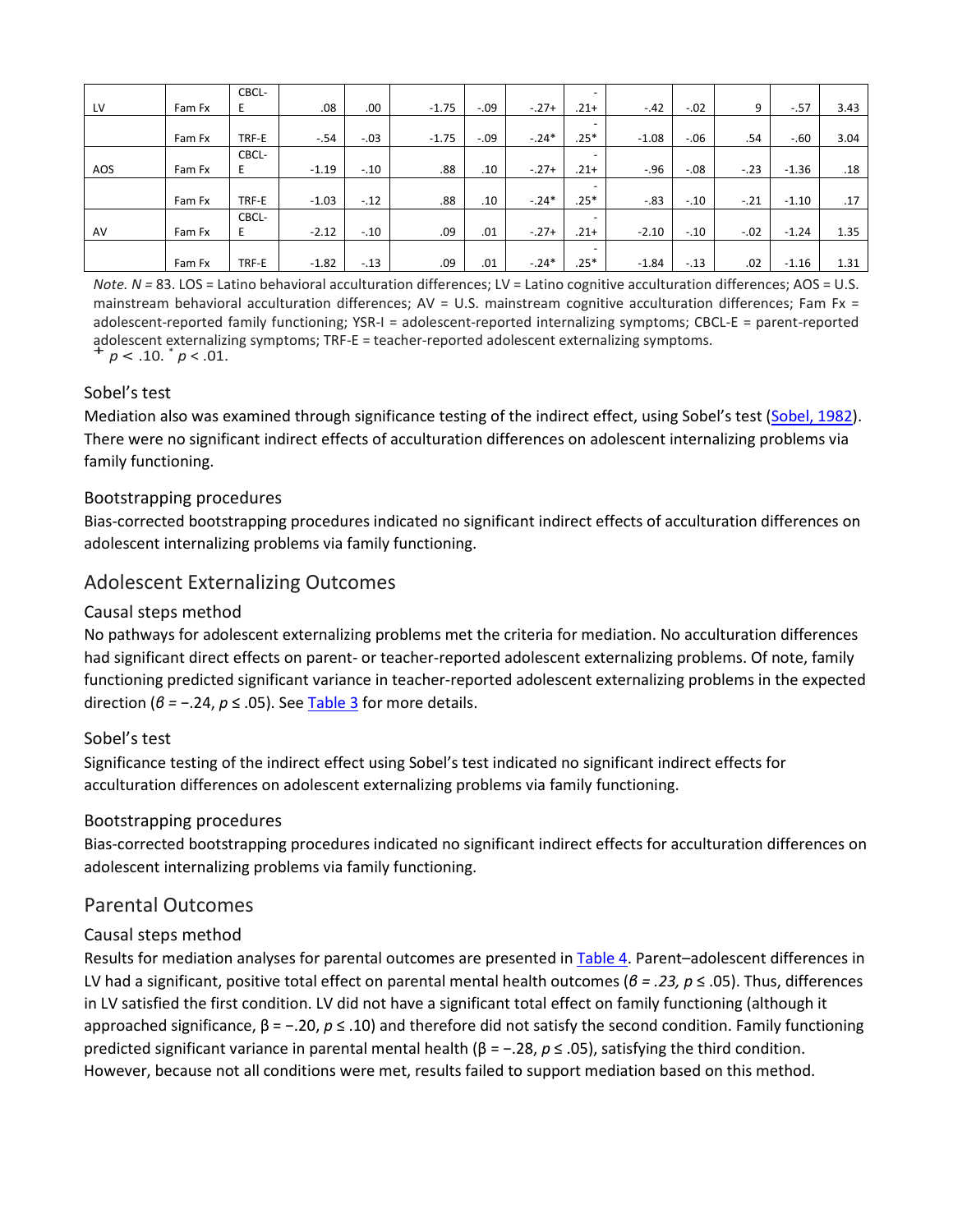Table 4 Results of Mediation Analyses for Parental Outcomes: Causal Steps, Indirect Effects, and 95% Confidence **Interval for Bootstrapping Estimates** 

|    |                                                                                                   |    | Total effect of |           |                                               | Effects of IV<br>IV on $DV(c)$ on mediator $(a)$           |   | on DV (b) | Effect of M Direct effects | (c1)          | Indirect effect | 95% CI         |                  |
|----|---------------------------------------------------------------------------------------------------|----|-----------------|-----------|-----------------------------------------------|------------------------------------------------------------|---|-----------|----------------------------|---------------|-----------------|----------------|------------------|
| IV | Mediator                                                                                          | DV | в               | Beta      | в                                             | Beta                                                       | в | Beta      | в                          | Beta          | $(a \times b)$  | Lower Upper    |                  |
|    | LOS Fam Fx Par MH                                                                                 |    |                 |           | 1.61 .16 $-2.71^*$ $-.25^*$ $-.28^*$ $-.30^*$ |                                                            |   |           | .94                        | .09           | $.67^\circ$     |                | $.10 \quad 1.82$ |
| LV | Fam Fx Par MH $3.74^*$ $.23^*$ $-3.46^+$ $-0.20^*$ $-0.28^*$ $-0.30^*$ 2.93                       |    |                 |           |                                               |                                                            |   |           |                            | .18           | .81             |                | $-.03$ 2.59      |
|    | AOS Fam Fx Par MH $-1.38^{+}$ $-.18^{+}$ $1.67^{+}$ $.21^{+}$ $-.28^{+}$ $-.30^{+}$ $-.98$ $-.13$ |    |                 |           |                                               |                                                            |   |           |                            |               | $-.41$          | $-1.22 - 0.02$ |                  |
|    | $AV$ Fam Fx Par MH $2.72^+$                                                                       |    |                 | $.21^{+}$ |                                               | $1.16$ .09 $-.28^{\circ}$ $-.30^{\circ}$ 3.05 <sup>*</sup> |   |           |                            | $.24^{\circ}$ | $-.33$          | $-1.46$        | .44              |

Note.  $N = 84$ . LOS = Latino behavioral acculturation differences; LV = Latino cognitive acculturation differences;  $AOS = U.S.$  mainstream behavioral acculturation differences;  $AV = U.S.$  mainstream cognitive acculturation differences; Fam  $Fx = parent-reported family functioning$ ; Par MH = parent self-reported mental health symptoms. Bold values indicated significant confidence interval.

 $p < .10.$   $p \le .05.$ 

Table 4: *Results of Mediation Analyses for Parental Outcomes: Causal Steps, Indirect Effects, and 95% Confidence Interval for Bootstrapping Estimates*

|            |          |                  | Total<br>effect of<br>IV on DV<br>(c) |                                    | Effects of IV<br>on mediator<br>(a) |                                    | Effect of<br>M<br>on DV<br>(b) |                                    | <b>Direct</b><br>effects<br>(c1) |        |                                      | 95%<br>CI |        |
|------------|----------|------------------|---------------------------------------|------------------------------------|-------------------------------------|------------------------------------|--------------------------------|------------------------------------|----------------------------------|--------|--------------------------------------|-----------|--------|
| IV         | Mediator | DV               | В                                     | Beta                               | B                                   | Beta                               | В                              | Beta                               | В                                | Beta   | Indirect<br>effect<br>$(a \times b)$ | Lower     | Upper  |
| <b>LOS</b> | Fam Fx   | Par<br><b>MH</b> | 1.61                                  | .16                                | $-2.71$                             | $\overline{\phantom{a}}$<br>$.25*$ | $-.28*$                        | $\overline{\phantom{a}}$<br>.30*   | .94                              | .09    | $.67+$                               | .10       | 1.82   |
| LV         | Fam Fx   | Par<br><b>MH</b> | $3.74 \cdot$                          | $.23*$                             | $-3.46$                             | $\overline{\phantom{a}}$<br>$.20+$ | $-.28*$                        | $\overline{\phantom{0}}$<br>$.30*$ | 2.93                             | .18    | .81                                  | $-.03$    | 2.59   |
| AOS        | Fam Fx   | Par<br><b>MH</b> | $-1.38 +$                             | $\overline{\phantom{0}}$<br>$.18+$ | $1.67+$                             | $.21+$                             | $-.28*$                        | $\overline{\phantom{0}}$<br>$.30*$ | $-.98$                           | $-.13$ | $-.41$                               | $-1.22$   | $-.02$ |
| AV         | Fam Fx   | Par<br><b>MH</b> | $2.72 +$                              | $.21+$                             | 1.16                                | .09                                | $-.28*$                        | $\overline{\phantom{0}}$<br>$.30*$ | $3.05*$                          | $.24*$ | $-.33$                               | $-1.46$   | .44    |

*Note. N* = 84. LOS Latino behavioral acculturation differences; LV = Latino cognitive acculturation differences; AOS = U.S. mainstream behavioral acculturation differences; AV = U.S. mainstream cognitive acculturation differences; Fam Fx =parent-reported family functioning; Par MH = parent self-reported mental health symptoms. Bold values indicated significant confidence interval.

 $+p < .10.^{\circ} p < .05.$ 

#### Sobel's test

Mediation also was examined through significance testing of the indirect effect, using Sobel's test and indicated no significant indirect effects for acculturation differences on parental mental health outcomes.

#### Bootstrapping procedures

Results of bias-corrected bootstrapping procedures indicated that the indirect effect of LOS differences and of AOS differences on parental mental health via family functioning were significant (95% confidence interval = .10 to 1.82; −1.22 to −.02, respectively).

#### Moderated Mediation Analyses

The second hypothesis was that acculturation conflict would moderate the strength of the mediated relationship between acculturation differences and internalizing problems for adolescents, externalizing problems for adolescents, and mental health outcomes for parents, via family functioning, such that the mediated relationship would be weaker for low acculturation conflict. To test Hypothesis 2, moderated mediation analyses were conducted following guidelines outlined in [Preacher et al. \(2007\).](https://0-web-b-ebscohost-com.libus.csd.mu.edu/ehost/detail/detail?vid=2&sid=7e1faa1d-4cf9-4551-a23d-ec6b0f1ec874%40pdc-v-sessmgr04&bdata=JnNpdGU9ZWhvc3QtbGl2ZQ%3d%3d#c61)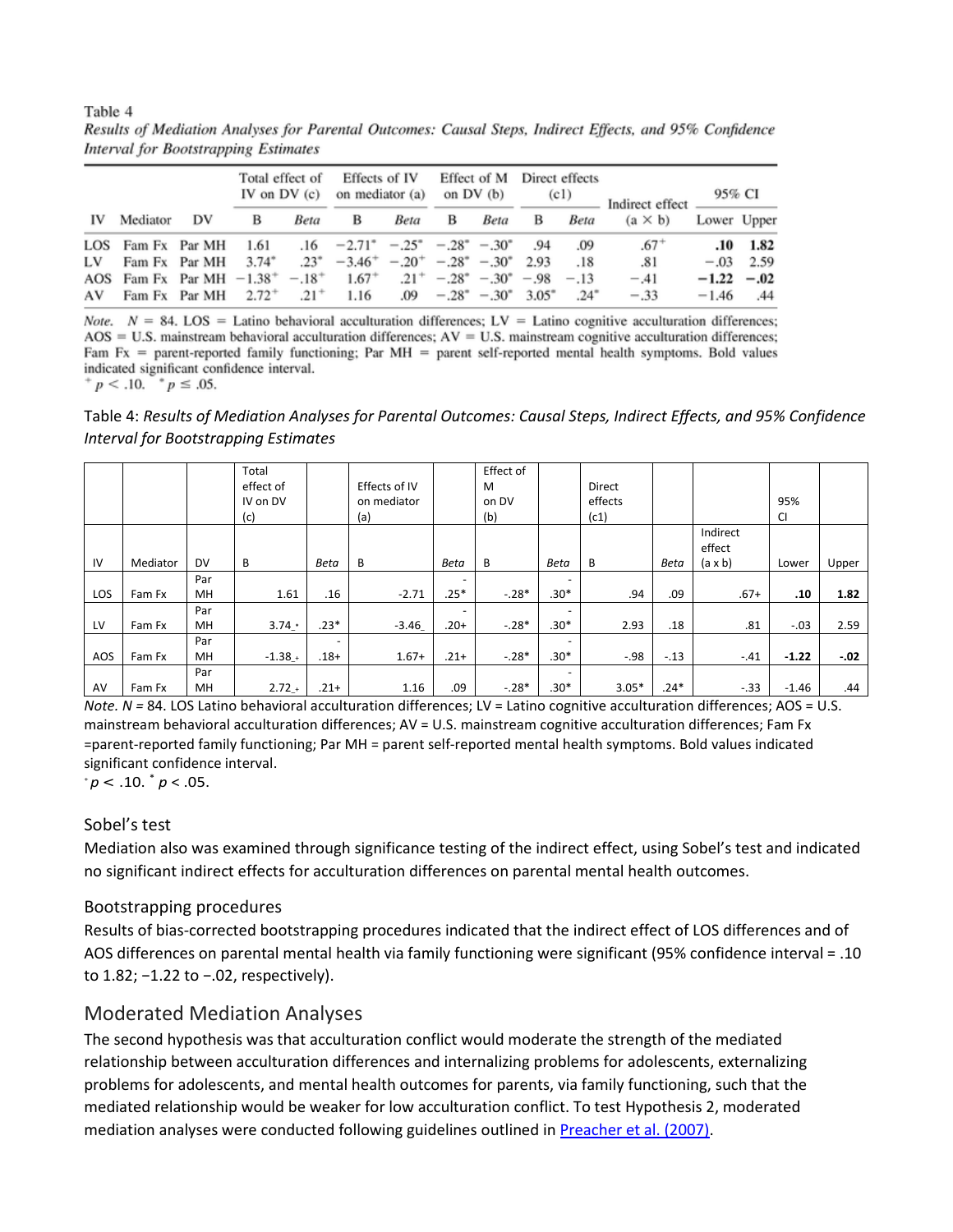#### Conditional indirect effects

Results indicate that there were no significant conditional indirect effects for adolescent internalizing, adolescent externalizing, or parental outcomes.

#### Bootstrapping procedures

In addition, bias-corrected bootstrapping procedures with 5000 resamples were utilized to calculate 95% confidence intervals of the indirect effect at each level of the moderator. One confidence interval excluded zero, suggesting the presence of a significant conditional indirect effect for LV on teacher-reported externalizing problems via family functioning at high levels of acculturation conflict (conditional indirect effect = 1.84; 95% CI = .19 to 6.10).

#### Exploratory Post Hoc Analyses

Given the significant relationship of acculturation conflict with several variables, yet limited findings for the moderated mediation analyses, additional post hoc analyses were conducted to further examine the role of acculturation conflict (see [Table 5\)](https://0-web-b-ebscohost-com.libus.csd.mu.edu/ehost/detail/detail?vid=2&sid=7e1faa1d-4cf9-4551-a23d-ec6b0f1ec874%40pdc-v-sessmgr04&bdata=JnNpdGU9ZWhvc3QtbGl2ZQ%3d%3d#tbl5). Specifically, acculturation conflict by family functioning interactions on adolescent and parental mental health outcomes were examined using the procedure described by [Aiken and](https://0-web-b-ebscohost-com.libus.csd.mu.edu/ehost/detail/detail?vid=2&sid=7e1faa1d-4cf9-4551-a23d-ec6b0f1ec874%40pdc-v-sessmgr04&bdata=JnNpdGU9ZWhvc3QtbGl2ZQ%3d%3d#c2)  [West \(1991\).](https://0-web-b-ebscohost-com.libus.csd.mu.edu/ehost/detail/detail?vid=2&sid=7e1faa1d-4cf9-4551-a23d-ec6b0f1ec874%40pdc-v-sessmgr04&bdata=JnNpdGU9ZWhvc3QtbGl2ZQ%3d%3d#c2) Variables were centered to avoid potential issues with multicollinearity. In addition, specific subscales of LV were examined for adolescent externalizing outcomes.

Table 5

| Results of Moderation Analyses for Adolescent and Parental Outcomes |  |  |  |
|---------------------------------------------------------------------|--|--|--|
|                                                                     |  |  |  |

| IV       | Moderator  | DV     | <b>B</b> for main effect<br>of IV | <b>B</b> for main effect<br>of moderator | β for interaction<br>term |
|----------|------------|--------|-----------------------------------|------------------------------------------|---------------------------|
| A Fam Fx | A Acc Conf | YSR-I  | $-.16$                            | $.39***$                                 | .12                       |
| A Fam Fx | A Acc Conf | CBCL-E | $-.15$                            | .23                                      | .02                       |
| A Fam Fx | A Acc Conf | TRF-E  | $-.17$                            | $-.02$                                   | $.28*$                    |
| P Fam Fx | P Acc Conf | Par MH | $-.16$                            | $.39*$                                   | .12                       |

*Note.*  $N = 83-84$ . A = adolescent variable;  $p =$  parent variable; LOS = Latino behavioral acculturation differences;  $LV =$  Latino cognitive acculturation differences;  $AOS = U.S.$  mainstream behavioral acculturation differences;  $AV = U.S.$ mainstream cognitive acculturation differences; Acc Conf = acculturation conflict; Fam  $Fx =$  parent-reported family functioning;  $YSR-I$  = adolescent-reported internalizing symptoms;  $CBCL-E$  = parent-reported adolescent externalizing symptoms; TRF-E = teacher-reported adolescent externalizing symptoms; Par MH = parent self-reported mental health symptoms.

 $p \leq .05$ ,  $p \leq .01$ .

#### Table 5: *Results of Moderation Analyses for Adolescent and Parental Outcomes*

| IV       | Moderator  | <b>DV</b>    | $\beta$ for main effect<br>of IV | $\beta$ for main effect of<br>moderator | $\beta$ for interaction<br>term |
|----------|------------|--------------|----------------------------------|-----------------------------------------|---------------------------------|
| A Fam Fx | A Acc Conf | <b>YSR-I</b> | $-.16$                           | $.39***$                                |                                 |
| A Fam Fx | A Acc Conf | CBCL-E       | -.15                             | .23                                     | .02                             |
| A Fam Fx | A Acc Conf | TRF-E        | $-.17$                           | $-.02$                                  | $.28*$                          |
| P Fam Fx | P Acc Conf | Par MH       | $-.16$                           | $.39*$                                  |                                 |

*Note. N* = 83–84. A = adolescent variable; *p* = parent variable; LOS = Latino behavioral acculturation differences; LV = Latino cognitive acculturation differences; AOS = U.S. mainstream behavioral acculturation differences; AV = U.S. mainstream cognitive acculturation differences; Acc Conf = acculturation conflict; Fam Fx = parent-reported family functioning; YSR-I = adolescent-reported internalizing symptoms; CBCL-E = parent-reported adolescent externalizing symptoms; TRF-E = teacher-reported adolescent externalizing symptoms; Par MH = parent self-reported mental health symptoms. \* *p* < .05. \*\* *<sup>p</sup>*< .01.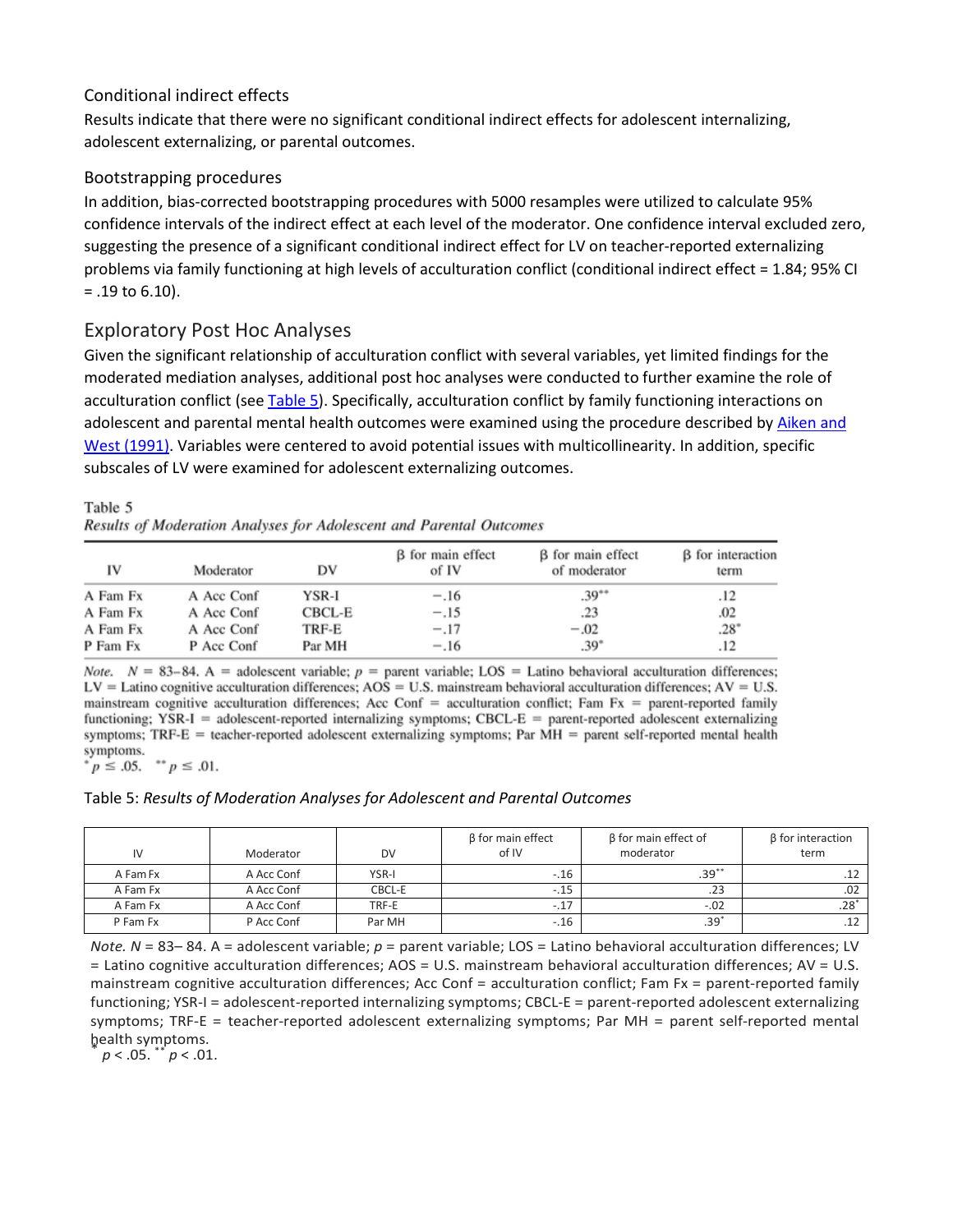#### Adolescent internalizing outcomes

Results did not support acculturation conflict as a moderator of the relationship between family functioning and adolescent internalizing problems. There was a significant main effect for acculturation conflict on adolescent internalizing symptoms (β = .39, *p* ≤ .01).

#### Adolescent externalizing outcomes

A significant interaction was found for acculturation conflict and family functioning on teacher-reported adolescent externalizing problems (*F* = 3.42, *p* ≤ .05, β = .28). The interaction was plotted and the significance of the slopes was examined. The slope of the regression line of family functioning predicting adolescent externalizing problems at low levels of acculturation conflict was significant (β = −0.44, *p* ≤ .05), at moderate levels the slope approached significance (β = −.036, *p* = .085), and at high levels the slope was not significant (β = .02, *ns*).

Additionally, given the significant relationship between LV and parent- and teacher-reported adolescent externalizing problems, such that adolescents with higher Latino cognitive acculturation had fewer externalizing problems (see above), specific subscales of LV were examined. Results indicated that parent and teacher reports of adolescent externalizing problems were negatively related to adolescent endorsement of the cultural values, as measured by the MACVS subscale, of familism, *r* = −.30, *p* ≤ .01; *r* = −.39, *p* ≤ .001, respectively and respect, *r* = −.41, *p* ≤ .001; *r* = −.32, *p* ≤ .01, respectively. Teacher reports of adolescent externalizing problems also were negatively related to adolescent endorsement of the cultural value religion, *r* = −.37, *p* ≤ .001.

#### Parental mental health outcomes

Results did not support acculturation conflict as a moderator of the relationship between family functioning and parental mental health outcomes. There was a significant main effect for acculturation conflict on parental mental health symptoms (β = .39, *p* ≤ .05).

# **[Discussion](https://0-web-b-ebscohost-com.libus.csd.mu.edu/ehost/detail/detail?vid=2&sid=7e1faa1d-4cf9-4551-a23d-ec6b0f1ec874%40pdc-v-sessmgr04&bdata=JnNpdGU9ZWhvc3QtbGl2ZQ%3d%3d#toc)**

In order to help address the mental health disparities that exist for Latino families in the U.S., the current study sought to examine the acculturation–mental health link within the context of the family and to identify potential mechanisms for intervention to alleviate mental health problems in Latinos. Specifically, our goal was to examine how acculturation differences were related to mental health in Latino families and to understand the role of acculturation conflict and family functioning within the Latino family. We extended previous research by using comprehensive measures of acculturation, including measures of acculturation conflict, examining additional family variables, and exploring Latino family mental health contextually by including measures of parental mental health.

We found partial support for our hypothesis that family functioning mediates the relationship between acculturation differences, specifically differences in Latino and U.S. behavioral acculturation, and mental health outcomes for Latino parents. Additionally, we found partial support for our moderated mediation hypothesis; specifically, a significant conditional indirect effect was found for Latino cognitive acculturation differences on adolescent externalizing problems via family functioning at high levels of acculturation conflict. Exploratory analyses also indicated that acculturation conflict moderates the relationship between family functioning and externalizing problems for Latino adolescents and had a significant main effect for adolescent internalizing problems and parental mental health.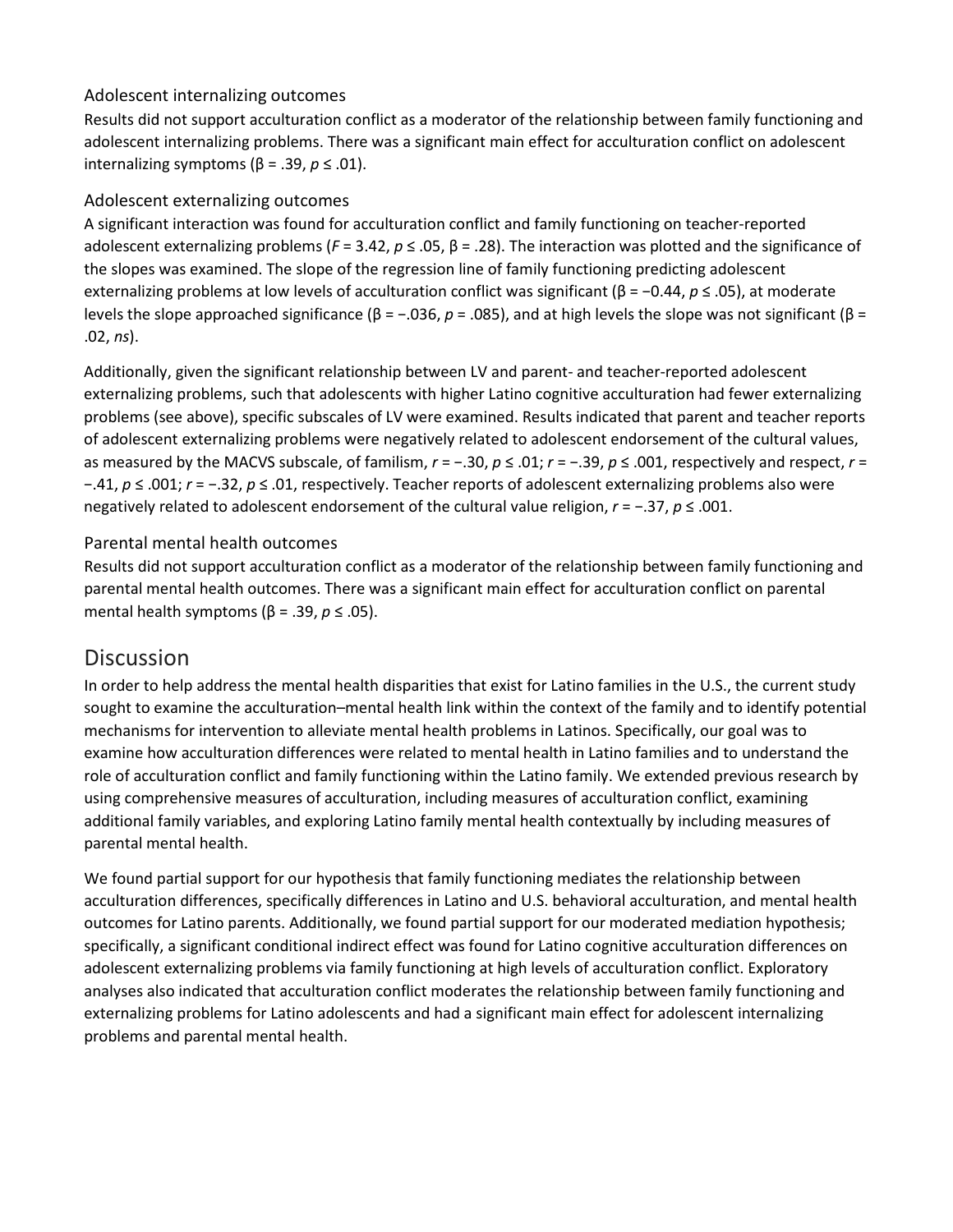#### Adolescent Mental Health

#### Internalizing problems

The current study did not find support for mediation or moderated mediation for the effect of acculturation differences on adolescent internalizing problems via family functioning. These findings are consistent with previous studies that have failed to find links between acculturation and internalizing problems (e.g., Katragadda [& Tidwell, 1998\)](https://0-web-b-ebscohost-com.libus.csd.mu.edu/ehost/detail/detail?vid=2&sid=7e1faa1d-4cf9-4551-a23d-ec6b0f1ec874%40pdc-v-sessmgr04&bdata=JnNpdGU9ZWhvc3QtbGl2ZQ%3d%3d#c39), as well as studies that have failed to find significant effects of acculturation gaps on family factors or mental health outcomes [\(Davidson & Cardemil, 2009;](https://0-web-b-ebscohost-com.libus.csd.mu.edu/ehost/detail/detail?vid=2&sid=7e1faa1d-4cf9-4551-a23d-ec6b0f1ec874%40pdc-v-sessmgr04&bdata=JnNpdGU9ZWhvc3QtbGl2ZQ%3d%3d#c24) [Lau et al., 2005;](https://0-web-b-ebscohost-com.libus.csd.mu.edu/ehost/detail/detail?vid=2&sid=7e1faa1d-4cf9-4551-a23d-ec6b0f1ec874%40pdc-v-sessmgr04&bdata=JnNpdGU9ZWhvc3QtbGl2ZQ%3d%3d#c43) [Pasch et al., 2006;](https://0-web-b-ebscohost-com.libus.csd.mu.edu/ehost/detail/detail?vid=2&sid=7e1faa1d-4cf9-4551-a23d-ec6b0f1ec874%40pdc-v-sessmgr04&bdata=JnNpdGU9ZWhvc3QtbGl2ZQ%3d%3d#c59) [Smokowski](https://0-web-b-ebscohost-com.libus.csd.mu.edu/ehost/detail/detail?vid=2&sid=7e1faa1d-4cf9-4551-a23d-ec6b0f1ec874%40pdc-v-sessmgr04&bdata=JnNpdGU9ZWhvc3QtbGl2ZQ%3d%3d#c73)  [et al., 2008\)](https://0-web-b-ebscohost-com.libus.csd.mu.edu/ehost/detail/detail?vid=2&sid=7e1faa1d-4cf9-4551-a23d-ec6b0f1ec874%40pdc-v-sessmgr04&bdata=JnNpdGU9ZWhvc3QtbGl2ZQ%3d%3d#c73). Therefore, our findings add to the growing body of literature that suggests, for adolescents, differences in cultural orientation within the family do not necessarily have negative implications for family functioning or internalizing mental health outcomes.

However, given evidence that Latino youth demonstrate similar or greater risk of mental health problems [\(CDC,](https://0-web-b-ebscohost-com.libus.csd.mu.edu/ehost/detail/detail?vid=2&sid=7e1faa1d-4cf9-4551-a23d-ec6b0f1ec874%40pdc-v-sessmgr04&bdata=JnNpdGU9ZWhvc3QtbGl2ZQ%3d%3d#c17)  [2004\)](https://0-web-b-ebscohost-com.libus.csd.mu.edu/ehost/detail/detail?vid=2&sid=7e1faa1d-4cf9-4551-a23d-ec6b0f1ec874%40pdc-v-sessmgr04&bdata=JnNpdGU9ZWhvc3QtbGl2ZQ%3d%3d#c17) compared to other groups, these null findings suggest the need to identify other factors that may explain this increased risk. Although acculturation differences did not predict mental health outcomes indirectly, we found that adolescent-reported acculturation conflict was positively related and had a significant main effect for internalizing symptoms, and family functioning was inversely related to adolescent internalizing problems, which is consistent with previous research in several ways. First, other research has found that positive family functioning, such as supportive parenting practices, is related to less risk for depression in Latino adolescents, whereas family conflict is related to greater risk [\(Gonzales et al., 2006\)](https://0-web-b-ebscohost-com.libus.csd.mu.edu/ehost/detail/detail?vid=2&sid=7e1faa1d-4cf9-4551-a23d-ec6b0f1ec874%40pdc-v-sessmgr04&bdata=JnNpdGU9ZWhvc3QtbGl2ZQ%3d%3d#c31). In addition, acculturative stress has been shown to be related to anxiety and depression [\(Crockett et al., 2007;](https://0-web-b-ebscohost-com.libus.csd.mu.edu/ehost/detail/detail?vid=2&sid=7e1faa1d-4cf9-4551-a23d-ec6b0f1ec874%40pdc-v-sessmgr04&bdata=JnNpdGU9ZWhvc3QtbGl2ZQ%3d%3d#c21) [Stein et al., 2012;](https://0-web-b-ebscohost-com.libus.csd.mu.edu/ehost/detail/detail?vid=2&sid=7e1faa1d-4cf9-4551-a23d-ec6b0f1ec874%40pdc-v-sessmgr04&bdata=JnNpdGU9ZWhvc3QtbGl2ZQ%3d%3d#c76) Suarez-Moreles & Lopez, [2009\)](https://0-web-b-ebscohost-com.libus.csd.mu.edu/ehost/detail/detail?vid=2&sid=7e1faa1d-4cf9-4551-a23d-ec6b0f1ec874%40pdc-v-sessmgr04&bdata=JnNpdGU9ZWhvc3QtbGl2ZQ%3d%3d#c77), and research has found that adolescent perceptions of acculturation differences or conflict are related to negative outcomes [\(Hwang & Wood, 2009;](https://0-web-b-ebscohost-com.libus.csd.mu.edu/ehost/detail/detail?vid=2&sid=7e1faa1d-4cf9-4551-a23d-ec6b0f1ec874%40pdc-v-sessmgr04&bdata=JnNpdGU9ZWhvc3QtbGl2ZQ%3d%3d#c37) [Smokowski & Bacallao, 2006\)](https://0-web-b-ebscohost-com.libus.csd.mu.edu/ehost/detail/detail?vid=2&sid=7e1faa1d-4cf9-4551-a23d-ec6b0f1ec874%40pdc-v-sessmgr04&bdata=JnNpdGU9ZWhvc3QtbGl2ZQ%3d%3d#c71). Our findings seem to support researchers who have argued that, in terms of the acculturation–mental health link, acculturation conflict is a more "salient" construct for understanding Latino adolescent outcomes [\(Smokowski et al., 2008\)](https://0-web-b-ebscohost-com.libus.csd.mu.edu/ehost/detail/detail?vid=2&sid=7e1faa1d-4cf9-4551-a23d-ec6b0f1ec874%40pdc-v-sessmgr04&bdata=JnNpdGU9ZWhvc3QtbGl2ZQ%3d%3d#c73), particularly for internalizing symptoms.

Additionally, although the findings regarding acculturation differences and mental health outcomes for adolescents were not significant, the significant relationship of acculturation conflict and internalizing symptoms suggests that determining the impact that acculturation has within the family is important. The meaning adolescents and their families make of cultural experiences appears important for predicting adolescent internalizing outcomes [\(Davidson & Cardemil, 2009\)](https://0-web-b-ebscohost-com.libus.csd.mu.edu/ehost/detail/detail?vid=2&sid=7e1faa1d-4cf9-4551-a23d-ec6b0f1ec874%40pdc-v-sessmgr04&bdata=JnNpdGU9ZWhvc3QtbGl2ZQ%3d%3d#c24).

#### Externalizing problems

Surprisingly, our findings do not support previous research that has shown orientation to U.S. mainstream culture to be a risk factor for externalizing problems [\(Samaniego & Gonzales, 1999;](https://0-web-b-ebscohost-com.libus.csd.mu.edu/ehost/detail/detail?vid=2&sid=7e1faa1d-4cf9-4551-a23d-ec6b0f1ec874%40pdc-v-sessmgr04&bdata=JnNpdGU9ZWhvc3QtbGl2ZQ%3d%3d#c66) [Sullivan et al., 2007\)](https://0-web-b-ebscohost-com.libus.csd.mu.edu/ehost/detail/detail?vid=2&sid=7e1faa1d-4cf9-4551-a23d-ec6b0f1ec874%40pdc-v-sessmgr04&bdata=JnNpdGU9ZWhvc3QtbGl2ZQ%3d%3d#c78), as U.S. acculturation was not related to mental health outcomes. However, results indicated that Latino cognitive acculturation was protective for adolescents, as it was negatively related to parent- and teacher-reported externalizing symptoms. Post hoc analyses indicated that adolescent endorsement of Latino cultural values of familism, respect, and religion was significantly related to fewer externalizing problems. These results support previous findings that adolescents who maintain traditional Latino cultural values have lower risk for externalizing problems. For example, [Gonzales et al. \(2008\)](https://0-web-b-ebscohost-com.libus.csd.mu.edu/ehost/detail/detail?vid=2&sid=7e1faa1d-4cf9-4551-a23d-ec6b0f1ec874%40pdc-v-sessmgr04&bdata=JnNpdGU9ZWhvc3QtbGl2ZQ%3d%3d#c32) also found that endorsement of Latino cultural values was related to fewer externalizing problems among 7th graders and that cultural values mediated the relationship between nativity status and externalizing problems.

Additionally, moderated mediation analyses help to further explain this relationship and help to address limitations in previous research examining the acculturation–mental health link by identifying more specifically how acculturation is related to mental health. Our findings suggest that parent–adolescent differences in Latino cognitive acculturation or cultural values affect adolescent externalizing problems indirectly through family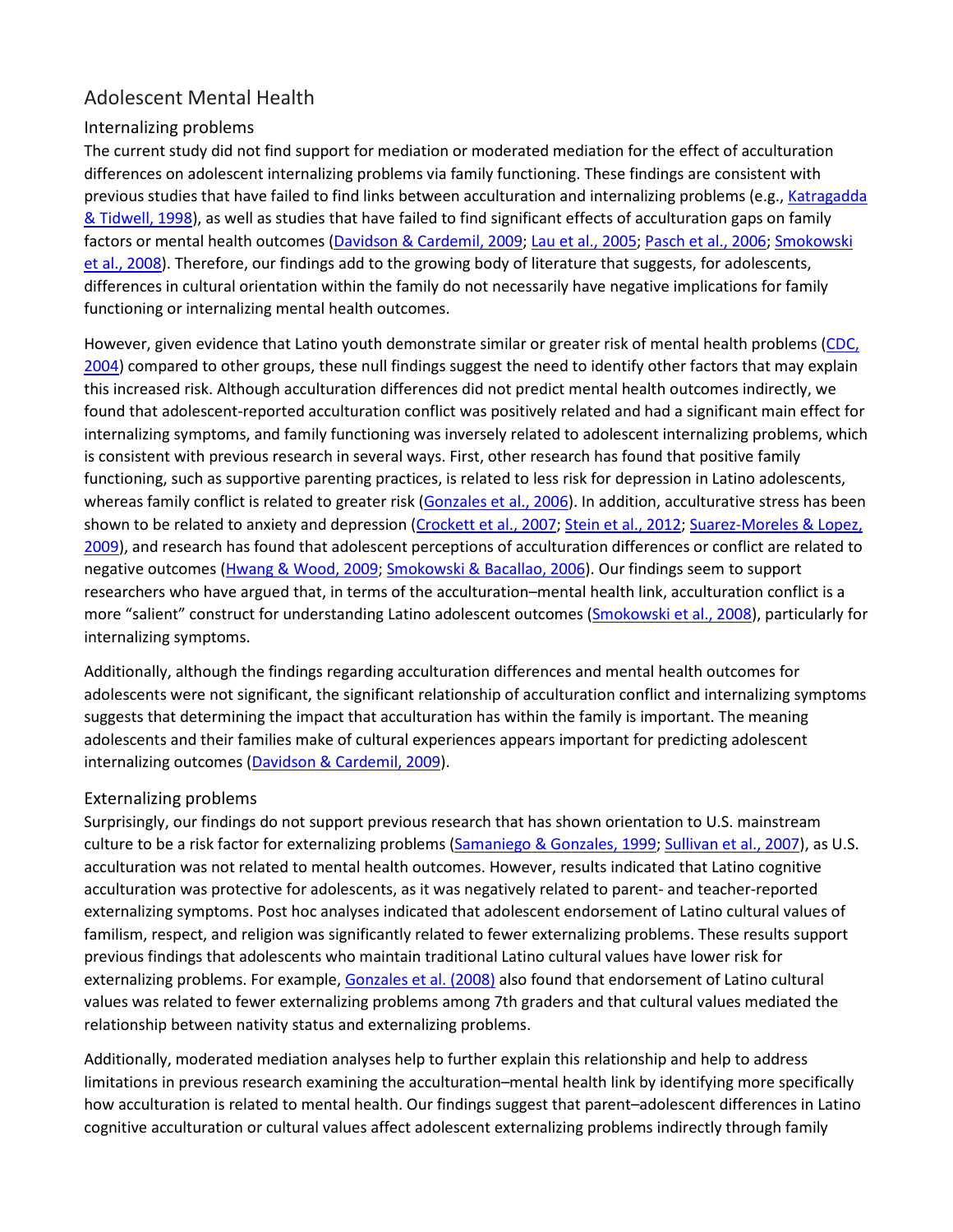functioning, but only at high levels of acculturation conflict. Thus, it appears that acculturation differences are influential for adolescent externalizing behavior and family functioning when conflict regarding these differences is high. Post hoc analyses indicated that acculturation conflict moderated the relationship between family functioning and parent-reported externalizing problems. Specifically, a low level of acculturation conflict was a protective factor against externalizing problems for adolescents. Adolescents whose families had high acculturation conflict continued to be a risk for externalizing problems regardless of the family's functioning.

Taken together, the results suggest that orientation to traditional Latino values is important for Latino adolescents' mental health in several ways. First, Latino adolescents' own orientation to traditional Latino values may reduce their risk for externalizing problems by giving them access to cultural resources, such as their family and their religion, which is supported by our post hoc analyses as well as previous research. For example, Latino families who value familism, the cultural value emphasizing strong attachment to and reliance on the family [\(Cauce & Domenech-Rodriguez, 2002\)](https://0-web-b-ebscohost-com.libus.csd.mu.edu/ehost/detail/detail?vid=2&sid=7e1faa1d-4cf9-4551-a23d-ec6b0f1ec874%40pdc-v-sessmgr04&bdata=JnNpdGU9ZWhvc3QtbGl2ZQ%3d%3d#c16), may socialize their children in a way that promotes pro-social behavior [\(Calderón-Tena, Knight, & Carlo, 2011\)](https://0-web-b-ebscohost-com.libus.csd.mu.edu/ehost/detail/detail?vid=2&sid=7e1faa1d-4cf9-4551-a23d-ec6b0f1ec874%40pdc-v-sessmgr04&bdata=JnNpdGU9ZWhvc3QtbGl2ZQ%3d%3d#c15), reducing the risk for externalizing problems. Familism may also protect Latino adolescents from the negative influence of deviant peers [\(Germán, Gonzales, & Dumka, 2009\)](https://0-web-b-ebscohost-com.libus.csd.mu.edu/ehost/detail/detail?vid=2&sid=7e1faa1d-4cf9-4551-a23d-ec6b0f1ec874%40pdc-v-sessmgr04&bdata=JnNpdGU9ZWhvc3QtbGl2ZQ%3d%3d#c29). In addition, strong religious beliefs, another aspect of traditional Latino culture, are associated with lower risk for externalizing problems (see [Johnson, De Li, Larson, & McCullough, 2000f](https://0-web-b-ebscohost-com.libus.csd.mu.edu/ehost/detail/detail?vid=2&sid=7e1faa1d-4cf9-4551-a23d-ec6b0f1ec874%40pdc-v-sessmgr04&bdata=JnNpdGU9ZWhvc3QtbGl2ZQ%3d%3d#c38)or a review).

Our results also suggest that differences between adolescents and their parents in terms of their orientation to Latino cultural values do not necessarily result in problems for adolescents, perhaps because some families expect these differences to occur over time or view these differences positively, such as allowing their adolescent to access mainstream resources [\(Davidson & Cardemil, 2009\)](https://0-web-b-ebscohost-com.libus.csd.mu.edu/ehost/detail/detail?vid=2&sid=7e1faa1d-4cf9-4551-a23d-ec6b0f1ec874%40pdc-v-sessmgr04&bdata=JnNpdGU9ZWhvc3QtbGl2ZQ%3d%3d#c24). However, when parents and adolescents have high levels of conflict surrounding acculturation, these differences may negatively impact family functioning, which may increase risk for externalizing problems. Results of post hoc analyses suggest that acculturation conflict may "undo" the benefits that good family communication and satisfaction have on reducing externalizing behavior; these findings are similar to those of [Marsiglia and colleagues \(2014\),](https://0-web-b-ebscohost-com.libus.csd.mu.edu/ehost/detail/detail?vid=2&sid=7e1faa1d-4cf9-4551-a23d-ec6b0f1ec874%40pdc-v-sessmgr04&bdata=JnNpdGU9ZWhvc3QtbGl2ZQ%3d%3d#c49) who found that greater cultural distance between adolescents and parents weakens the protective effect of parental monitoring on externalizing problems.

#### Parental Mental Health

Similar to previous studies that have failed to find a link between acculturation and adult mental health outcomes (e.g., **Shurgot, & Knight, 2004**), the current study did not find significant relationships between parental mental health outcomes and any parental acculturation variables. However, through examination of acculturation within the context of the family, specifically parent–adolescent acculturation differences, we found that Latino and U.S. behavioral acculturation differences affect parental mental health outcomes indirectly via family functioning. For parents, differences in Latino behavioral acculturation were negatively related to family functioning, and family functioning was negatively related to parental mental health problems. On the other hand, differences in U.S. behavioral acculturation were positively related to family functioning, which was inversely related to mental health. While the current study, to our knowledge, is the first to examine parental mental health in the context of family acculturation, these findings are consistent with previous research that has found links between acculturation and adult mental health outcomes for Latinos (e.g., [Chamorro & Flores-Ortiz, 2000;](https://0-web-b-ebscohost-com.libus.csd.mu.edu/ehost/detail/detail?vid=2&sid=7e1faa1d-4cf9-4551-a23d-ec6b0f1ec874%40pdc-v-sessmgr04&bdata=JnNpdGU9ZWhvc3QtbGl2ZQ%3d%3d#c19) [Cuellar et al., 2004\)](https://0-web-b-ebscohost-com.libus.csd.mu.edu/ehost/detail/detail?vid=2&sid=7e1faa1d-4cf9-4551-a23d-ec6b0f1ec874%40pdc-v-sessmgr04&bdata=JnNpdGU9ZWhvc3QtbGl2ZQ%3d%3d#c23) and help to address some of the inconsistencies and limitations in this previous work by providing information about why and how acculturation is related to mental health.

Our findings suggest that acculturation is important for understanding Latino mental health within the context of the family. While parents' individual cultural orientation was not related to mental health outcomes, differences in cultural orientation with their child, specifically behavioral acculturation, as well as family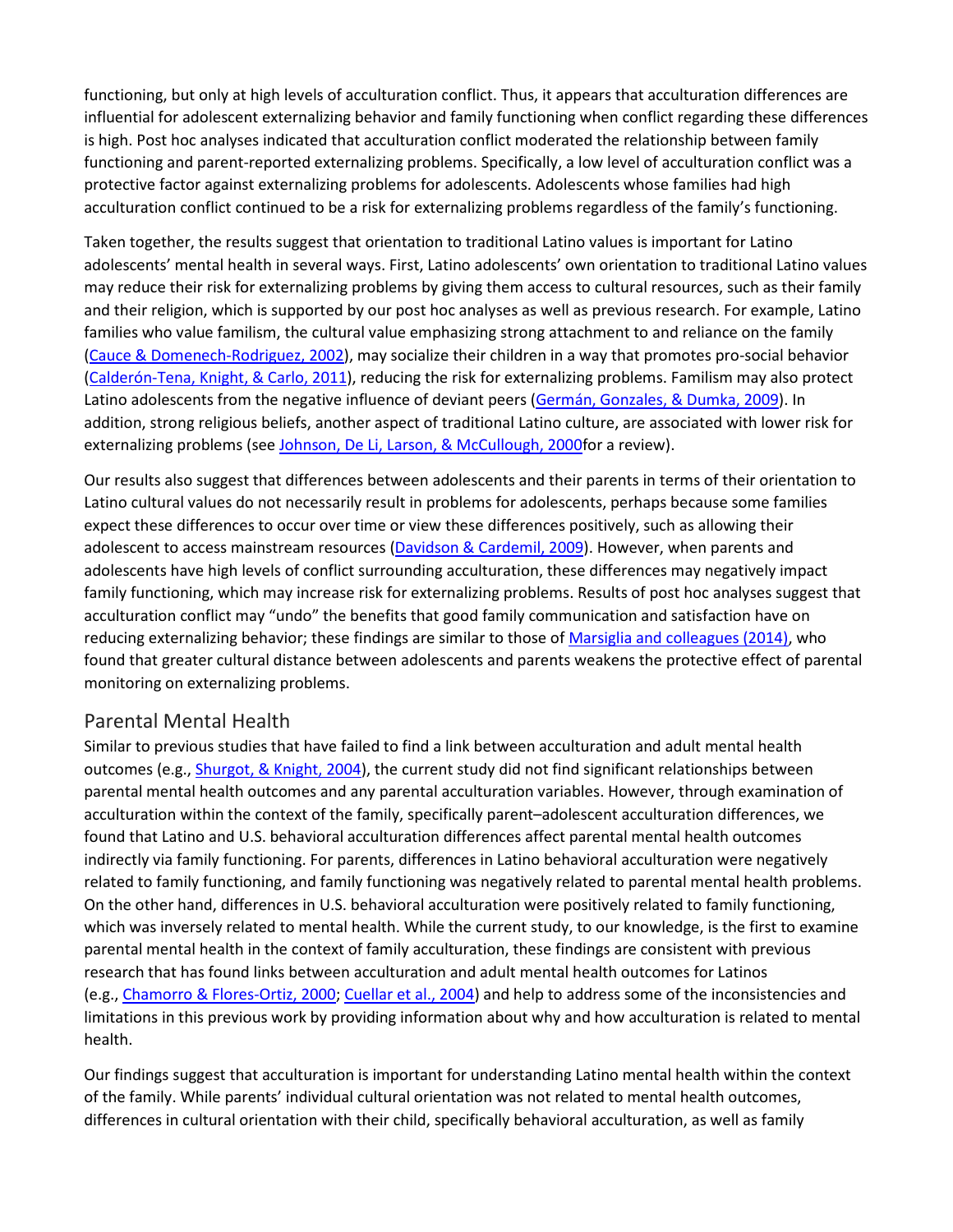functioning, was associated with increased parental mental health problems. It seems that it is not one's individual cultural orientation by itself that may increase risk for mental health problems but rather how it unfolds within the context of the family. The significant findings related to behavioral acculturation and the mediating role of family functioning, as well as the lack of findings related to cognitive acculturation, suggest that acculturation differences may negatively influence the way family members interact with each other. These differences may affect their ability to solve problems effectively or negatively influence their relationship, putting parents at risk for depression and anxiety, particularly if they feel rejected by their child.

Interestingly, in contrast with findings for adolescents, results did not provide evidence of acculturation conflict as a moderator, as no conditional indirect effects were significant, nor were post hoc simple moderation analyses significant for parental outcomes. This suggests that acculturation differences may be important for Latino parents' perceptions of family functioning and mental health, regardless of level of acculturation conflict. Overall, the different pattern of findings for parents and adolescents suggests that there are distinct risk factors for different family members.

It also should be noted that results differed based on analytic method. For mediation analyses, although there were some trends based on the causal steps method and Sobel's test, only the bootstrapping method resulted in significant findings. In addition, only the bootstrapping methods resulted in significant findings for moderated mediation analyses. The lack of findings based on the causal steps method and Sobel's test are likely the result of limited power due to the small sample size, and suggests that the use of bootstrapping methods or more sophisticated methods, such as structural equation modeling, is important for future studies.

#### Limitations

There are several limitations of the current study that should be noted. First, the sample is relatively small and did not allow us to use more sophisticated analytic strategies or to examine subgroups, due to limited power. The sample also is not nationally representative, which may influence the results. In addition, the small interrater correlations for some variables did not allow us to create composites and take multiple ratings into account. Additionally, another important limitation to consider is the assumption of the acculturation conflict measure that adolescents acculturate to U.S. culture faster than parents. Finally, the current study used a correlational design, which does not allow for determination of causality and may have increased the risk of Type I error.

#### Conclusions and Future Directions

Despite these limitations, results of the current study support several important conclusions. Acculturation is an important factor for understanding mental health within Latino families and seems to impact adolescents and their parents differently. Differences in Latino cognitive acculturation were influential for adolescent mental health, but only at high levels of acculturation conflict. Additionally, positive family functioning decreased risk for adolescent externalizing problems, except at high levels of acculturation conflict. Overall, acculturation conflict seems to be a more important construct for understanding acculturation and Latino adolescent mental health in our study, compared to acculturation differences, supporting the findings of previous research [\(Smokowski et al., 2008\)](https://0-web-b-ebscohost-com.libus.csd.mu.edu/ehost/detail/detail?vid=2&sid=7e1faa1d-4cf9-4551-a23d-ec6b0f1ec874%40pdc-v-sessmgr04&bdata=JnNpdGU9ZWhvc3QtbGl2ZQ%3d%3d#c73). Future research should examine other predictors of Latino adolescent mental health, such as the impact of discrimination, as well as peer influences, as these will further our understanding of the Latino adolescents' cultural context.

In contrast, acculturation differences were important for Latino parental mental health, regardless of level of acculturation conflict. Differences in Latino behavioral acculturation were negatively related to family functioning, whereas differences in U.S. behavioral acculturation were positively related to family functioning, perhaps due to expectations of such differences or perceptions of increased access to mainstream resources.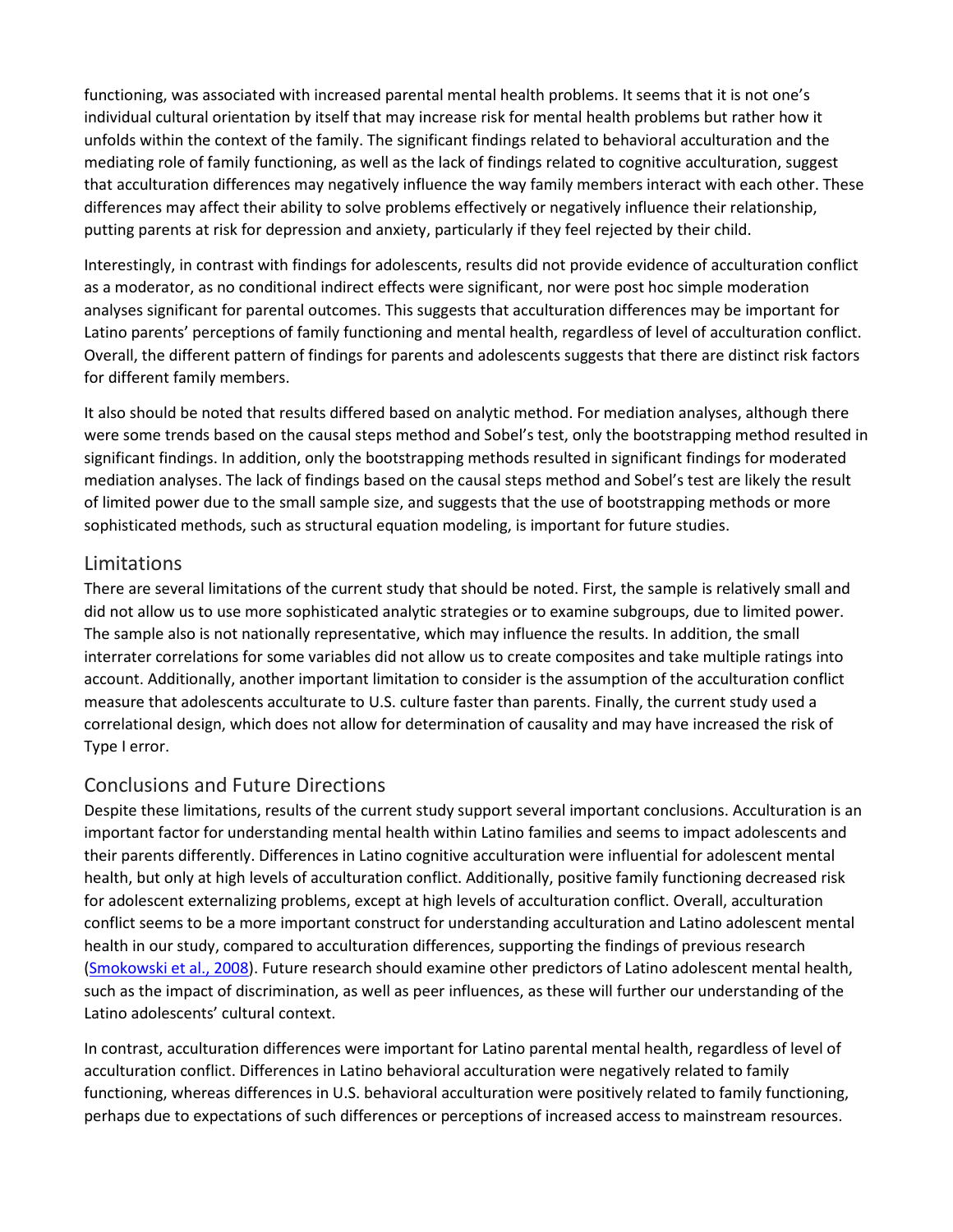Thus, it is important to determine how parents and families interpret and understand differences in the cultural orientation between themselves and their children.

Overall, our results highlight the importance of understanding acculturation within the context of the Latino family and suggest that differences in acculturation may not always be problematic and likely depend on how families interpret acculturation differences. Future research should examine what factors may influence families' view of acculturation differences as positive or negative. Additionally, given the availability of interventions aimed at facilitating family biculturalism, such as Bicultural Effectiveness Training [\(Szapocznik et](https://0-web-b-ebscohost-com.libus.csd.mu.edu/ehost/detail/detail?vid=2&sid=7e1faa1d-4cf9-4551-a23d-ec6b0f1ec874%40pdc-v-sessmgr04&bdata=JnNpdGU9ZWhvc3QtbGl2ZQ%3d%3d#c79)  [al., 1984\)](https://0-web-b-ebscohost-com.libus.csd.mu.edu/ehost/detail/detail?vid=2&sid=7e1faa1d-4cf9-4551-a23d-ec6b0f1ec874%40pdc-v-sessmgr04&bdata=JnNpdGU9ZWhvc3QtbGl2ZQ%3d%3d#c79), Las Familias Unidas [\(Coatsworth, Pantin, & Szapocznik, 2002\)](https://0-web-b-ebscohost-com.libus.csd.mu.edu/ehost/detail/detail?vid=2&sid=7e1faa1d-4cf9-4551-a23d-ec6b0f1ec874%40pdc-v-sessmgr04&bdata=JnNpdGU9ZWhvc3QtbGl2ZQ%3d%3d#c20) and Entre Dos Mundos (Bacallao & [Smokowski, 2005\)](https://0-web-b-ebscohost-com.libus.csd.mu.edu/ehost/detail/detail?vid=2&sid=7e1faa1d-4cf9-4551-a23d-ec6b0f1ec874%40pdc-v-sessmgr04&bdata=JnNpdGU9ZWhvc3QtbGl2ZQ%3d%3d#c4), future research should examine which families would benefit the most from bicultural family therapy. Further dissemination of such interventions may help to address the increased risk of mental health problems and reduce mental health disparities in this population.

# [References](https://0-web-b-ebscohost-com.libus.csd.mu.edu/ehost/detail/detail?vid=2&sid=7e1faa1d-4cf9-4551-a23d-ec6b0f1ec874%40pdc-v-sessmgr04&bdata=JnNpdGU9ZWhvc3QtbGl2ZQ%3d%3d#toc)

- Achenbach, T. M., & Rescorla, L. A. (2001). *Manual for the ASEBA school-age forms & profiles*. Burlington, VT: University of Vermont, Research Center for Children, Youth, & Families.
- Aiken, L. S., & West, S. G. (1991). *Multiple regression: Testing and interpreting interactions*. Thousand Oaks, CA: Sage.
- Androff, D. K., Ayon, C., Becerra, D., Gurrola, M., Salas, L., Krysik, J., . . .Segal, E. (2011). U.S. immigration policy and immigrant children's well-being: The impact of policy shifts. *Journal of Sociology and Social Welfare*, *38*, 77–98.
- Bacallao, M. L., & Smokowski, P. R. (2005). "Entre dos mundos" (Between Two Worlds): Bicultural skills training with Latino immigrant families. *The Journal of Primary Prevention*, *26*, 485–509. 10.1007/s10935-005- 0008-6
- Bámaca-Colbert, M. Y., & Gayles, J. G. (2010). Variable-centered and person-centered approaches to studying Mexican-origin mother–daughter cultural orientation dissonance. *Journal of Youth and Adolescence*, *39*, 1274–1292. 10.1007/s10964-009-9447-3
- Baron, R. M., & Kenny, D. A. (1986). The moderator–mediator variable distinction in social psychological research: Conceptual, strategic, and statistical considerations. *Journal of Personality and Social Psychology*, *51*, 1173–1182. 10.1037/0022-3514.51.6.1173
- Beck, A. T., Epstein, N., Brown, G., & Steer, R. A. (1988). An inventory for measuring clinical anxiety: Psychometric properties. *Journal of Consulting and Clinical Psychology*, *56*, 893–897. 10.1037/0022- 006X.56.6.893
- Beck, A. T., & Steer, R. A. (1993). *Manual for the Beck Anxiety Inventory*. San Antonio, TX: Psychological Corporation.
- Beck, A. T., Steer, R. A., & Brown, G. K. (1996). *Manual for the Beck Depression Inventory-II*. San Antonio, TX: Psychological Corporation.
- Berry, J. W. (1997). Immigration, acculturation, and adaptation. *Applied Psychology*, *46*, 5–68.
- Berry, J. W. (2001). A psychology of immigration. *Journal of Social Issues*, *57*, 615–631. 10.1111/0022- 4537.00231
- Berry, J. W. (2006). Contexts of acculturation. In D.Sam & J.Berry (Eds.), *The Cambridge handbook of acculturation psychology* (pp. 27–42). New York, NY: Cambridge University Press. 10.1017/CBO9780511489891.006
- Burnett-Zeigler, I., Bohnert, K. M., & Ilgen, M. A. (2013). Ethnic identity, acculturation and the prevalence of lifetime psychiatric disorders among black, Hispanic, and Asian adults in the U.S. *Journal of Psychiatric Research*, *47*, 56–63. 10.1016/j.jpsychires.2012.08.029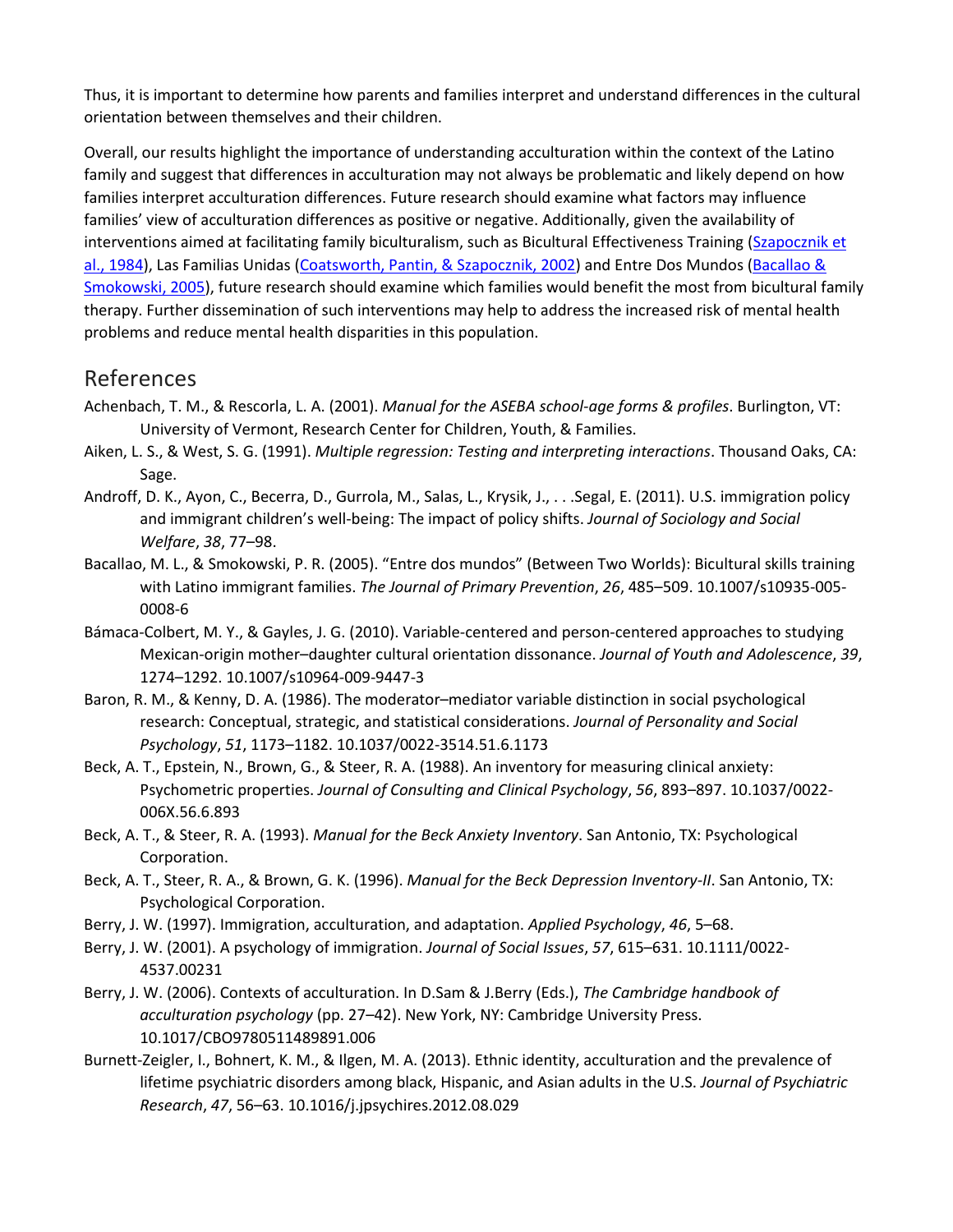- Cabassa, L. J. (2003). Measuring acculturation: Where we are and where we need to go. *Hispanic Journal of Behavioral Sciences*, *25*, 127–146. 10.1177/0739986303025002001
- Calderón-Tena, C. O., Knight, G. P., & Carlo, G. (2011). The socialization of prosocial behavioral tendencies among Mexican American adolescents: The role of familism values. *Cultural Diversity & Ethnic Minority Psychology*, *17*, 98–106. 10.1037/a0021825
- Cauce, A. M., & Domenech-Rodríguez, M. (2002). Latino families: Myths and realities. In J.Contreras, K.Kerns, & A.Neal-Barnett (Eds.), *Latino children and families in the United States: Current research and future directions* (pp. 3–25). Westport, CT: Praeger/Greenwood.
- CDC. (2004). *Surveillance summaries, May 21, 2004, MMWR 2004:53*(No. SS-2). Retrieved from <http://www.cdc.gov/mmwr/PDF/SS/SS5302.pdf>
- Céspedes, Y. M., & Huey, S. J., Jr. (2008). Depression in Latino adolescents: A cultural discrepancy perspective. *Cultural Diversity & Ethnic Minority Psychology*, *14*, 168–172. 10.1037/1099-9809.14.2.168
- Chamorro, R., & Flores-Ortiz, Y. (2000). Acculturation and disordered eating patterns among Mexican American women. *International Journal of Eating Disorders*, *28*, 125–129.
- Coatsworth, J. D., Pantin, H., & Szapocznik, J. (2002). Familias Unidas: A family-centered ecodevelopmental intervention to reduce risk for problem behavior among Hispanic adolescents. *Clinical Child and Family Psychology Review*, *5*, 113–132. 10.1023/A:1015420503275
- Crockett, L. J., Iturbide, M. I., Torres Stone, R. A., McGinley, M., Raffaelli, M., & Carlo, G. (2007). Acculturative stress, social support, and coping: Relations to psychological adjustment among Mexican American college students. *Cultural Diversity & Ethnic Minority Psychology*, *13*, 347–355. 10.1037/1099- 9809.13.4.347
- Cuellar, I., Arnold, B., & Maldonado, R. (1995). Acculturation Rating Scale for Mexican-Americans-II: A revision of the original ARSMA Scale. *Hispanic Journal of Behavioral Sciences*, *17*, 275–304. 10.1177/07399863950173001
- Cuellar, I., Bastida, E., & Braccio, S. M. (2004). Residency in the United States, subjective well-being, and depression in an older Mexican-origin sample. *Journal of Aging and Health*, *16*, 447–466. 10.1177/0898264304265764
- Davidson, T. M., & Cardemil, E. V. (2009). Parent–child communication and parental involvement in Latino adolescents. *The Journal of Early Adolescence*, *29*, 99–121. 10.1177/0272431608324480
- Dawson, B. A., & Williams, S. A. (2008). The impact of language status as an acculturative stressor on internalizing and externalizing behaviors among Latino/a children: A longitudinal analysis from school entry through third grade. *Journal of Youth and Adolescence*, *37*, 399–411. 10.1007/s10964-007-9233-z
- Duarte, C. S., Bird, H. R., Shrout, P. E., Wu, P., Lewis-Fernandéz, R., Shen, S., & Canino, G. (2008). Culture and psychiatric symptoms in Puerto Rican children: Longitudinal results from one ethnic group in two contexts. *Journal of Child Psychology and Psychiatry*, *49*, 563–572. 10.1111/j.1469-7610.2007.01863.x
- Ennis, S. R., Rios-Vargas, M., & Albert, N. G. (2011). *The Hispanic population: 2010*. Retrieved from the U.S. Census Bureau website[:http://www.census.gov/prod/cen2010/briefs/c2010br-04.pdf](http://www.census.gov/prod/cen2010/briefs/c2010br-04.pdf)
- Fry, R., & Passel, J. S. (2009). *Latino children: A majority are U.S.-born offspring of immigrants*. Washington, DC: Pew Hispanic Center.
- Germán, M., Gonzales, N. A., & Dumka, L. (2009). Familism values as a protective factor for Mexican-origin adolescents exposed to deviant peers. *The Journal of Early Adolescence*, *29*, 16–42. 10.1177/0272431608324475
- Gil, A. G., Wagner, E. F., & Vega, W. A. (2000). Acculturation, familism, and alcohol use among Latino adolescent males: Longitudinal relations. *Journal of Community Psychology*, *28*, 443–458. 10.1002/1520- 6629(200007)28:4<443::AID-JCOP6>3.0.CO;2-A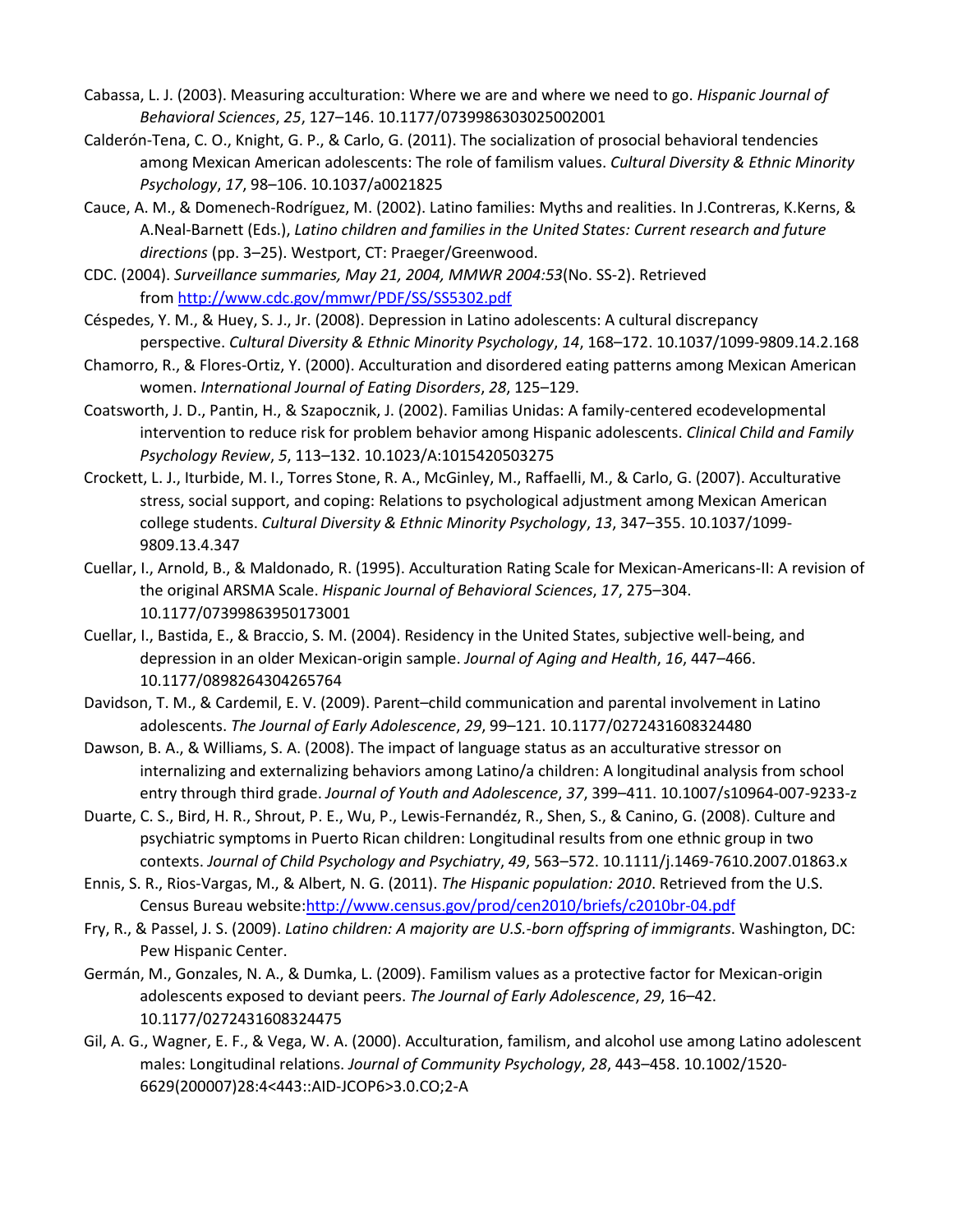- Gonzales, N. A., Deardorff, J., Formoso, D., Barr, A., & Barrera, M. (2006). Family mediators of the relation between acculturation and adolescent mental health. *Family Relations*, *55*, 318–330. 10.1111/j.1741- 3729.2006.00405.x
- Gonzales, N. A., Germán, M., Kim, S. Y., George, P., Fabrett, F. C., Millsap, R., & Dumka, L. E. (2008). Mexican American adolescents' cultural orientation, externalizing behavior and academic engagement: The role of traditional cultural values. *American Journal of Community Psychology*, *41*, 151–164. 10.1007/s10464- 007-9152-x
- Gowen, L. K., Hayward, C., Killen, J. D., Robinson, T. N., & Taylor, C. B. (1999). Acculturation and eating disorder symptoms in adolescent girls. *Journal of Research on Adolescence*, *9*, 67–83. 10.1207/s15327795jra0901\_4
- Groenenberg, I., Sharma, S., Green, B. S., & Fleming, S. E. (2013). Family environment in inner-city African American and Latino parents/caregivers: A comparison of the reliability of instruments. *Journal of Child and Family Studies*, *22*, 288–296. 10.1007/s10826-012-9578-0
- Hayes, A. F. (2009). Beyond Baron and Kenny: Statistical mediation analysis in the new millennium. *Communication Monographs*, *76*, 408–420. 10.1080/03637750903310360
- Huq, N., Stein, G. L., & Gonzalez, L. M. (2016). Acculturation conflict among Latino youth: Discrimination, ethnic identity, and depressive symptoms. *Cultural Diversity & Ethnic Minority Psychology*, *22*, 377–385.
- Hwang, W.-C., & Wood, J. J. (2009). Acculturative family distancing: Links with self-reported symptomatology among Asian Americans and Latinos. *Child Psychiatry and Human Development*, *40*, 123–138. 10.1007/s10578-008-0115-8
- Johnson, B. R., De Li, S., Larson, D. B., & McCullough, M. (2000). A systematic review of the religiosity and delinquency literature: A research note. *Journal of Contemporary Criminal Justice*, *16*, 32–52. 10.1177/1043986200016001003
- Katragadda, C. P., & Tidwell, R. (1998). Rural Hispanic adolescents at risk for depressive symptoms. *Journal of Applied Social Psychology*, *28*, 1916–1930. 10.1111/j.1559-1816.1998.tb01353.x
- Knight, G. P., Gonzales, N. A., Saenz, D. S., Bonds, D. D., Germán, M., Deardorff, J., . . .Updegraff, K. A. (2010). The Mexican American Cultural Values scales for Adolescents and Adults. *The Journal of Early Adolescence*, *30*, 444–481. 10.1177/0272431609338178
- Knight, G. P., Virdin, L. M., & Roosa, M. (1994). Socialization and family correlates of mental health outcomes among Hispanic and Anglo American children: Consideration of cross-ethnic scalar equivalence. *Child Development*, *65*, 212–224. 10.2307/1131376
- Koneru, V. K., Weisman de Mamani, A. G., Flynn, P. M., & Betancourt, H. (2007). Acculturation and mental health: Current findings and recommendations for future research. *Applied & Preventive Psychology*, *12*, 76–96. 10.1016/j.appsy.2007.07.016
- Lau, A. S., McCabe, K. M., Yeh, M., Garland, A. F., Wood, P. A., & Hough, R. L. (2005). The acculturation gapdistress hypothesis among high-risk Mexican American families. *Journal of Family Psychology*, *19*, 367– 375. 10.1037/0893-3200.19.3.367
- Lawton, K. E., & Gerdes, A. C. (2014). Acculturation and Latino adolescent mental health: Integration of individual, environmental, and family influences. *Clinical Child and Family Psychology Review*, *17*, 385– 398. 10.1007/s10567-014-0168-0
- Lawton, K. E., Gerdes, A. C., Haack, L. M., & Schneider, B. (2014). Acculturation, cultural values, and Latino parental beliefs about the etiology of ADHD. *Administration and Policy in Mental Health and Mental Health Services Research*, *41*, 189–204. 10.1007/s10488-012-0447-3
- Lorenzo-Blanco, E. I., Unger, J. B., Ritt-Olson, A., Soto, D., & Baezconde-Garbanati, L. (2011). Acculturation, gender, depression, and cigarette smoking among U.S. Hispanic youth: The mediating role of perceived discrimination. *Journal of Youth and Adolescence*, *40*, 1519–1533. 10.1007/s10964-011-9633-y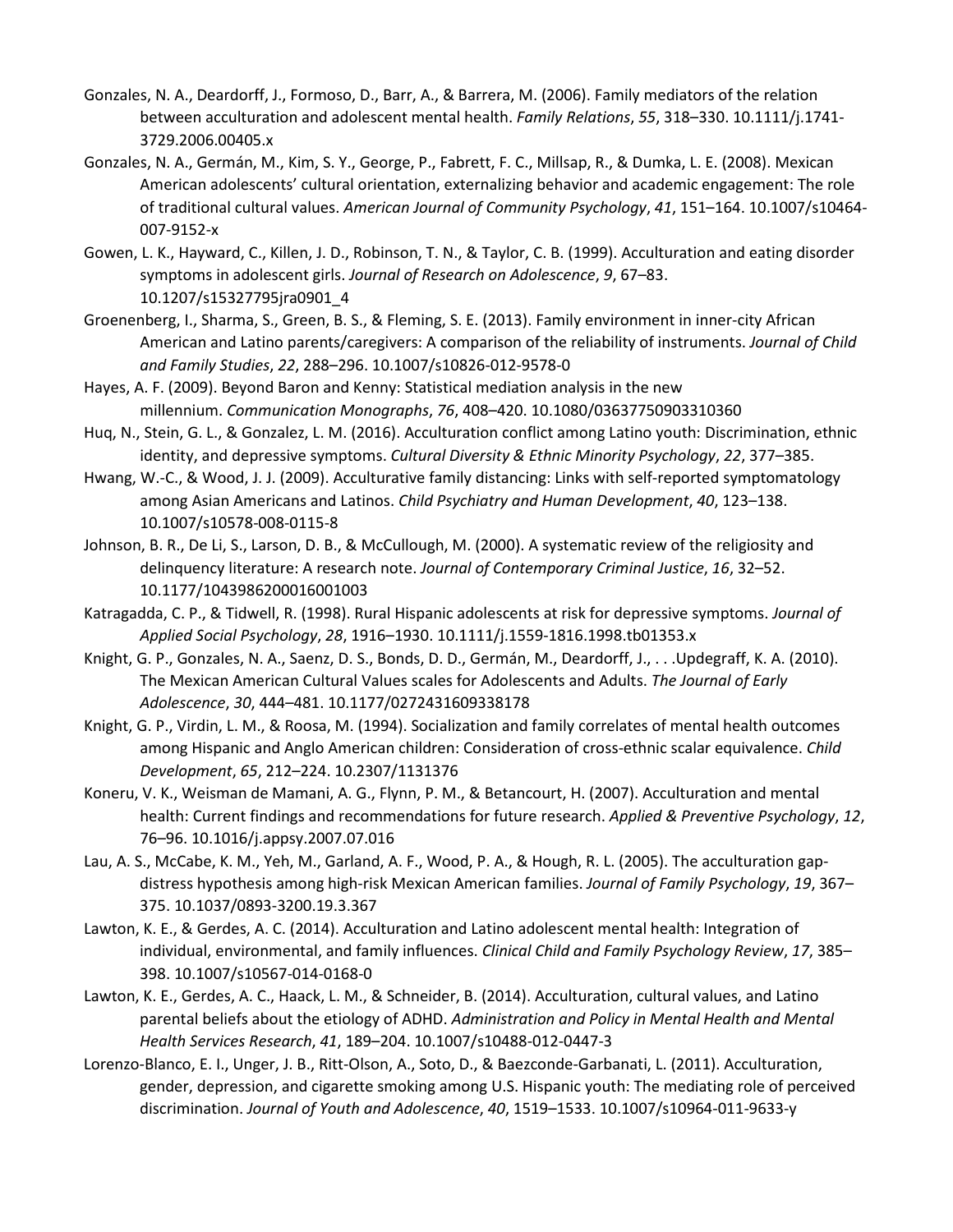- MacKinnon, D. P., Lockwood, C. M., Hoffman, J. M., West, S. G., & Sheets, V. (2002). A comparison of methods to test mediation and other intervening variable effects. *Psychological Methods*, *7*, 83–104. 10.1037/1082- 989X.7.1.83
- Magán, I., Sanz, J., & García-Vera, M. P. (2008). Psychometric properties of a Spanish version of the Beck Anxiety Inventory (BAI) in general population. *The Spanish Journal of Psychology*, *11*, 626–640.
- Marsiglia, F. F., Nagoshi, J. L., Parsai, M., Booth, J. M., & Castro, F. G. (2014). The parent-child acculturation gap, parental monitoring, and substance use in Mexican heritage adolescents in Mexican neighborhoods of the southwest U.S. *Journal of Community Psychology*, *42*, 530–543. 10.1002/jcop.21635
- Martinez, C. R. (2006). Effects of differential family acculturation on Latino adolescent substance use. *Family Relations*, *55*, 306–317. 10.1111/j.1741-3729.2006.00404.x
- Martinez, O., Wu, E., Sandfort, T., Dodge, B., Carballo-Dieguez, A., Pinto, R., . . .Chavez-Baray, S. (2015). Evaluating the impact of immigration policies on health status among undocumented immigrants: A systematic review. *Journal of Immigrant and Minority Health*, *17*, 947–970. 10.1007/s10903-013-9968-4
- McQueen, A., Getz, J. G., & Bray, J. H. (2003). Acculturation, substance use, and deviant behavior: Examining separation and family conflict as mediators. *Child Development*, *74*, 1737–1750. 10.1046/j.1467- 8624.2003.00635.x
- Merikangas, K. R., He, J. P., Burstein, M., Swanson, S. A., Avenevoli, S., Cui, L., . . .Swendsen, J. (2010). Lifetime prevalence of mental disorders in U.S. adolescents: Results from the National Comorbidity Survey Replication—Adolescent Suppl. (NCS-A). *Journal of the American Academy of Child & Adolescent Psychiatry*, *49*, 980–989. 10.1016/j.jaac.2010.05.017
- Merikangas, K. R., He, J. P., Burstein, M., Swendsen, J., Avenevoli, S., Case, B., . . .Olfson, M. (2011). Service utilization for lifetime mental disorders in U.S. adolescents: Results of the National Comorbidity Survey—Adolescent Suppl. (NCS-A). *Journal of the American Academy of Child & Adolescent Psychiatry*, *50*, 32–45. 10.1016/j.jaac.2010.10.006
- Nguyen, A. M. D., & Benet-Martínez, V. (2013). Biculturalism and adjustment: A meta-analysis. *Journal of Cross-Cultural Psychology*, *44*, 122–159. 10.1177/0022022111435097
- Nguyen, H. H. (2006). Acculturation in the United States. In D.Sam, & J.Berry (Eds.), *The Cambridge handbook of acculturation psychology* (311–348). New York, NY: Cambridge University Press. 10.1017/CBO9780511489891.024
- Nwosu, C., Batalova, J., & Auclair, G. (2014). *Frequently requested statistics on immigrants and immigration in the United States*. Washington, DC: Migration Policy Institute.
- Olson, D. (2011). FACES IV and the Circumplex Model: Validation study. *Journal of Marital and Family Therapy*, *37*, 64–80. 10.1111/j.1752-0606.2009.00175.x
- Pasch, L. A., Deardorff, J., Tschann, J. M., Flores, E., Penilla, C., & Pantoja, P. (2006). Acculturation, parent– adolescent conflict, and adolescent adjustment in Mexican American families. *Family Process*, *45*, 75–86. 10.1111/j.1545-5300.2006.00081.x
- Preacher, K. J., & Hayes, A. F. (2004). SPSS and SAS procedures for estimating indirect effects in simple mediation models. *Behavior Research Methods, Instruments, & Computers*, *36*, 717–731. 10.3758/BF03206553
- Preacher, K. J., Rucker, D. D., & Hayes, A. F. (2007). Addressing moderated mediation hypotheses: Theory, methods, and prescriptions. *Multivariate Behavioral Research*, *42*, 185–227. 10.1080/00273170701341316
- Rivero, N., Martinez-Pampliega, A., & Olson, D. H. (2010). Spanish adaptation of the FACES IV questionnaire: Psychometric characteristics. *The Family Journal*, *18*, 288–296. 10.1177/1066480710372084
- Romero, A. J., & Roberts, R. E. (2003). Stress within a bicultural context for adolescents of Mexican descent. *Cultural Diversity and Ethnic Minority Psychology*, *9*, 171–184. 10.1037/1099-9809.9.2.171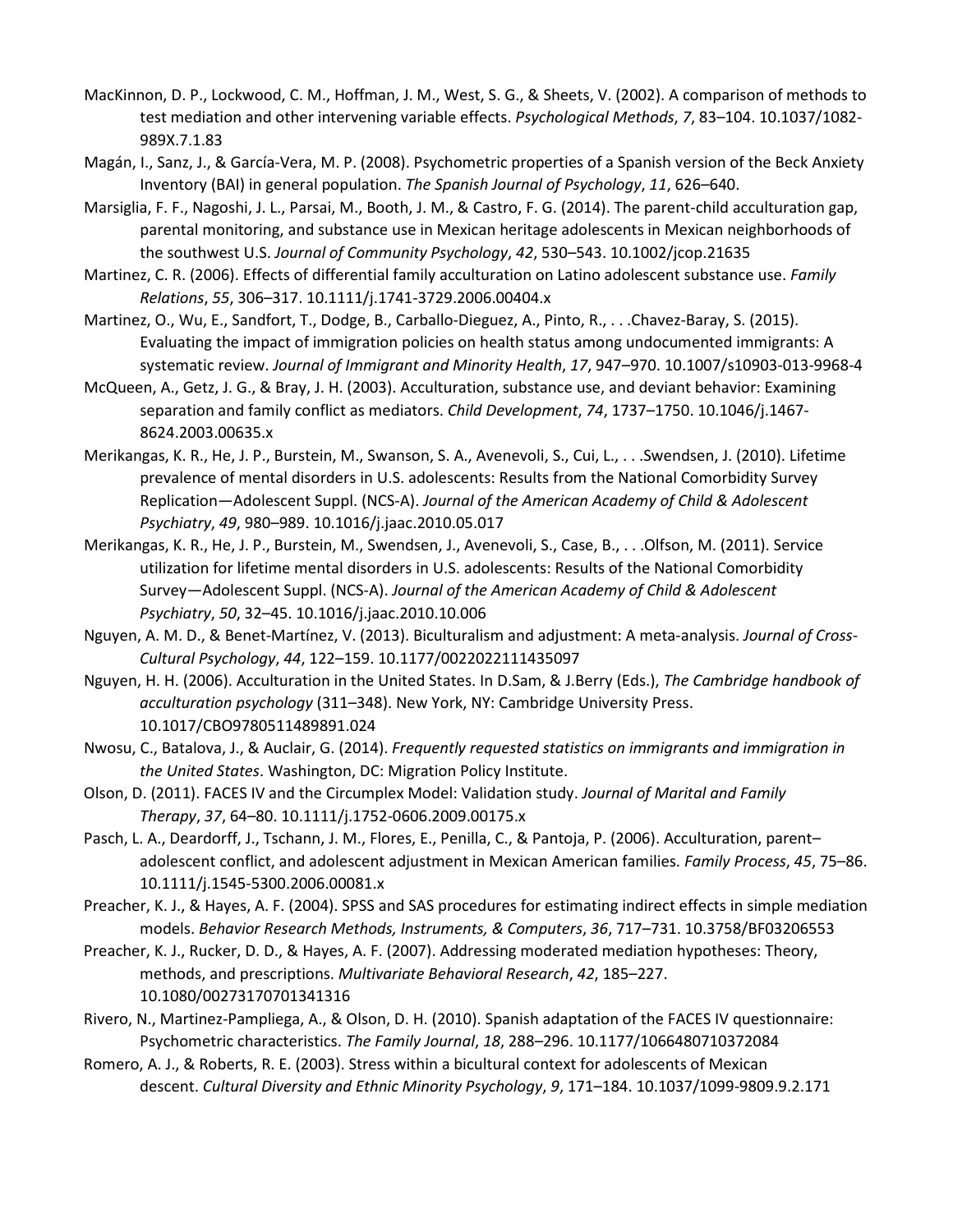- Rubio-Stipec, M., Bird, H., Canino, G., & Gould, M. (1990). The internal consistency and concurrent validity of a Spanish translation of the Child Behavior Checklist. *Journal of Abnormal Child Psychology*, *18*, 393–406. 10.1007/BF00917642
- Ryder, A. G., Alden, L. E., & Paulhus, D. L. (2000). Is acculturation unidimensional or bidimensional? A head-tohead comparison in the prediction of personality, self-identity, and adjustment. *Journal of Personality and Social Psychology*, *79*, 49–65. 10.1037/0022-3514.79.1.49
- Samaniego, R. Y., & Gonzales, N. A. (1999). Multiple mediators of the effects of acculturation status on delinquency for Mexican American adolescents. *American Journal of Community Psychology*, *27*, 189– 210. 10.1023/A:1022883601126
- Schwartz, S. J., Pantin, H., Sullivan, S., Prado, G., & Szapocznik, J. (2006). Nativity and years in the receiving culture as markers of acculturation in ethnic enclaves. *Journal of Cross-Cultural Psychology*, *37*, 345–353. 10.1177/0022022106286928
- Schwartz, S. J., Unger, J. B., Zamboanga, B. L., & Szapocznik, J. (2010). Rethinking the concept of acculturation: Implications for theory and research. *American Psychologist*, *65*, 237–251. 10.1037/a0019330
- Shurgot, G. S., & Knight, B. G. (2004). Preliminary study investigating acculturation, cultural values, and psychological distress in Latino caregivers of dementia patients. *Journal of Mental Health and Aging*, *10*, 183–194.
- Smith, S. R. (2007). Making sense of multiple informants in child and adolescent psychopathology: A guide for clinicians. *Journal of Psychoeducational Assessment*, *25*, 139–149. 10.1177/0734282906296233
- Smokowski, P. R., & Bacallao, M. L. (2006). Acculturation and aggression in Latino adolescents: A structural model focusing on cultural risk factors and assets. *Journal of Abnormal Child Psychology*, *34*, 657–673. 10.1007/s10802-006-9049-4
- Smokowski, P. R., & Bacallao, M. L. (2007). Acculturation, internalizing mental health symptoms, and selfesteem: Cultural experiences of Latino adolescents in North Carolina. *Child Psychiatry and Human Development*, *37*, 273–292. 10.1007/s10578-006-0035-4
- Smokowski, P. R., Rose, R., & Bacallao, M. L. (2008). Acculturation and Latino family processes: How cultural involvement, biculturalism, and acculturation gaps influence family dynamics. *Family Relations*, *57*, 295– 308. 10.1111/j.1741-3729.2008.00501.x
- Smokowski, P. R., Rose, R. A., & Bacallao, M. (2010). Influence of risk factors and cultural assets on Latino adolescents' trajectories of self-esteem and internalizing symptoms. *Child Psychiatry and Human Development*, *41*, 133–155. 10.1007/s10578-009-0157-6
- Sobel, M. E. (1982). Asymptotic intervals for indirect effects in structural equations models. *Sociological Methodology*, *13*, 290–312. San Francisco, CA: Jossey-Bass. 10.2307/270723
- Stein, G. L., Gonzalez, L. M., & Huq, N. (2012). Cultural stressors and the hopelessness model of depressive symptoms in Latino adolescents. *Journal of Youth and Adolescence*, *41*, 1339–1349. 10.1007/s10964- 012-9765-8
- Suarez-Morales, L., & Lopez, B. (2009). The impact of acculturative stress and daily hassles on pre-adolescent psychological adjustment: Examining anxiety symptoms. *The Journal of Primary Prevention*, *30*, 335–349. 10.1007/s10935-009-0175-y
- Sullivan, S., Schwartz, S. J., Prado, G., Huang, S., Pantin, H., & Szapocznik, J. (2007). A bidimensional model of acculturation for examining differences in family functioning and behavior problems in Hispanic immigrant adolescents. *The Journal of Early Adolescence*, *27*, 405–430. 10.1177/0272431607302939
- Szapocznik, J., Santisteban, D., Kurtines, W., Perez-Vidal, A., & Hervis, O. (1984). Bicultural effectiveness training: A treatment intervention for enhancing intercultural adjustment in Cuban American families. *Hispanic Journal of Behavioral Sciences*, *6*, 317–344. 10.1177/07399863840064001
- U.S. Census Bureau. (2016, October12). *Profile America facts for features*. Retrieved from <http://www.census.gov/newsroom/facts-for-features/2016/cb16-ff16.html>